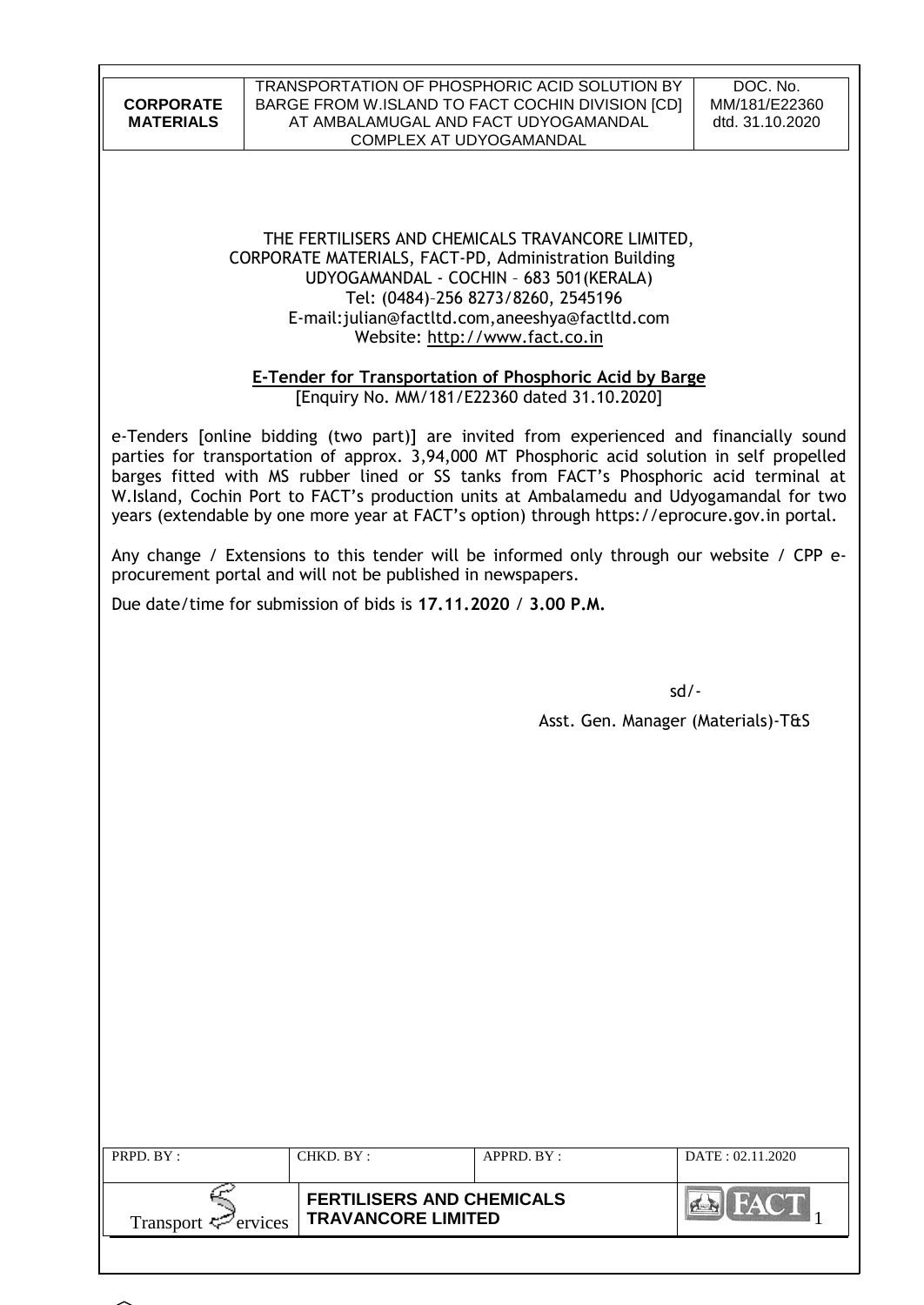TRANSPORTATION OF PHOSPHORIC ACID SOLUTION BY BARGE FROM W.ISLAND TO FACT COCHIN DIVISION [CD] AT AMBALAMUGAL AND FACT UDYOGAMANDAL COMPLEX AT UDYOGAMANDAL

DOC. No. MM/181/E22360 dtd. 31.10.2020

# **NOTICE INVITING e-TENDERS**

Online bids are invited from experienced and financially sound Barge Transport Contractors, meeting the qualifications, terms and conditions specified, for undertaking the work of transportation of Phosphoric Acid solution from FACT"s Phosphoric Acid Terminal at W/Island (Cochin Port) to FACT-Cochin Division at Ambalamedu and FACT-Udyogamandal Complex at Udyogamandal, in suitable self propelled barges fitted with MS Rubber lined or SS tanks and with suitable pumping facility, for a period of two years (extendable by one more year at FACT's option) from the date of issue of Letter of Intent/Work Order, whichever is earlier.

### **PLEASE NOTE THAT ONLY ONLINE BIDS WILL BE CONSIDERED AGAINST THIS TENDER**

Visit [https://www.eprocure.gov.in](https://www.eprocure.gov.in/) for online bid submission

# **1.0 General Information**

| Enquiry No.                                      | MM/181/E22360 Dated 31.10.2020                                                                                                                                                                                                                                                                                                                                                                                       |
|--------------------------------------------------|----------------------------------------------------------------------------------------------------------------------------------------------------------------------------------------------------------------------------------------------------------------------------------------------------------------------------------------------------------------------------------------------------------------------|
| Mode of Tendering                                | Two Part<br>Part A: Pre-Qualification cum Techno-Commercial Bid<br>Part B: Price Bid                                                                                                                                                                                                                                                                                                                                 |
| Due date & time for<br>Submission of bids        | 17.11.2020 / 3.00 P.M.                                                                                                                                                                                                                                                                                                                                                                                               |
| Date & Time for opening<br>of Part A of the Bid. | 18.11.2020 / 3.30 P.M.                                                                                                                                                                                                                                                                                                                                                                                               |
| Name of<br>Work/Description                      | For transportation of of approx. 3,94,000 MT Phosphoric acid<br>solution in self propelled barges fitted with MS rubber lined or<br>SS tanks from FACT's Phosphoric acid terminal at W.Island,<br>Cochin Port to FACT's production units at Ambalamedu and<br>Udyogamandal for a period of two years (extendable by one<br>more year at FACT's option) as per attachments thereto and<br>other terms and conditions. |
| <b>EMD</b>                                       | Rs. 1,00,000/- by NEFT                                                                                                                                                                                                                                                                                                                                                                                               |
| Contacts                                         | e-Tender Helpline:<br>1) Mrs. Aneeshya Venugopal, Tel: +91 484 256 8273,<br>e-mail: aneeshya@factltd.com<br>2) Mr. Julian R, Tel: +91 484 256 8260/2545196,<br>e-mail: julian@factltd.com<br>For technical matters contact<br>3) Mr. Ajino Anandh, Tel: +91 484-2568374<br>Mobile: 9497334230 email: ajinoanandh@gmail.com                                                                                           |

# 2.0 **TENDER DOCUMENTS (e-TENDER)**

Visit our website www.fact.co.in or Central Public Procurement Portal [https://www.eprocure.gov.in](https://www.eprocure.gov.in/) for tender documents. Bid submission shall be in electronic form through [https:www.//eprocure.gov.in](https://eprocure.gov.in/) only. See Annexure I 'Instructions to Bidders (e-Tender)'.

| PRPD. BY:                       | CHKD. BY :                                                    | APPRD. BY: | DATA: 02.11.2020 |
|---------------------------------|---------------------------------------------------------------|------------|------------------|
| Transport $\mathcal{P}$ ervices | <b>FERTILISERS AND CHEMICALS</b><br><b>TRAVANCORE LIMITED</b> |            | HAC T            |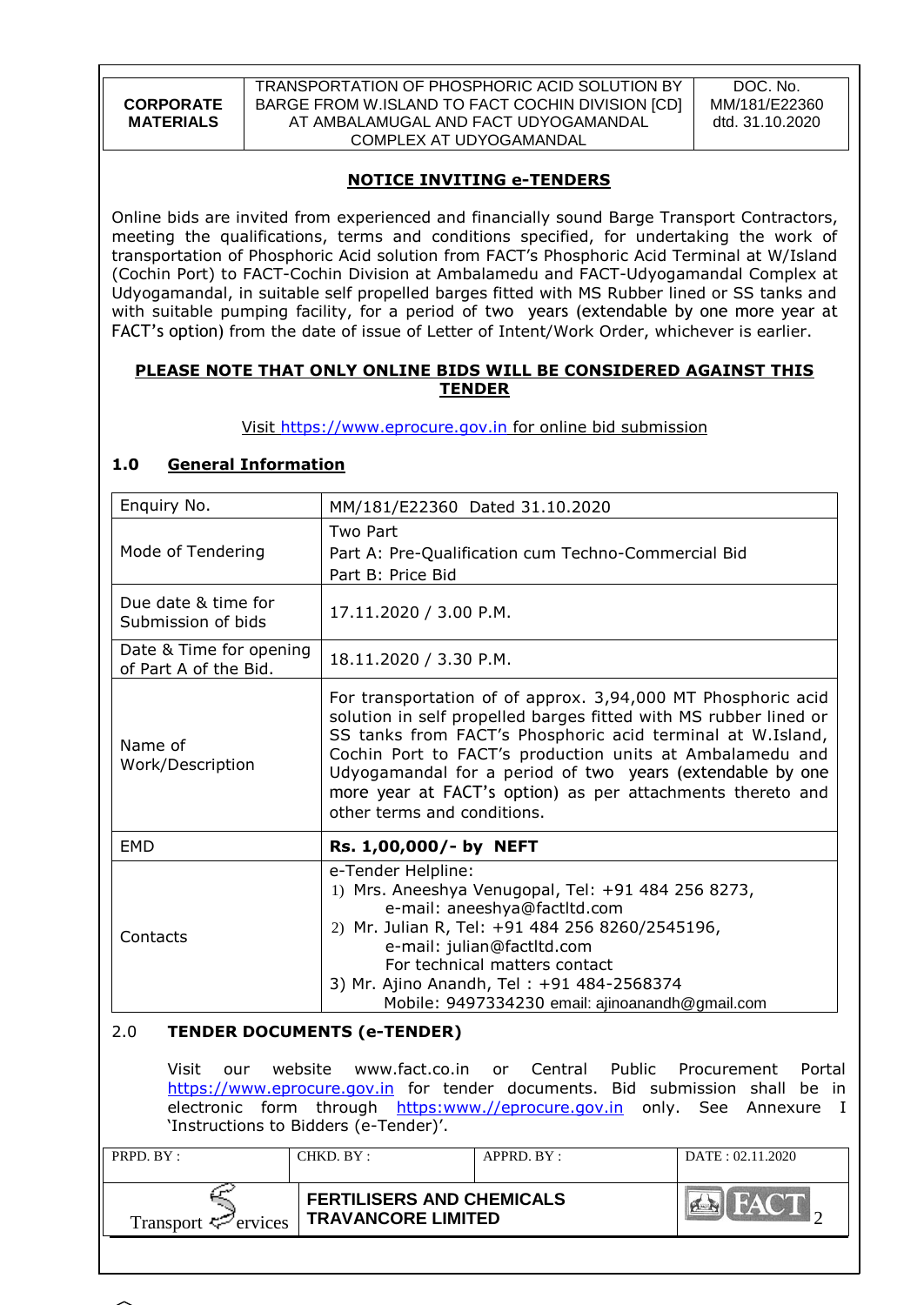| CORPORATE        |
|------------------|
| <b>MATERIALS</b> |

### **3.0 GENERAL**

- 3.1 When bids are received from any proprietorship / firm / company having the same proprietor or one or more partners/Directors in the business organisation of any other party quoting against this tender (hereinafter called Common Firms), such bids shall be considered having been received from only one applicant in different names and the lowest acceptable quotation of such Common Firm shall only be considered for evaluation.
- 3.2 Bids from bidders against whom any criminal case, enquiry or investigation/report by authorities like Vigilance, CBI etc., are pending in relation with FACT or bidders who are defaulting contractors of FACT shall be disqualified and rejected.
- 3.3 FACT reserves the right to reject any or all bids without assigning any reasons whatsoever, and / or based on the past unsatisfactory performance by bidders at FACT / other PSEs / Govt. Departments. The opinion of FACT regarding the same shall be final and conclusive.
- 3.4 Partnership firms having common partners will be treated as one Bidder. When bids are received from any proprietorship / firm / company having the same proprietor or one or more partners/Directors in the business organisation of any other party quoting against this tender (hereinafter called Common Firms), such bids shall be considered having been received from only one applicant in different names and the lowest acceptable quotation of such Common Firm shall only be considered for evaluation.
- 3.5 "Integrity Pact: The bidders shall sign and submit an "Integrity Pact (IP)" to be executed between the bidder and Fertilisers and Travancore Ltd. along with the bid as per Annexure-XII. IP shall be implemented through the following Independent External Monitor (IEM) for the bid.

Mr. P.K. Vijayakumar, IRS (Retd),

Madhavam, Vaniyan Lane, Punkunnam P.O, Thrissur – 680002 Mobile: [8547381122,](callto:8547381122) E-mail address: [vkmenon78@gmail.com](mailto:vkmenon78@gmail.com)"

**The Original Integrity Pact on Rs.500/- stamp paper signed by the bidder is to be sent by Post / Courier to The Assistant General Manager (T&S), Materials Department, PD Administrative Building, FACT Ltd., Udyogamandal P.O, Ernakulam-683501.**

 **Note: In case bidders require any clarification pertaining to the tender please contact the officers at 3.6 below. "Kindly note that the Independent External Monitor should NOT be contacted for clarifications regarding the tenders."**

3.6 Any further information on site familiarization, if required by the bidders, can be had from the (i) the Dy. General Manager (FACT-Willington Island) i.e., DGM (WI), Phone: 0484-2668165/2666739, ii) Sr. Manager [Raw Materials]-FACT-CD i.e., SM-RM (CD), Phone: 0484 – 2723617/3621 and (iii) Dy. General Manager (Production) – FACT-CD i.e., DGM(P)-FACT-CD, Phone –2723642.

| PRPD. BY:                       | CHKD. BY : | APPRD. BY:                                                    | DATA: 02.11.2020 |
|---------------------------------|------------|---------------------------------------------------------------|------------------|
| Transport $\mathcal{F}$ ervices |            | <b>FERTILISERS AND CHEMICALS</b><br><b>TRAVANCORE LIMITED</b> |                  |

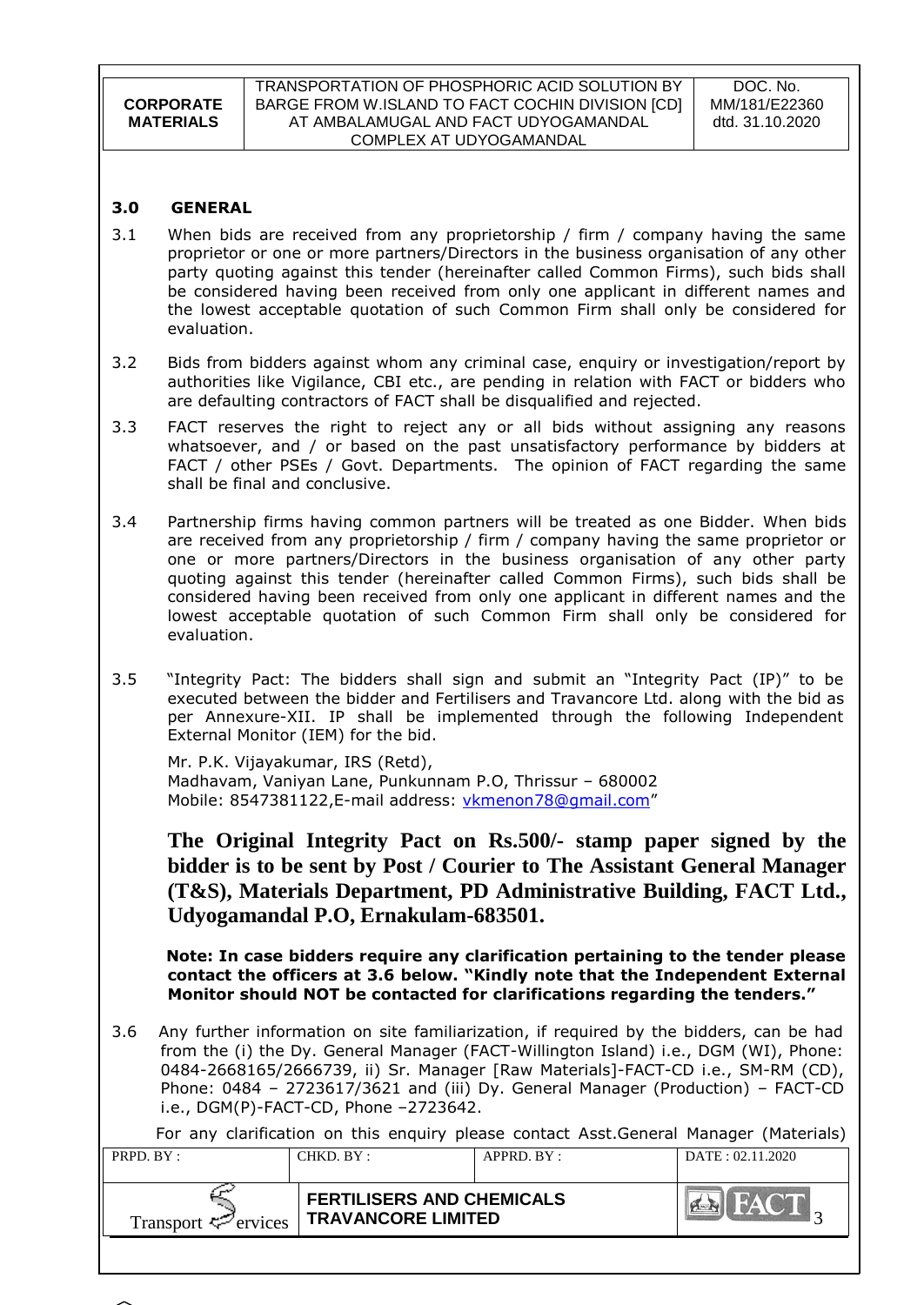**CORPORATE MATERIALS** TRANSPORTATION OF PHOSPHORIC ACID SOLUTION BY BARGE FROM W.ISLAND TO FACT COCHIN DIVISION [CD] AT AMBALAMUGAL AND FACT UDYOGAMANDAL COMPLEX AT UDYOGAMANDAL

DOC. No. MM/181/E22360 dtd. 31.10.2020

T&S, [Phone- 0484- 2545196, 2568260] or Officer (Materials)-T&S [Phone No.0484- 256 8273], CENTRALISED MATERIALS, FACT Ltd., FACT PD Administration Building, Udyogamandal PIN-683 501.

### **4.0 EVALUATION OF BIDS**

- 4.1 Bids will be evaluated based on the pre-qualification criteria and other requirements stipulated in the tender enquiry.
- 4.2 Bidders shall quote for both items of work in the Price Bid Format (BOQ-Annexure-IX). Bids not complying with the above will not be considered. Evaluation of bids and determination of the L1 bidder shall be based on the combined total value of all items of work quoted by the bidder in the Price Bid Format. The combined total value as above shall be computed based on the rates quoted by the Bidder against each item and the corresponding quantities indicated. The work order issued shall contain both items of work.
- 4.3 If there is a tie in the L1 position, the tie shall be broken by obtaining revised reduced rates in sealed covers from the L1 bidders.

### 5.0 **SPLITTING OF WORK:**

- 5.1 Considering the critical nature of work and to have flexibility in movement operations, FACT proposes to engage more than one contractor for the work as per this enquiry. The work shall be split among more than one bidder. The L1 bidder will be awarded contract for movement up to a maximum of 70% of the total quantity to be moved and the balance quantity will be ordered on the L2, L3, L4…bidders in that order, subject to conditions as below.
- 5.2 The peak movement requirement of 1000 MT per day (considering peak daily movement requirement to FACT-CD and UC) will be treated as the full capacity requirement for the work. The daily movement capacity of a bidder shall be assessed based on the carrying capacity of barge(s) offered for the work**, assuming two trips per day per barge (ie., one trip to UC and one trip to CD)**. FACT"s decision on the above shall be final and binding on the bidders.
- 5.3 A bidder with daily movement capacity of 700 MT (i.e., 70% of daily peak movement requirement) or above will be awarded only 70% of the total estimated quantity in case he becomes the L1 bidder. In case the L1 bidder has a daily movement capacity less than 700 MT, he will be awarded a quantity in proportion of his daily movement capacity to the daily peak movement requirement of 1000 MT. The balance quantity will be awarded to the L2 bidder, provided he matches the L1 rate, and if he has movement capacity to meet the remaining daily peak movement requirement, after considering the daily movement capacity of the L1 bidder. If the L2 bidder does not meet the balance daily peak movement requirement in full after considering the L1 bidder, he will be awarded a quantity in proportion of his daily movement capacity to the daily peak movement requirement of 1000 MT and the L3 bidder will be considered for award of the work for the remaining quantity and so on. If the L2 bidder does not match with the L1 rate, then the L3, L4, L5….. bidder in that order will be considered for award of balance quantity to meet the peak daily movement requirement.

| PRPD. BY:                       | CHKD. BY:                                                     | APPRD. BY: | DATA: 02.11.2020 |
|---------------------------------|---------------------------------------------------------------|------------|------------------|
| Transport $\mathcal{P}$ ervices | <b>FERTILISERS AND CHEMICALS</b><br><b>TRAVANCORE LIMITED</b> |            |                  |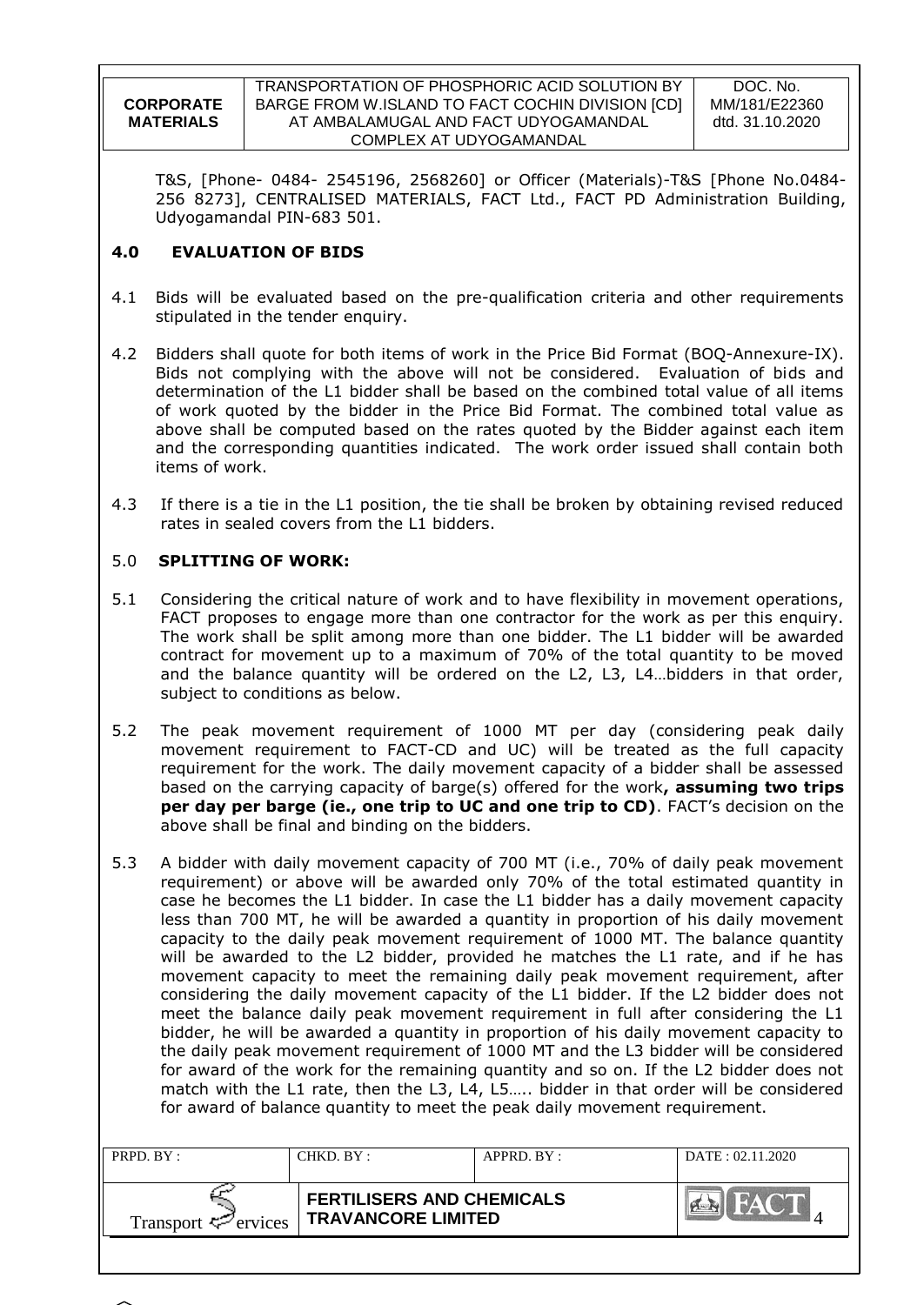| <b>CORPORATE</b> |
|------------------|
| <b>MATERIALS</b> |
|                  |

In case balance quantity still remains to be awarded even after matching the L1 rate by other bidders, FACT reserves the right to award maximum quantity to the L1 or L2, L3….bidders in that order, who have matched the L1 rate to the extent of movement quantity these bidders are able to offer.

- 5.4 In case none of the other bidders matches the rate of the L1 bidder, FACT reserves the right to award maximum quantity to the L1 bidder which he is able to offer to meet movement requirement.
- 5.5 Splitting of the estimated total quantity of 3,94,000 MT [for two years (extendable by one more year at FACT"s option)] shall be made in the ratio of daily movement capacity of bidders to the daily peak movement requirement of 1000 MT as detailed under Para 5.2 and 5.3 above.
- 5.6 In case more than one bidder becomes L1 and the total daily movement capacities offered by the L1 bidders altogether equal or exceed the total daily peak movement requirement of 1000 MT, the total estimated quantity of 3,94,000 MT [for two years (extendable by one more year at FACT"s option)] will be split among them in proportion of the offered daily movement capacity of each of these bidders to the total daily movement capacity of all the L1 bidders adjusted to the total daily peak movement requirement of 1000 MT. FACT"s decision on the above shall be final and binding on the bidders

In case more than one bidder becomes L1 and the total daily movement capacities offered by these bidders altogether do not meet our daily peak movement requirement of 1000 MT, the quantity remaining after awarding contract to the L1 bidders (in proportion of the offered daily movement capacity of each L1 bidder to the total daily peak movement requirement) will be allocated to the L2, L3, L4 … bidders in that order (if they match L1 rate) based on method already indicated.

- 5.7 Decision of FACT on splitting order shall be final and binding on the bidders.
- 5.8 Illustrations are given below showing the method of splitting the order and apportionment of quantities.

Illustration-1:

Daily movement capacity of L1 Bidder (A) : 1000 MT. Daily movement capacity of L2 Bidder (B) : 400 MT.

In this case, splitting of total quantity of 3,94,000 MT [for two years (extendable by one more year at FACT's option)] will be done as follows:

Bidder (A) : 2,75,800 MT [3,94,000 X (700/1000) i.e., 70%] Bidder (B) : 1,18,200 MT [3,94,000 X (300/1000)] i.e., 30%]

Illustration-2:

| Daily movement capacity of L1 Bidder (A) : | 400 MT. |
|--------------------------------------------|---------|
| Daily movement capacity of L2 Bidder (B) : | 800 MT. |

| PRPD. BY:                       | CHKD. BY :                                                    | APPRD. BY: | DATA: 02.11.2020 |
|---------------------------------|---------------------------------------------------------------|------------|------------------|
| Transport $\mathcal{P}$ ervices | <b>FERTILISERS AND CHEMICALS</b><br><b>TRAVANCORE LIMITED</b> |            | <b>THATCHE</b>   |

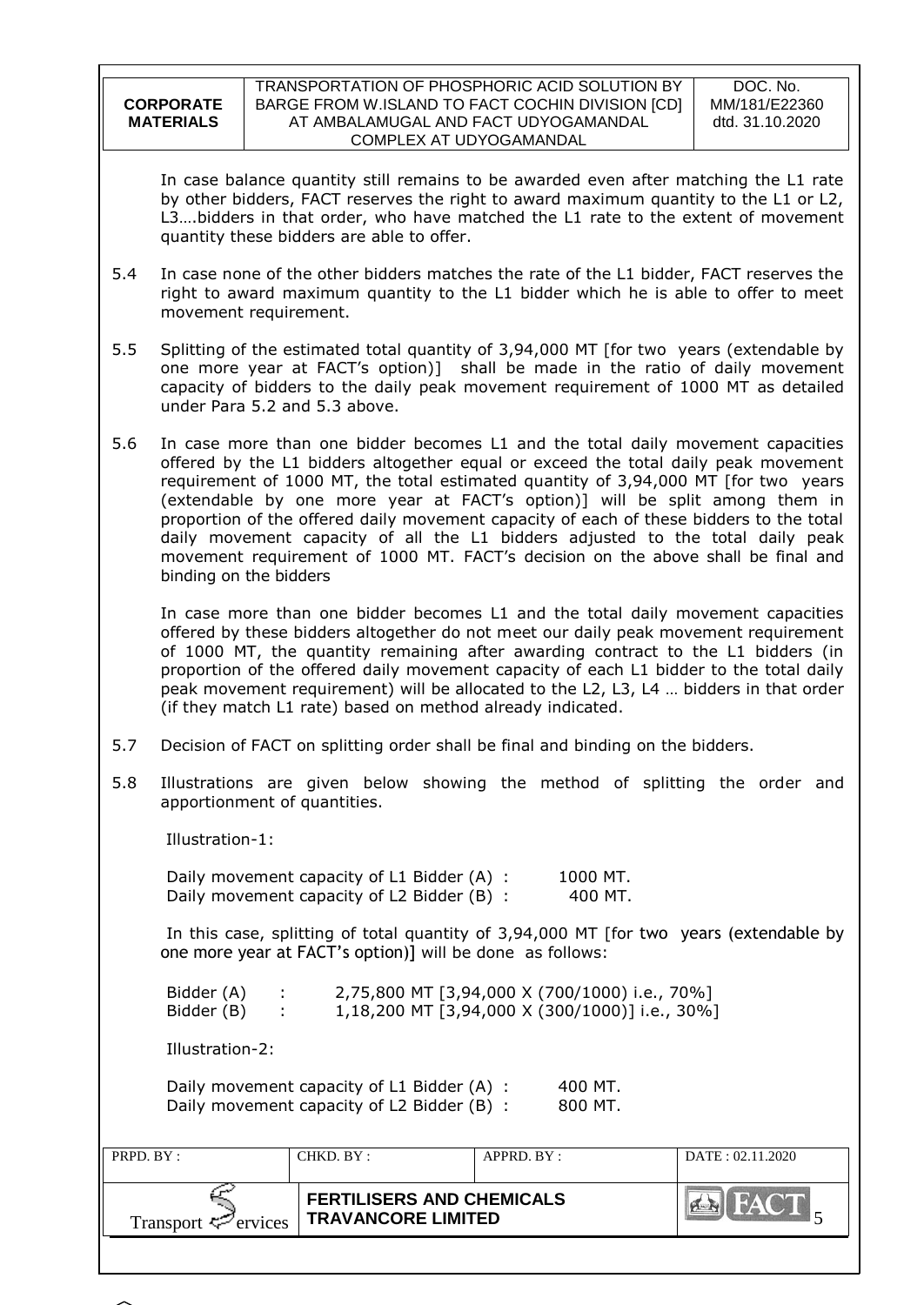|                                        |                                                                                                                                        | TRANSPORTATION OF PHOSPHORIC ACID SOLUTION BY                                                                                                                                                                                                                                                                                                                                                                                                                                                                                                                                                                                                                                                                                                                                                                                                                                                                                                                                                             | DOC. No.         |  |  |
|----------------------------------------|----------------------------------------------------------------------------------------------------------------------------------------|-----------------------------------------------------------------------------------------------------------------------------------------------------------------------------------------------------------------------------------------------------------------------------------------------------------------------------------------------------------------------------------------------------------------------------------------------------------------------------------------------------------------------------------------------------------------------------------------------------------------------------------------------------------------------------------------------------------------------------------------------------------------------------------------------------------------------------------------------------------------------------------------------------------------------------------------------------------------------------------------------------------|------------------|--|--|
| <b>CORPORATE</b>                       |                                                                                                                                        | BARGE FROM W.ISLAND TO FACT COCHIN DIVISION [CD]                                                                                                                                                                                                                                                                                                                                                                                                                                                                                                                                                                                                                                                                                                                                                                                                                                                                                                                                                          | MM/181/E22360    |  |  |
| <b>MATERIALS</b>                       |                                                                                                                                        | AT AMBALAMUGAL AND FACT UDYOGAMANDAL<br>COMPLEX AT UDYOGAMANDAL                                                                                                                                                                                                                                                                                                                                                                                                                                                                                                                                                                                                                                                                                                                                                                                                                                                                                                                                           | dtd. 31.10.2020  |  |  |
|                                        | In this case, splitting of 3,94,000 MT [for two years (extendable by one more year at<br>FACT's option)] will be done as follows:      |                                                                                                                                                                                                                                                                                                                                                                                                                                                                                                                                                                                                                                                                                                                                                                                                                                                                                                                                                                                                           |                  |  |  |
| Bidder (A)<br>Bidder (B)               |                                                                                                                                        | 1,57,600 MT [3,94,000 X(400/1000) i.e 40%]<br>2,36,400 MT [3,94,000 X (1000-400)/1000 i.e 60%]                                                                                                                                                                                                                                                                                                                                                                                                                                                                                                                                                                                                                                                                                                                                                                                                                                                                                                            |                  |  |  |
| Illustration-3:                        |                                                                                                                                        |                                                                                                                                                                                                                                                                                                                                                                                                                                                                                                                                                                                                                                                                                                                                                                                                                                                                                                                                                                                                           |                  |  |  |
|                                        | Daily movement capacity of L1 Bidder (A) :<br>Daily movement capacity of L2 Bidder (B) :<br>Daily movement capacity of L3 Bidder (C) : | 400 MT.<br>400 MT.<br>400 MT.                                                                                                                                                                                                                                                                                                                                                                                                                                                                                                                                                                                                                                                                                                                                                                                                                                                                                                                                                                             |                  |  |  |
|                                        | FACT's option)] will be done as follows:                                                                                               | In this case, splitting of 4,65,000 MT [for two years (extendable by one more year at                                                                                                                                                                                                                                                                                                                                                                                                                                                                                                                                                                                                                                                                                                                                                                                                                                                                                                                     |                  |  |  |
| Bidder (A)<br>Bidder (B)<br>Bidder (C) | ÷.                                                                                                                                     | 1,57,600 MT [3,94,000 X (400/1000)] i.e., 40%]<br>1,57,600 MT [3,94,000 X (400/1000)] i.e., 40%]<br>78,800 MT [3,94,000 X (1000-800)/1000] i.e., 20%]                                                                                                                                                                                                                                                                                                                                                                                                                                                                                                                                                                                                                                                                                                                                                                                                                                                     |                  |  |  |
| 5.9                                    | final and binding on all the contractors.                                                                                              | During execution of the work, the quantity allocation for movement by each contractor<br>on a periodic/daily basis will be made in the ratio of the work order quantity on each<br>contractor to the total estimated quantity for movement for two years (extendable by<br>one more year at FACT's option). Allocation of the barge(s) of the contractor (s) to UC<br>or CD or to both UC and CD will be decided by FACT based on the requirement of raw<br>materials by plants at UC/CD, requirement of unloading from ships without FACT<br>incurring demurrage, storage space limitations at UC/CD, performance of the<br>equipments at loading/unloading points etc. Decision of FACT in this regard will be                                                                                                                                                                                                                                                                                          |                  |  |  |
|                                        | regard shall be final and binding on all the contractors.                                                                              | In case a contractor does not place adequate Barges to meet his allotted quantity as<br>above, FACT reserves the right to allot the shortfall quantity of such defaulting<br>contractor to other contractor(s). In such cases, the defaulting contractor will have no<br>claim for moving the shortfall quantity on a subsequent date. However, on a periodic<br>basis, FACT shall review the total quantity actually transported by a contractor till that<br>period, vis-a vis the quantity which should have been moved by him till that period<br>based on the allocation. Based on the periodic review, if the actual quantity<br>transported by the contractor is found to be lower than the quantity allotted to him<br>and if the shortfall has occurred due to reasons not attributable to the contractor,<br>FACT will consider allotting the shortfall quantity in part or full to the same contractor<br>subsequently, if he places adequate barges for the movement. FACT's decision in this |                  |  |  |
| to the MSE bidders.                    |                                                                                                                                        | 5.10 Decision of FACT on splitting order shall be final and binding on the bidders. Tendered<br>quantity shall be split between the bidders only after considering the benefits applicable                                                                                                                                                                                                                                                                                                                                                                                                                                                                                                                                                                                                                                                                                                                                                                                                                |                  |  |  |
|                                        |                                                                                                                                        |                                                                                                                                                                                                                                                                                                                                                                                                                                                                                                                                                                                                                                                                                                                                                                                                                                                                                                                                                                                                           |                  |  |  |
| PRPD. BY:                              | CHKD. BY:                                                                                                                              | APPRD. BY:                                                                                                                                                                                                                                                                                                                                                                                                                                                                                                                                                                                                                                                                                                                                                                                                                                                                                                                                                                                                | DATE: 02.11.2020 |  |  |
| Transport $\leq$ ervices               | <b>FERTILISERS AND CHEMICALS</b><br><b>TRAVANCORE LIMITED</b>                                                                          |                                                                                                                                                                                                                                                                                                                                                                                                                                                                                                                                                                                                                                                                                                                                                                                                                                                                                                                                                                                                           |                  |  |  |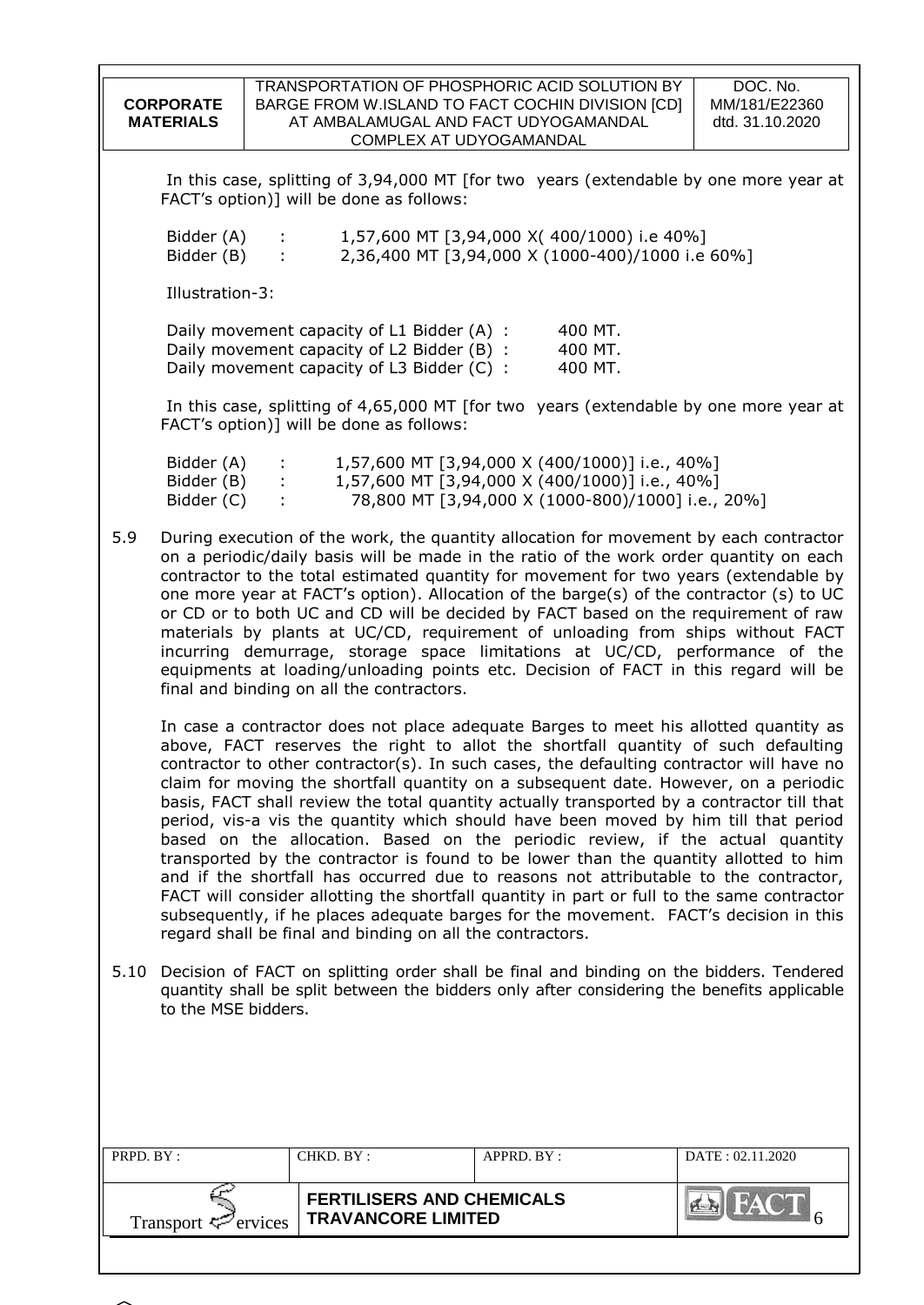| <b>CORPORATE</b> |
|------------------|
| <b>MATERIALS</b> |
|                  |

#### TRANSPORTATION OF PHOSPHORIC ACID SOLUTION BY BARGE FROM W.ISLAND TO FACT COCHIN DIVISION [CD] AT AMBALAMUGAL AND FACT UDYOGAMANDAL COMPLEX AT UDYOGAMANDAL

5.11 Bidder shall clearly indicate the time required for mobilisation/commencement of work from the date of receipt of Letter of Intent (LOI)/ Work Order.

For THE FERTILISERS AND CHEMICALS TRAVANCORE LTD

### ASST. GEN. MANAGER MATERIALS (T&S)

# **List of Enclosures of this NIT is as follows:**

| SI.<br>No. | Document      | TITLE                                              | No. of Pages |
|------------|---------------|----------------------------------------------------|--------------|
| 1          | Annexure I    | Instructions to Bidders (e-Tender)                 | 7            |
| 2          | Annexure II   | Pre-Qualification Criteria for bidders             | 2            |
| 3          | Annexure III  | Vendor Data Updation Form                          | 4            |
| 4          | Annexure IV   | <b>Barge Details</b>                               | 1            |
| 5          | Annexure V    | Special Terms & Conditions of Contract             | 9            |
| 6          | Annexure VI   | <b>Standard Terms &amp; Conditions of Contract</b> | 5            |
| 7          | Annexure VII  | Compliance Statement                               | 1            |
| 8          | Annexure VIII | Unpriced copy of Price bid format                  | 1            |
| 9          | Annexure IX   | Price bid format (BoQ in system)                   | 1            |
| 10         | Annexure X    | Proforma of Bank Guarantee for Security Deposit    | 2            |
| 11         | Annexure XI   | Proforma of Agreement                              | 1            |
| 12         | Annexure XII  | <b>Integrity Pact</b>                              | 5            |

| PRPD $BY:$                      | CHKD BY:                                                      | $APPRD$ . $BY$ : | DATA 1.2020 |
|---------------------------------|---------------------------------------------------------------|------------------|-------------|
| Transport $\mathcal{P}$ ervices | <b>FERTILISERS AND CHEMICALS</b><br><b>TRAVANCORE LIMITED</b> |                  |             |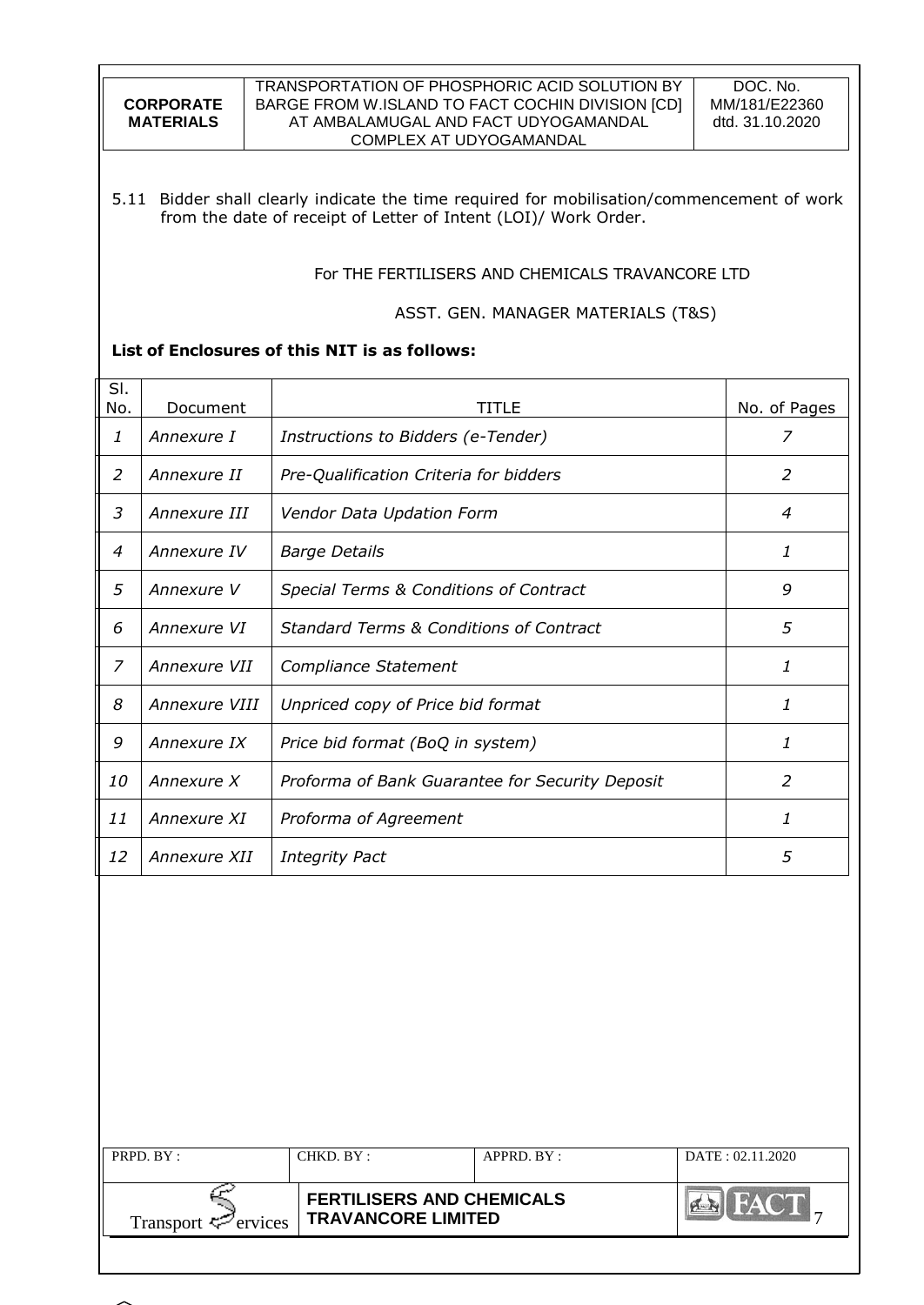TRANSPORTATION OF PHOSPHORIC ACID SOLUTION BY BARGE FROM W.ISLAND TO FACT COCHIN DIVISION [CD] AT AMBALAMUGAL AND FACT UDYOGAMANDAL COMPLEX AT UDYOGAMANDAL

DOC. No. MM/181/E22360 dtd. 31.10.2020

# **Annexure - I**

# **Instruction to Bidders (OPEN e-Procurement)**

- 1.0 Bidders shall study carefully the complete tender documents viz. NIT with Prequalification criteria, Instructions to Bidders (ANNEXURE-I), Technical Procurement Specifications if any, Terms & Conditions and any other documents forming part of this tender attached herewith. All conditions set out there in shall be binding on the bidders unless conflicting with any conditions expressly stated by FACT while accepting any bid in the event of such acceptance. One signed and scanned copy of the above documents shall accompany their online bids signifying their acceptance of the same. Bidder shall also submit along with his bid Vendor data updation (Declaration) Form, Check list (If applicable) and Compliance Statement duly filled with all details required therein and also attach supporting documents as required.
- 2.0 Before submitting the bid, the bidder shall familiarise himself about the details of the work, operating conditions during different seasons of year, etc., collect all necessary data regarding the facilities available at various points indicated in Special Terms and Conditions, applicable timings, routes etc., and satisfy himself on all aspects relating to this work which he has to handle and execute for the full contract period and shall make due provisions in his rates for any contingency or difficulty involved in the work covered by this enquiry. Claiming lack of knowledge shall not be a reason for exoneration of the bidder of his contractual obligations, if the contract is awarded to him or for demand for increase in rate.
- 3.0 Offers against this NIT shall be submitted online on e-Tendering portal [https://eprocure.gov.in,](https://eprocure.gov.in/) with valid digital signature certificate. Offers submitted on any other platform or in any other mode or including e-mails, physical submission of offers etc. SHALL NOT be accepted.
- 3.1 The bidders are requested to register themselves on the above website with their valid digital signature certificate, if not done already. It is mandatory for bidder to have valid digital signature certificate (Class II or Class III) issued by any of the Certifying Authority approved by Govt. of India for participating in the tender. The digital signature certificate shall be arranged by the bidder at his cost. Bidders may refer **Bidders Manual Kit** available on the above website for detailed information and instructions for registration, bid submission etc.
- 3.2 The documents, if any, which necessarily have to be submitted in originals if specified specifically in the enquiry documents, shall be submitted offline. However scanned copies of such documents shall be uploaded along with the offer submitted online.
- 3.3 The cover (s) containing the documents in original etc. to be submitted offline as required in the enquiry documents shall be duly superscribed with enquiry No., due date of enquiry, bidder"s name & address and contact details. The documents shall be submitted to the following on or before the due date : The Asst.General Manager (T&S), Centralized Materials, PD Administrative Building, FACT Ltd., Udyogamandal PO, Kochi – 683 501, Kerala

#### **4.0 SUBMISSION OF BIDS: The bid shall be uploaded with all relevant documents before due date and time in the above portal as given above.**

| PRPD $BY:$                      | CHKD. BY :                                                    | $APPRD$ $BY:$ | DATA: 02.11.2020 |
|---------------------------------|---------------------------------------------------------------|---------------|------------------|
| Transport $\mathcal{F}$ ervices | <b>FERTILISERS AND CHEMICALS</b><br><b>TRAVANCORE LIMITED</b> |               | $\mathbf{A}$     |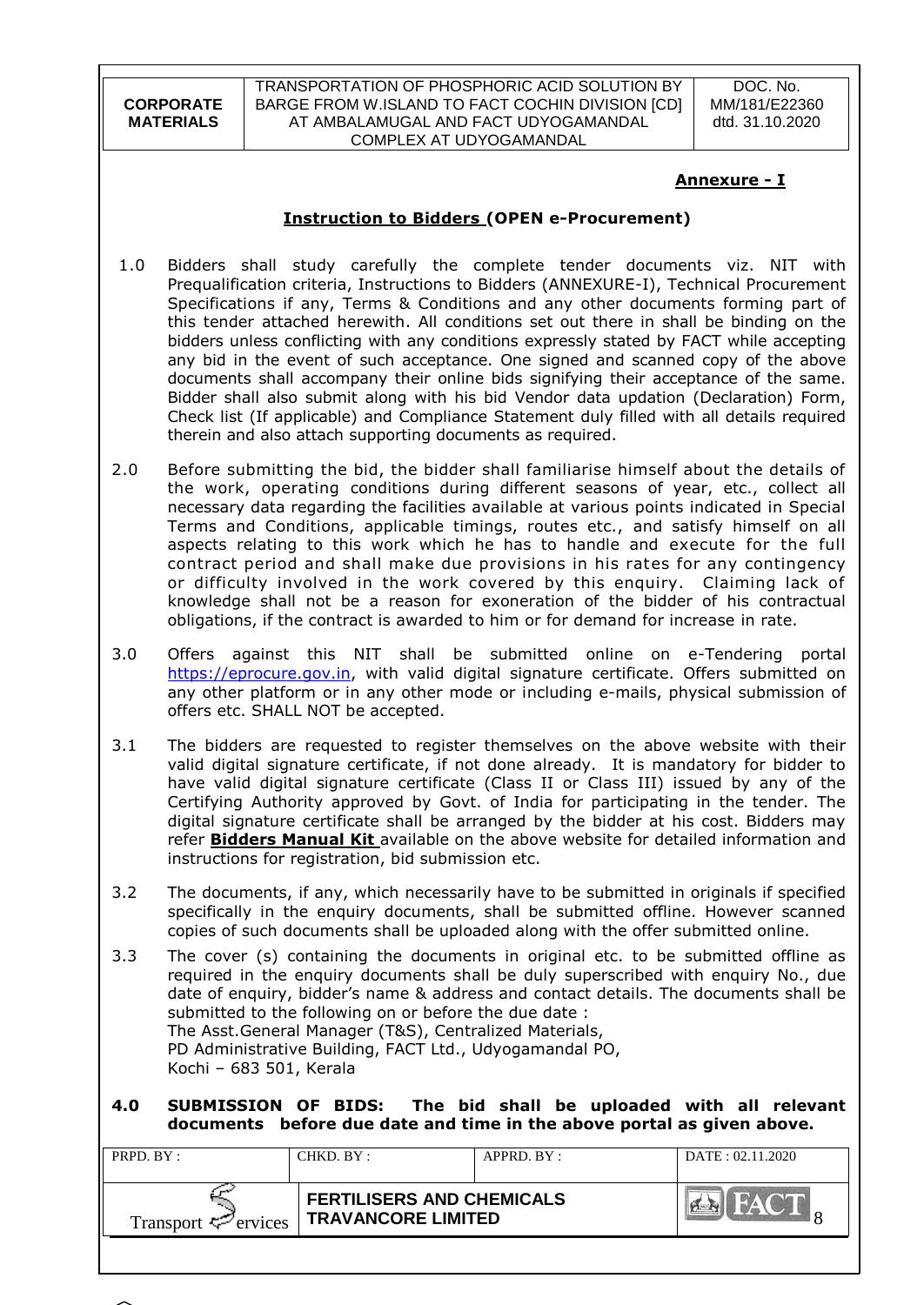#### TRANSPORTATION OF PHOSPHORIC ACID SOLUTION BY BARGE FROM W.ISLAND TO FACT COCHIN DIVISION [CD] AT AMBALAMUGAL AND FACT UDYOGAMANDAL COMPLEX AT UDYOGAMANDAL

5.0 Bid documents shall consist of Part-A and Part B as detailed below:

### 5.1 **Part A (Pre-qualification-cum-Techno Commercial Bid) shall contain:**

- 1. Documentary proof for remittance of EMD such as scanned copy of EMD Instrument (UTR No./Payment Receipt/Challan), as applicable or Claim for EMD exemption with documentary proof.
- 2. Scanned copies of supporting documents for satisfying Pre-Qualification criteria.
- 3. Digitally Signed copies of NIT, Instructions to Bidders (Annexure I) and terms conditions.
- 4. Scanned copy of Signed & duly filled Vendor Data Updation Declaration Form"
- 5. Signed and duly filled up Check List for Commercial Terms" (if applicable) and scanned copies of attached documents as detailed in Check list.
- 6. Scanned copy of Signed & duly filled "Compliance Statement"
- 7. Scanned copy of Signed "Un-priced bid indicating "QUOTED" in the applicable columns. Rates shall not be indicated in Un-priced Bid.

#### 5.2 **Part-B: shall comprise of the filled Price bid. The filled price bid ie. BoQ attached to the tender shall be uploaded after filling all relevant details such as name and address of the bidder, rates etc. as applicable.**

- 5.3 The priced BOQ shall be uploaded strictly in the format attached, failing which the offer is liable to be rejected. Renaming or changing the format of the BoQ is not permitted and the System will not accept any such changed document.
- 5.4 Fill-in all the relevant fields of the BoQ either in value or as a percentage as specified in the BoQ. Blank field, if any, in the uploaded BoQ shall be considered as Nil (not Quoted). No claim or revisions shall be entertained in this regard.
- 5.5 Bidders shall quote prices in the BOQ only and nowhere else. No other documents shall be enclosed with Price Bid (BOQ).
- 5.6 Rates shall be quoted in the same unit of measure given in the BOQ and shall be considered accordingly.
- 5.7 Bidders shall ensure that all the required documents as per enquiry are uploaded in the System before due date and time. The System does not allow submission of bids or any other document forming part of the bid after due date & time of bid submission. Non-submission of documents or incomplete documents may result in rejection of offers and no communication in this regard will be entertained. FACT reserves the right to reject any bid not submitted as per instructions at their discretion.
- 5.8 Timely submission of offers along with all the relevant documents online is the responsibility of the bidder concerned. The bids may be submitted well in advance to avoid last minute issues like non availability of internet, server not available, power failure etc. FACT shall not be held responsible for bidder"s inability to submit documents in time, incomplete submission of offers or non submission of any documents forming part of the offers etc.
- 5.9 Bidders shall meet all expenses in connection with submission of his bid, attending the bid opening, meetings etc.

# **6.0 BID OPENING:**

6.1 *Part-A* of the bids of all bidders who submit their Bids as per the instructions on or before the due date and time shall be opened online, on the specified bid opening date

| PRPD. $BY:$              | CHKD. BY :                                                    | $APPRD$ $BY$ : | DATA: 02.11.2020 |
|--------------------------|---------------------------------------------------------------|----------------|------------------|
| Transport $\leq$ ervices | <b>FERTILISERS AND CHEMICALS</b><br><b>TRAVANCORE LIMITED</b> |                |                  |

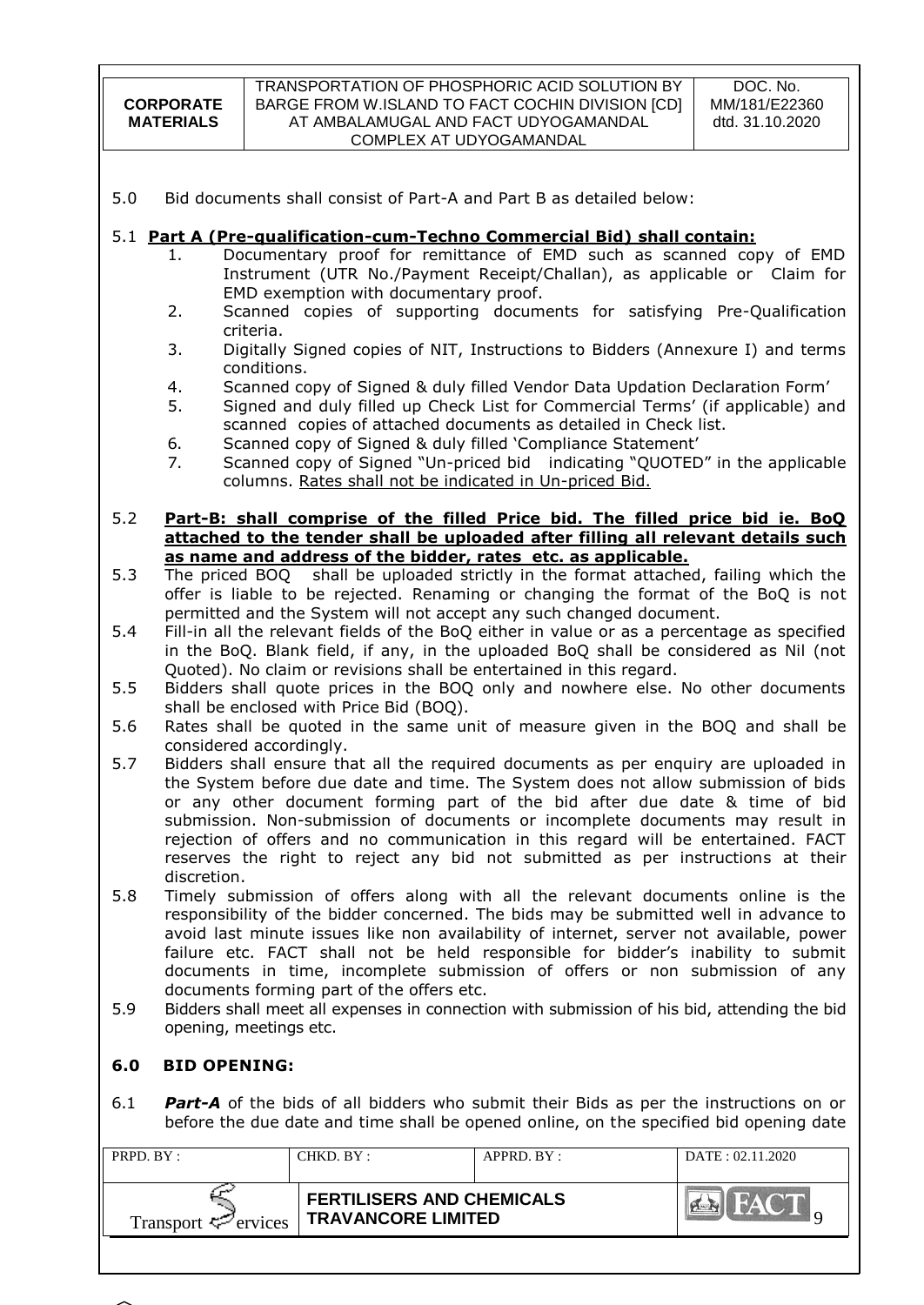and time. Bids submitted not in conformity with the Enquiry instructions are liable to be rejected without further processing.

6.2 *Part-B* - Price bids of those bidders whose Part-A bid is acceptable, based on prequalification and techno-commercial evaluation, only shall be opened online on a subsequent date, on completion of evaluation.

# **7.0 EARNEST MONEY:**

- 7.1 **Earnest Money Deposit (EMD)** shall be furnished for the respective amount indicated in the NIT only through **NEFT/RTGS to FACT a/c No. 57017844467 with the State Bank of India, Udyogamandal Branch, IFSC Code SBIN0070158.** A scanned copy of the Payment Receipt /UTR No. shall also be furnished along with Part-A bid. **Bids without EMD or inadequate amount of EMD will be rejected**. No interest shall be paid on the EMD. EMD of the unsuccessful bidder will be refunded after awarding the contract. EMD furnished against one enquiry will not be adjusted against any other enquiry.
- 7.2 Bids without EMD shall be rejected except in the following cases. EMD will be exempted for Govt. Depts/firms/public sector units/ Startups recognized by Dept. of Industrial policy & Promotion, MSE units registered under MSMED Act/ firms registered under NSIC/Khadi Board etc. as per applicable govt. directions, on submission of valid documents in proof of the same.
- 7.3 If any bidder retracts from or without request of FACT revises his bid during its validity period or fails to submit Security Deposit and execute the required agreement when the contract is awarded or fails to commence the execution of the work on the stipulated date, the EMD furnished shall be liable to be forfeited without prejudice to FACT"s other right to claim damages.

# **8.0 PURCHASE PREFERENCE:**

This tender shall be based on MSME order dt. 23<sup>rd</sup> March 2012, and as amended from time to time, pertaining to Public Procurement Policy in respect of procurement of goods and services, produced and provided by micro and small enterprises, including special benefits to MSE firms owned by SC/ST and women entrepreneurs, on furnishing relevant documents as proof. Declaration of UAM numbers on CPPP is mandatory, failing which bidders will not be able to enjoy the benefits as per PP policy. Bidders will get the benefit of PP policy only if they are MSE bidders at the time of submission of their offers.

In divisible tenders, participating MSEs quoting price within price band of L1+15% shall also be allowed to supply a portion of requirement by bringing down their price to L1 price in a situation where L1 price is from someone other than an MSE. Such MSEs shall be allowed to supply atleast 25% (or as applicable) of the total tendered value. In case of more than one such MSE, the supply will be shared proportionately (to tendered quantity). Special provisions extended to certain categories of MSEs as per the order shall also be applicable.

In case of non divisible tenders, an MSE quoting in the price band of L1+15% may be awarded for full/compete work of tendered value, considering the spirit of policy for enhancing the Government procurement from MSEs subject to bringing down of price to L1 by the MSE concerned.

|  | This tender is divisible. |  |  |  |
|--|---------------------------|--|--|--|
|--|---------------------------|--|--|--|

| PRPD. BY:                       | CHKD. BY :                                                    | $APPRD$ $BY:$ | DATA: 02.11.2020 |
|---------------------------------|---------------------------------------------------------------|---------------|------------------|
| Transport $\mathcal{P}$ ervices | <b>FERTILISERS AND CHEMICALS</b><br><b>TRAVANCORE LIMITED</b> |               | <b>MAY</b>       |

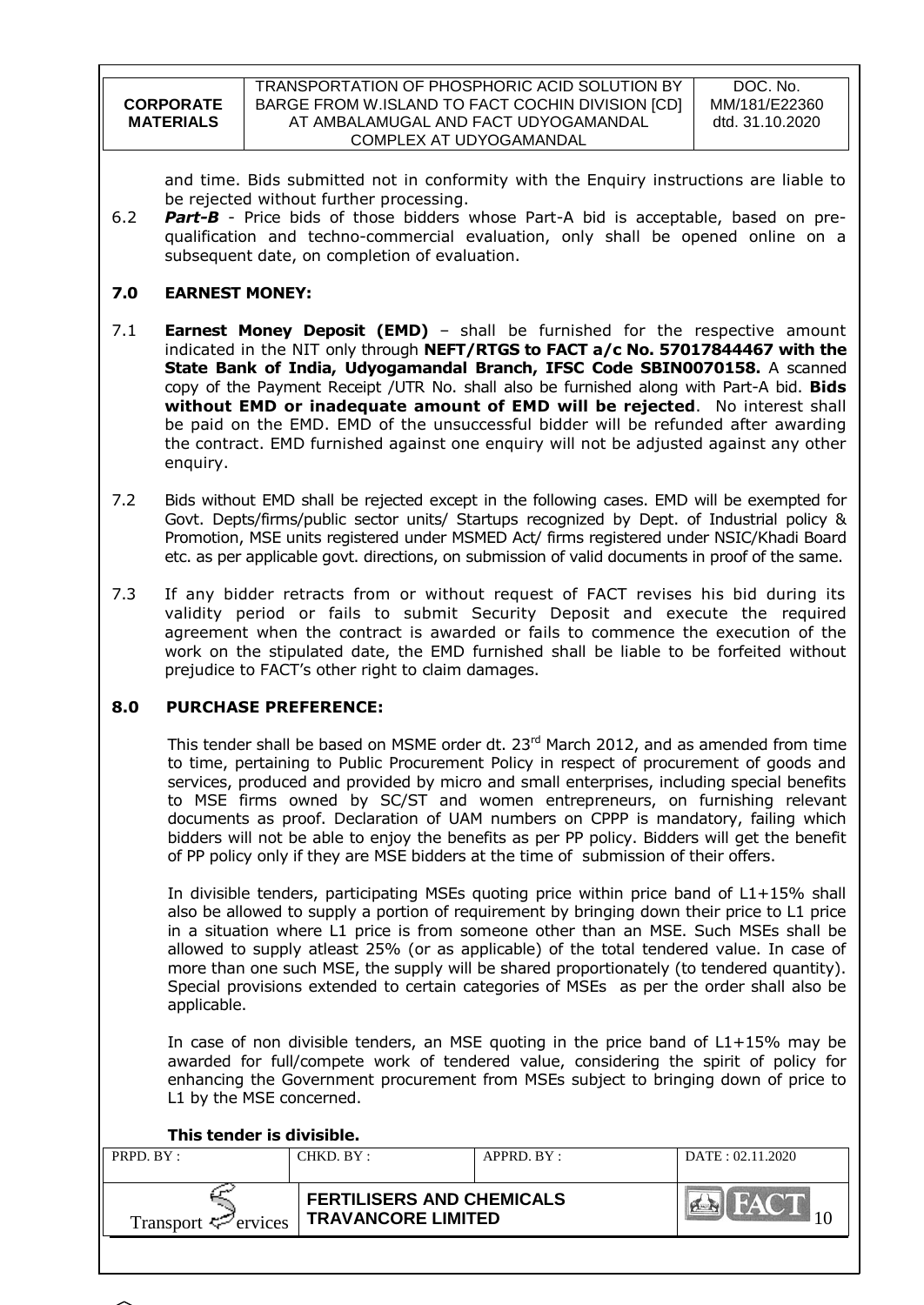#### **9.0 DEVIATIONS:**

- 9.1 Deviations in the tender clauses shall not be accepted.
- 9.2 FACT reserves the right to reject the offers with deviations without further correspondence.
- 9.3 Bidder shall clearly indicate the time required for mobilisation /commencement of work from the date of receipt of Letter of Intent (LOI) / Work Order.

### **10.0 CONFORMITY:**

Bids must conform in all respects with the applicable terms and conditions of this enquiry. Bidder must certify in the compliance Statement that his bid complies with all Enquiry documents and technical specifications.

### **11.0 Rates:**

11.1 Bidder shall quote his lowest rate for the work strictly as per the BoQ (Price Bid format) . Bids not complying with the above are liable to be rejected.

The Un-priced bid shall be submitted along with Part-A bid duly signed by the Bidder, indicating "QUOTED" in the columns. Rates shall not be indicated in Un-priced Bid.

- 11.2 Bidder shall quote all-inclusive rate for the work, but **exclusive of GST.** GST if applicable, will be payable extra by FACT as per statutory notification.
- 11.3 The rates quoted in the tender are to hold good for a period of four months from the date of opening of the Pre-Qualification-cum-Techno-Commercial bid (Part-A). If contract is awarded, the work order rates shall be valid for the entire period of contract inclusive of extension / extensions. **No bidder can withdraw his tender or revoke or revise the rates within the aforesaid period of 120 days.** If the bidder withdraws/revises/revokes OR shows unwillingness to confirm with his offer, the Earnest Money Deposit (EMD) remitted by the bidder against the tender shall be forfeited by FACT, without prejudice to FACT"s other rights to claim damages.

# 12.0 **SECURITY DEPOSIT**:

- 12.1 The successful bidder (Contractor) shall be required to furnish an interest free Security Deposit (SD) equivalent to **five percent (5%) of the total contract value**  by DD/NEFT/RTGS or by Bank Guarantee issued by a Nationalised / Scheduled Bank as per the Proforma prescribed within 15 days of issue of the work order. The Bank Guarantee shall be valid till the expiry of the contract with a claim period of six months thereafter. FACT a/c No. 57017844467 with the State Bank of India, Udyogamandal Branch, IFSC Code SBIN0070158 shall be used in case of remittance of Security deposit by NEFT/RTGS and proof of remittance shall be submitted to FACT.
- 12.2 In case the bidder whose bid is accepted, fails to deposit the prescribed Security Deposit or fails to execute the agreement or fails to commence the execution of the work within the specified time, the contract issued to him is liable to be terminated and the Earnest Money already deposited by the contractor shall be forfeited without any further reference to the contractor and alternative arrangements made at the risk

| PRPD. BY:                       | CHKD. BY :                                                    | APPRD. BY: | DATE: 02.11.2020 |
|---------------------------------|---------------------------------------------------------------|------------|------------------|
| Transport $\mathcal{F}$ ervices | <b>FERTILISERS AND CHEMICALS</b><br><b>TRAVANCORE LIMITED</b> |            |                  |

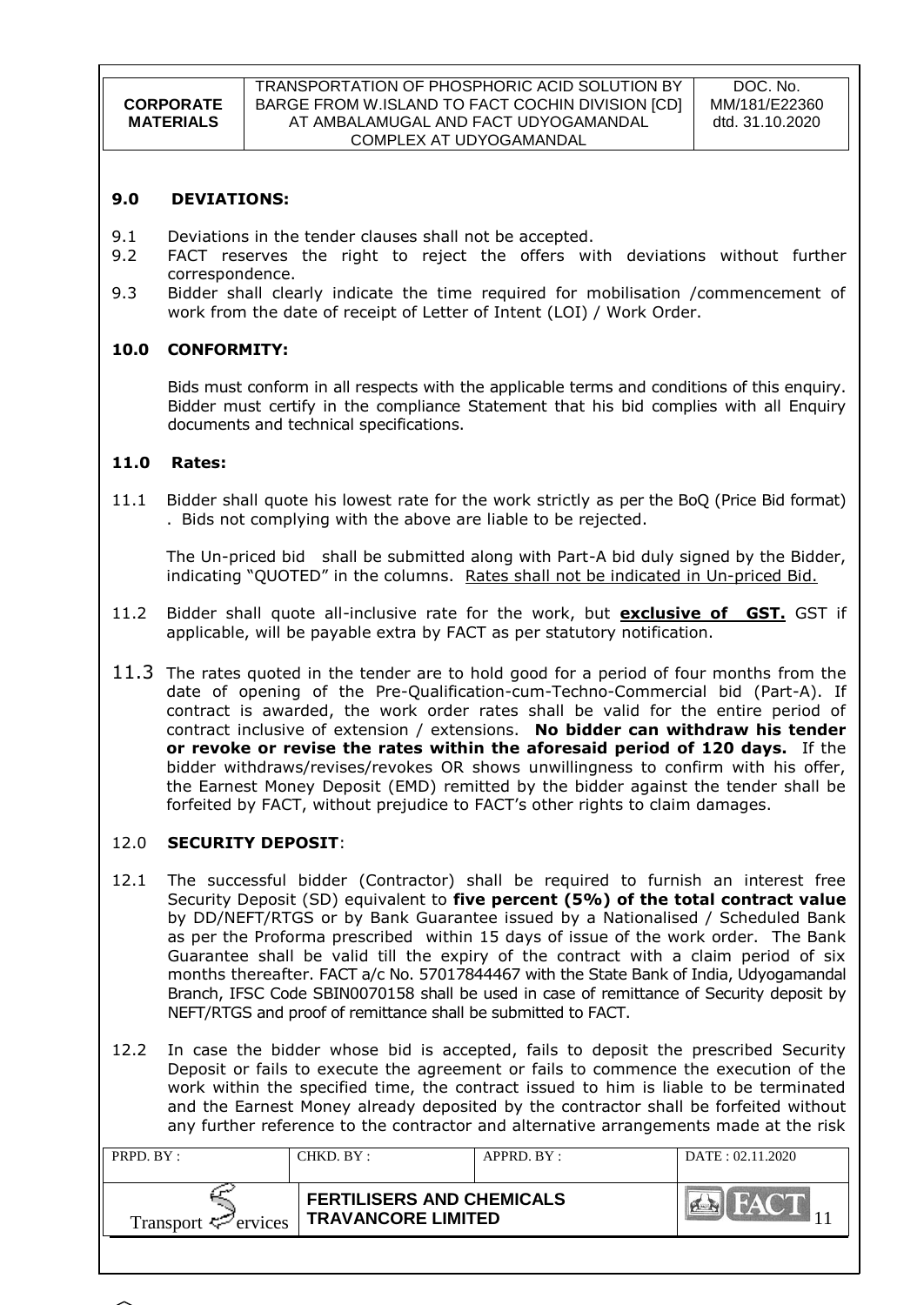DOC. No. MM/181/E22360 dtd. 31.10.2020

and cost of the Contractor.

### **13.0 PURCHASER'S RIGHT:**

FACT reserves the right to reject any or all bids without assigning any reason whatsoever. No claims shall lie against FACT on this account and FACT"s decision in this regard shall be final and binding on the bidders. FACT reserves the right to negotiate with the lowest bidder.

### 14.0 **CONTRACTOR TO EXECUTE AGREEMENT**:

The contractor's responsibility under this contract will commence on the date specified in the Letter of Intent/Work Order. The successful Bidder shall be required to execute an Agreement with FACT, within 15 days of the receipt by him of the Work order issued by FACT for carrying out the work according to the terms and conditions of the contract given along with the Work Order. The Agreement shall be executed on Rs.500/- Stamp paper and shall be in the pro forma as specified by FACT. The provisions contained in tender papers and other documents exchanged between the Bidder and FACT shall form part of the contract. The Earnest Money Deposit is liable to be forfeited in case the contractor fails to execute the Agreement within the stipulated period as mentioned above.

### **15.0 The bidder shall furnish the following along with the offers.**

- 1. The GST registration Number and details. In the case of Provisional ID, GST Registration Number shall be provided on receipt of the same.
- 2. Place of supply/Service

3. Address of the supplier/service provider"s billing the item if it is different from 2 above

- 4. GST rates applicable for each item
- 5. HSN / SAC codes of each of the goods / services quoted

In case of unregistered contractor, a declaration to that effect with reason should be furnished.

FACT"s GST No. in the state of Kerala is **32AAACT6204C1Z2**. FACT"s GST numbers in other southern states is as follows:

| Tamilnadu:      | 33AAACT6204C1Z0 |
|-----------------|-----------------|
| Karnataka:      | 29AAACT6204C1ZP |
| Andhra Pradesh: | 37AAACT6204C1ZS |
| Telangana:      | 36AAACT6204C1ZU |
| Puducherry:     | 34AAACT6204C1ZY |

The supplier/contractor shall do the following:

a) Submit GST compliant tax invoice to FACT along with supply.

b) Shall ensure uploading the above invoice as per statute &

c) File monthly returns in time enabling FACT to claim the input tax credit.

GST charged by the supplier/contractor shall be released separately to the supplier/contractor only after filing of (i) the outward supply details & the monthly return on GSTN portal by the supplier/contractor and (ii) on matching the input tax

| PRPD. BY:                       | CHKD. BY: | $APPRD$ $BY:$                                                 | DATA: 02.11.2020 |
|---------------------------------|-----------|---------------------------------------------------------------|------------------|
| Transport $\mathcal{F}$ ervices |           | <b>FERTILISERS AND CHEMICALS</b><br><b>TRAVANCORE LIMITED</b> |                  |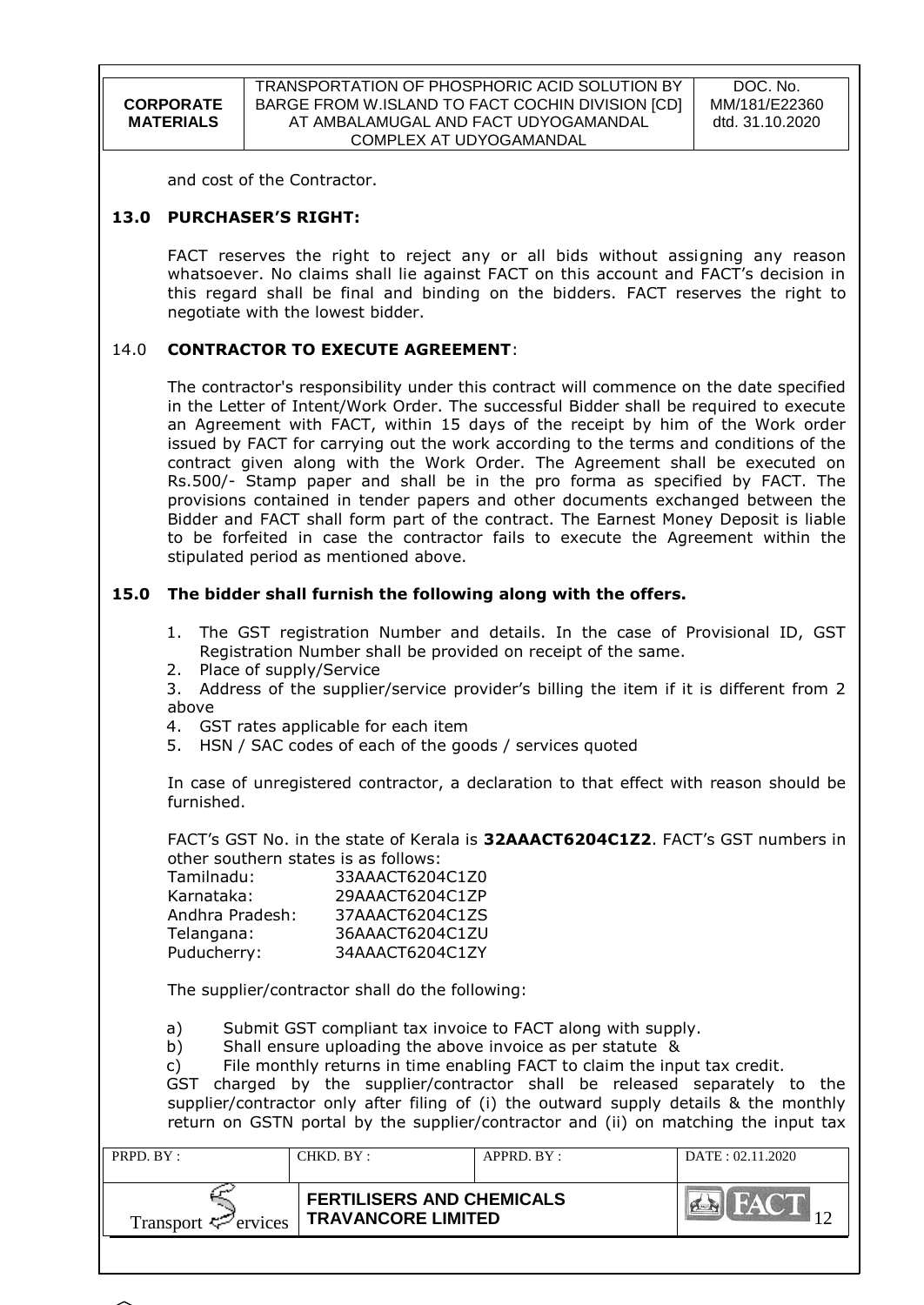| <b>CORPORATE</b> |
|------------------|
| <b>MATERIALS</b> |
|                  |

credit to such invoice with the corresponding details of outward supply of the supplier/contractor.

In case FACT incurs any liability (like interest, penalty etc.,) due to denial/reversal of such input tax credit in respect of the invoice submitted by the supplier/contractor, for the reasons attributable to the supplier/contractor, the same shall be recovered from the supplier/contractor

Further in case FACT is deprived of the input tax credit due to any reason attributable to the supplier/contractor, the same shall not be paid or recovered if already paid to the supplier/contractor.

### 16.0 **GENERAL:**

- 16.1 FACT reserves the right to extend without giving any reason, the last date for submission and opening of bid, but such extension will be duly intimated to those who have submitted online. In case the date of bid opening happens to be a day of strike/hartal etc. due to any reasons or happens to be a holiday for FACT, declared due to unforeseen and emergency reasons or due to any tech problems, the bids will be opened at the same time on the next full working day.
- 16.2 FACT reserves the right to make changes in the tender documents, but such changes will be published in our portal as a corrigendum. Bidders are requested to counter check with portal before submitting their bids.
- 16.3 Mere submission of all the documents will not necessarily mean that the Bidder is suitable. Worthiness assessed by FACT will be final and binding on the Bidder.
- 16.4 FACT may relax condition of prior turnover and prior experience (if specified in the tender) with respect to Micro & Small Enterprises (MSEs) subject to meeting of quality and technical specifications.
- 16.5 Except in the cases of items/services related to public safety, health, critical security operations and equipment etc., FACT at its discretion may relax the conditions of prior turnover and prior experience (if specified in the tender) for Startups recognised by Dept. of Industrial policy and promotion (DIPP) subject to meeting quality and technical specifications, on furnishing copies of relevant certificates / documents in proof of such recognition by DIPP.
- 16.6 All clarification and correspondence related to this enquiry shall be made only in English to the Asst.General Manager(Materials)T&S, Centralised Materials, PD Administrative Building, FACT Ltd., Udyogamandal – 683 501, Tel : 0484- 2568260/2568629/2546427, FAX No: 0484-2545196, Email:julian@factltd.com
- 16.7 All disputes and questions, claims, rights, matters or things, whatsoever, in any way, arising out of or relating to the calling of bids, evaluation of offers, award of contract, change in structure of bids or any other matter relating to finalization of contract are to be referred to the sole Arbitrator who shall be the General Manager [Materials] of FACT. The award shall be binding on both the parties. The bidders are advised to get informed of all details they require regarding the work before submitting their bids.
- 16.8 Work order shall be issued by Asst. General Manager [Materials]-T&S.

| PRPD. BY:                       | CHKD. BY :                                                    | $APPRD$ . $BY$ : | DATA: 02.11.2020 |
|---------------------------------|---------------------------------------------------------------|------------------|------------------|
| Transport $\mathcal{P}$ ervices | <b>FERTILISERS AND CHEMICALS</b><br><b>TRAVANCORE LIMITED</b> |                  |                  |

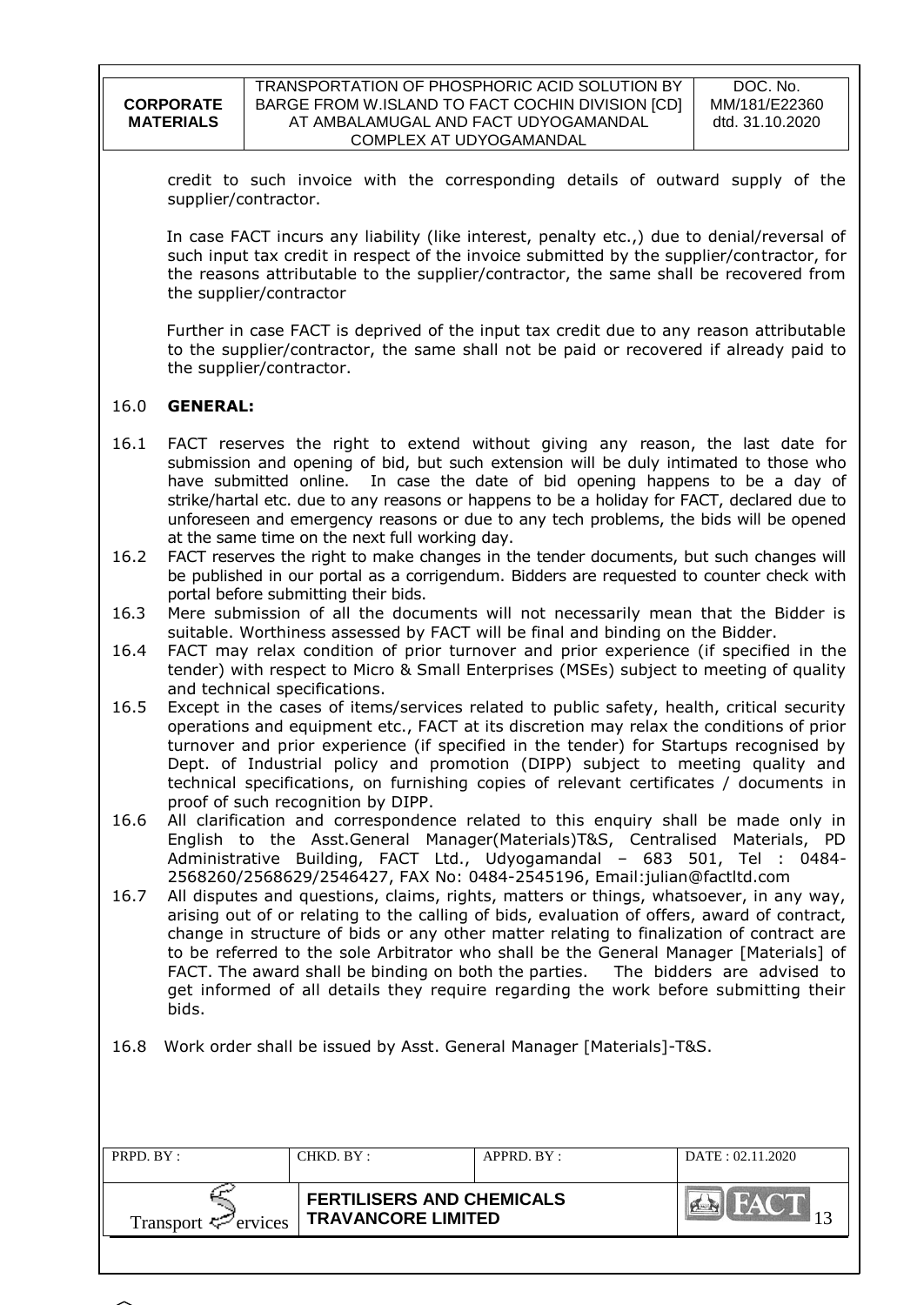#### TRANSPORTATION OF PHOSPHORIC ACID SOLUTION BY BARGE FROM W.ISLAND TO FACT COCHIN DIVISION [CD] AT AMBALAMUGAL AND FACT UDYOGAMANDAL COMPLEX AT UDYOGAMANDAL

DOC. No. MM/181/E22360 dtd. 31.10.2020

# **17.0 TENDER UPDATES:**

Bidders are requested to visit Central Public Procurement Portal [\(https://eprocure.gov.in\)](https://eprocure.gov.in/) regularly for any updates/corrigendum on the tender, including extension of due date, if any. No other mode of communication shall be made in this regard.

### **18.0 FRAUD PREVENSION POLICY:**

Bidders shall comply with Fraud Prevention Policy of FACT 2012 (FPPF 2012). The said Policy is available in FACT's Website [www.fact.co.in.](http://www.fact.co.in/)

### **ASST. GENERAL MANAGER (MATERIALS)-TS**

| PRPD. BY:                       | CHKD. BY:                                                     | $APPRD$ . $BY$ : | DATA: 02.11.2020 |
|---------------------------------|---------------------------------------------------------------|------------------|------------------|
| Transport $\mathcal{F}$ ervices | <b>FERTILISERS AND CHEMICALS</b><br><b>TRAVANCORE LIMITED</b> |                  | $\mathbb{Z}$ /A  |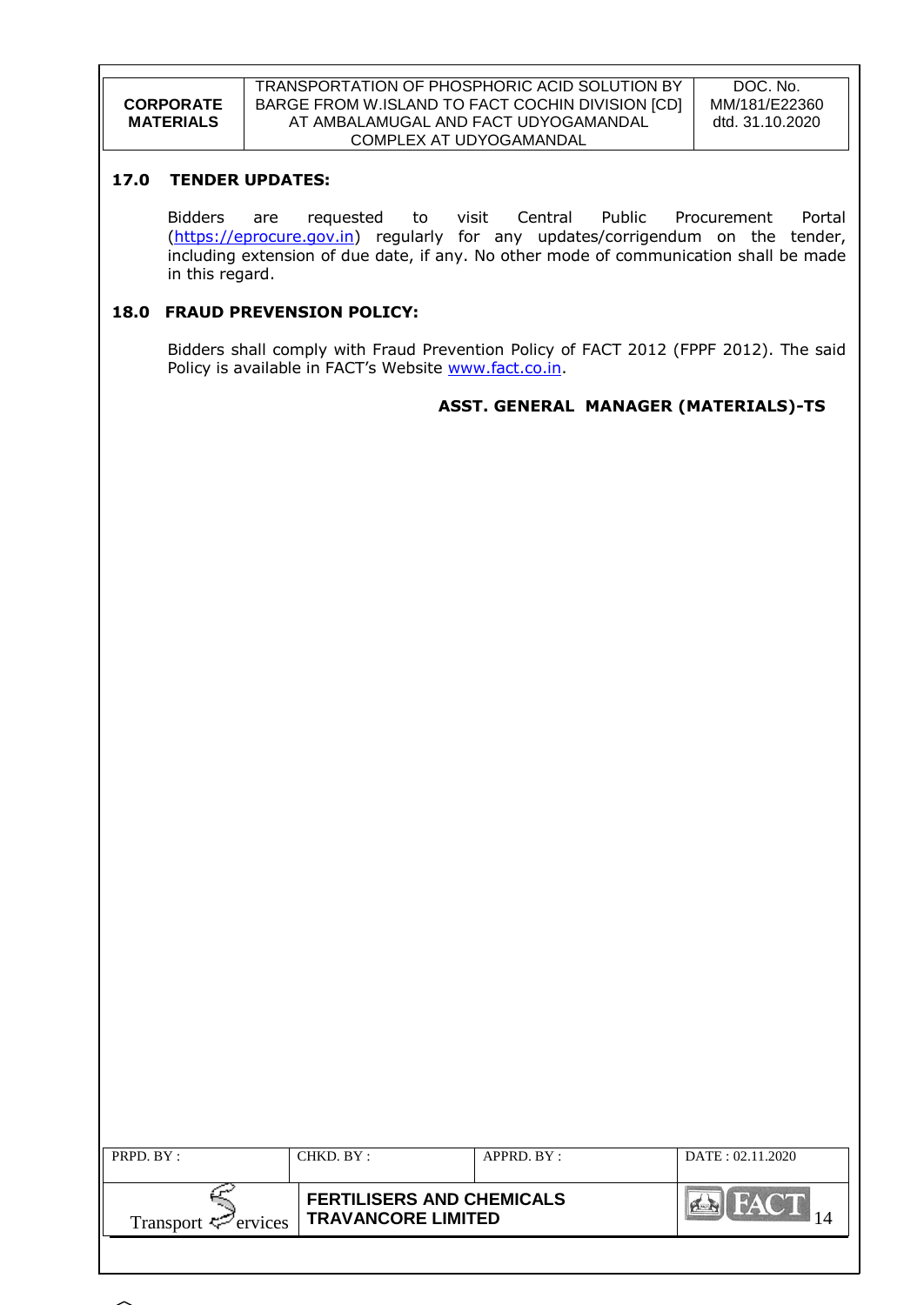TRANSPORTATION OF PHOSPHORIC ACID SOLUTION BY BARGE FROM W.ISLAND TO FACT COCHIN DIVISION [CD] AT AMBALAMUGAL AND FACT UDYOGAMANDAL COMPLEX AT UDYOGAMANDAL

DOC. No. MM/181/E22360 dtd. 31.10.2020

# **Annexure II**

### **PRE-QUALIFICATION CRITERIA FOR BIDDERS Enquiry No. MM/181/E22360 dtd. 31.10.2020**

Pre-qualification Criteria to be met by the Bidders:

- 1.0 Bidder should have transported not less than 10,000 MT of Acids, Chemicals or Petroleum products in barges during any one of the last five years as on the date of tender. Documentary evidence in support of the above including copies of (i) Work order supported by corresponding (ii) Experience certificate and (iii) Performance certificate (enclose all three against each work) from Organizations served shall be enclosed along with Part A bid. For this purpose the documents from organisations of similar standing as FACT, or organisations of sound financial capability and having status of principal employer; or Govt./Quasi Govt. Depts./Pvt. Ltd. companies, which do their work mainly through public contracts shall be considered for acceptance.
- 2.0 Bidder shall own/lease from the date of opening of Part- A Bid (i.e. Pre-qualification cum Techno-commercial Bid) till the expiry of the contract period, at least one Barge suitable for the work, fitted with MS rubber lined/SS tank of carrying capacity not less than 125 MT. Documentary evidence in proof of above shall be submitted along with part A of the bids. In case of lease, lease agreement in original on Rs.500/- stamp paper shall be enclosed with Part-A Bid.
- 3.0 Bidder shall furnish a solvency certificate (original) for a minimum of **Rs.22.00 lakhs** from a Nationalised/Scheduled Bank along with Part-A (Techno commercial) Bid. The Solvency Certificate issued shall be dated after the date of enquiry.
- 4.0 Bidder must have an office in Kochi / nearby areas or be willing to open one immediately on awarding the contract. The office must have a responsible person with sufficient authority to co-ordinate day-to-day activities with FACT at Udyogamandal. The office must have necessary communication facilities such as telephone, fax etc.

# **Bidders not fulfilling 1.0 to 4.0 above will not be considered.**

Note for Micro & Small Enterprises and Startups: Prequalification criteria specified above shall also be applicable for Micro & Small Enterprises and Startups without any relaxation.

### **The bidder shall submit the following documents in proof of above, along with Part-A of the bid:**

- a) Scanned Copies of i) Work order supported by corresponding ii) Experience Certificate and iii) Performance certificate relevant to that particular Work Order from the clients indicated at Criterion 1.0 above.
- b) Scanned Copies of the valid documents R.C. Book, License, Insurance Certificate, Calibration Certificate, valid permit, fitness certificate, for each barge in proof of Criterion 2.0 above.

| PRPD. BY:                       | CHKD. BY :                                                    | APPRD. BY: | DATA: 02.11.2020 |
|---------------------------------|---------------------------------------------------------------|------------|------------------|
| Transport $\mathcal{F}$ ervices | <b>FERTILISERS AND CHEMICALS</b><br><b>TRAVANCORE LIMITED</b> |            |                  |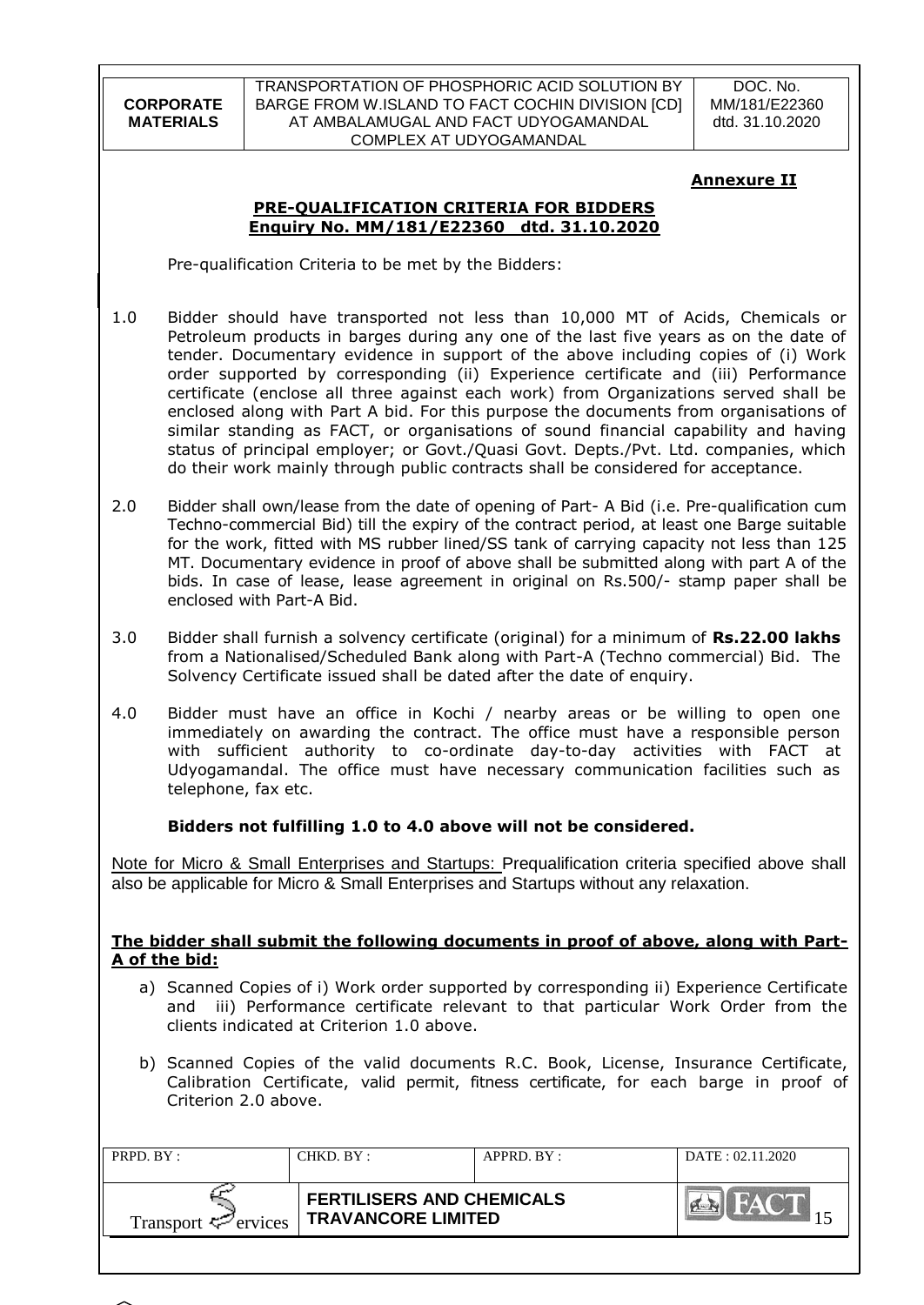| <b>CORPORATE</b><br><b>MATERIALS</b> | TRANSPORTATION OF PHOSPHORIC ACID SOLUTION BY<br>BARGE FROM W.ISLAND TO FACT COCHIN DIVISION [CD]<br>AT AMBALAMUGAL AND FACT UDYOGAMANDAL<br>COMPLEX AT UDYOGAMANDAL                                                                                                                                                                                                                    |                  | DOC. No.<br>MM/181/E22360<br>dtd. 31.10.2020 |  |  |
|--------------------------------------|-----------------------------------------------------------------------------------------------------------------------------------------------------------------------------------------------------------------------------------------------------------------------------------------------------------------------------------------------------------------------------------------|------------------|----------------------------------------------|--|--|
|                                      | c) Scanned Copies of Consent letter / Lease Agreement in Rs.500/- Stamp Paper from<br>the owner's of the barge if not owned by the bidder. Original lease agreement to be<br>submitted offline.                                                                                                                                                                                         |                  |                                              |  |  |
|                                      | d) Scanned copy of Solvency Certificate for a minimum of Rs. 22.00 lakhs from a<br>Nationalised /Scheduled Bank issued after the date of enquiry in proof of Criterion 3.0<br>above. Original solvency to be furnished offline.                                                                                                                                                         |                  |                                              |  |  |
|                                      | e) Details of Kochi Office/nearby areas in support of Criterion 4.0 above.                                                                                                                                                                                                                                                                                                              |                  |                                              |  |  |
| agency in this regard.               | Note: The offers of such bidders who meet PQ Criteria shall only be considered for technical<br>evaluation and opening of price bids. Offers received without supporting documents or with<br>incomplete form / documents are liable to be rejected. FACT reserves the right to verify the<br>claim of the bidders /documents submitted by them, directly with the clients or any other |                  |                                              |  |  |
|                                      |                                                                                                                                                                                                                                                                                                                                                                                         | **************** |                                              |  |  |
|                                      |                                                                                                                                                                                                                                                                                                                                                                                         |                  |                                              |  |  |
|                                      |                                                                                                                                                                                                                                                                                                                                                                                         |                  |                                              |  |  |
|                                      |                                                                                                                                                                                                                                                                                                                                                                                         |                  |                                              |  |  |
|                                      |                                                                                                                                                                                                                                                                                                                                                                                         |                  |                                              |  |  |
|                                      |                                                                                                                                                                                                                                                                                                                                                                                         |                  |                                              |  |  |
|                                      |                                                                                                                                                                                                                                                                                                                                                                                         |                  |                                              |  |  |
|                                      |                                                                                                                                                                                                                                                                                                                                                                                         |                  |                                              |  |  |
|                                      |                                                                                                                                                                                                                                                                                                                                                                                         |                  |                                              |  |  |
|                                      |                                                                                                                                                                                                                                                                                                                                                                                         |                  |                                              |  |  |
|                                      |                                                                                                                                                                                                                                                                                                                                                                                         |                  |                                              |  |  |
|                                      |                                                                                                                                                                                                                                                                                                                                                                                         |                  |                                              |  |  |
|                                      |                                                                                                                                                                                                                                                                                                                                                                                         |                  |                                              |  |  |
|                                      |                                                                                                                                                                                                                                                                                                                                                                                         |                  |                                              |  |  |
|                                      |                                                                                                                                                                                                                                                                                                                                                                                         |                  |                                              |  |  |
|                                      |                                                                                                                                                                                                                                                                                                                                                                                         |                  |                                              |  |  |
|                                      |                                                                                                                                                                                                                                                                                                                                                                                         |                  |                                              |  |  |
| PRPD. BY:                            | CHKD. BY:                                                                                                                                                                                                                                                                                                                                                                               | APPRD. BY:       | DATE: 02.11.2020                             |  |  |
|                                      | <b>FERTILISERS AND CHEMICALS</b>                                                                                                                                                                                                                                                                                                                                                        |                  | <b>CALLEACT</b>                              |  |  |

**TRAVANCORE LIMITED** 16

Transport  $\epsilon$ <sup>-</sup> ervices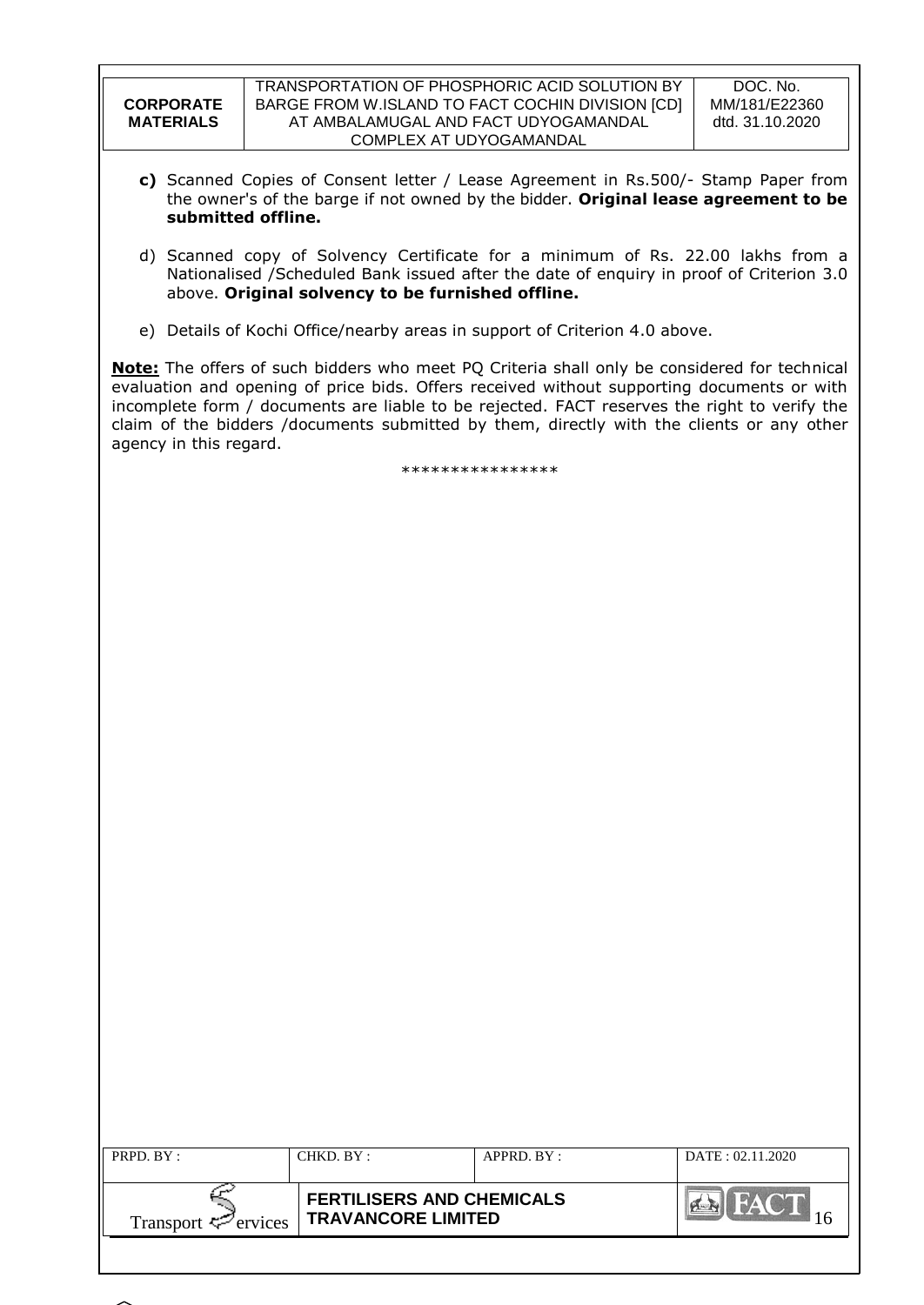#### TRANSPORTATION OF PHOSPHORIC ACID SOLUTION BY BARGE FROM W.ISLAND TO FACT COCHIN DIVISION [CD] AT AMBALAMUGAL AND FACT UDYOGAMANDAL COMPLEX AT UDYOGAMANDAL

DOC. No. MM/181/E22360 dtd. 31.10.2020

# **Annexure - III**

### **VENDOR DATA UPDATION FORM**

(PLEASE USE ADDITIONAL SHEETS, IF SPACE IS INSUFFICIENT)

FACT reserves the right to verify the information given as per the format and enclosures. It is the responsibility of the bidder to give the full details required as per this format for evaluating his bid as per this Enquiry. Any misrepresentation of facts and withholding of information may result in rejection of the bid/disqualification of the bidder.

- 1. Name and address of the Bidder:
- 2. Address of Registered office:

Telephone No. Fax No. E-mail ID

3. Address of Head Office:

Telephone No. Fax No. E-mail ID

4. Address of Cochin Office:

Telephone No. Fax No. E-mail ID

5. Name of Contact Person at Cochin Office: with whom FACT may correspond

> Telephone No. Fax No.

- 6. Name of the person authorised to : sign the Bid and related documents
- 7. Date of Registration of the Firm : (Attach copy of Registration Certificate)
- 8. Constitution of the Bidder : Proprietorship/ (Strike out which is not applicable) Regd. Partnership/

Limited Company

| 9. | Name and address of proprietor | 1. |
|----|--------------------------------|----|
|    | /Partners/Directors            |    |

2.

| PRPD. BY:                | CHKD. BY:                                                     | $APPRD$ . $BY$ : | DATA: 02.11.2020 |
|--------------------------|---------------------------------------------------------------|------------------|------------------|
| Transport $\leq$ ervices | <b>FERTILISERS AND CHEMICALS</b><br><b>TRAVANCORE LIMITED</b> |                  | <b>NATE</b>      |

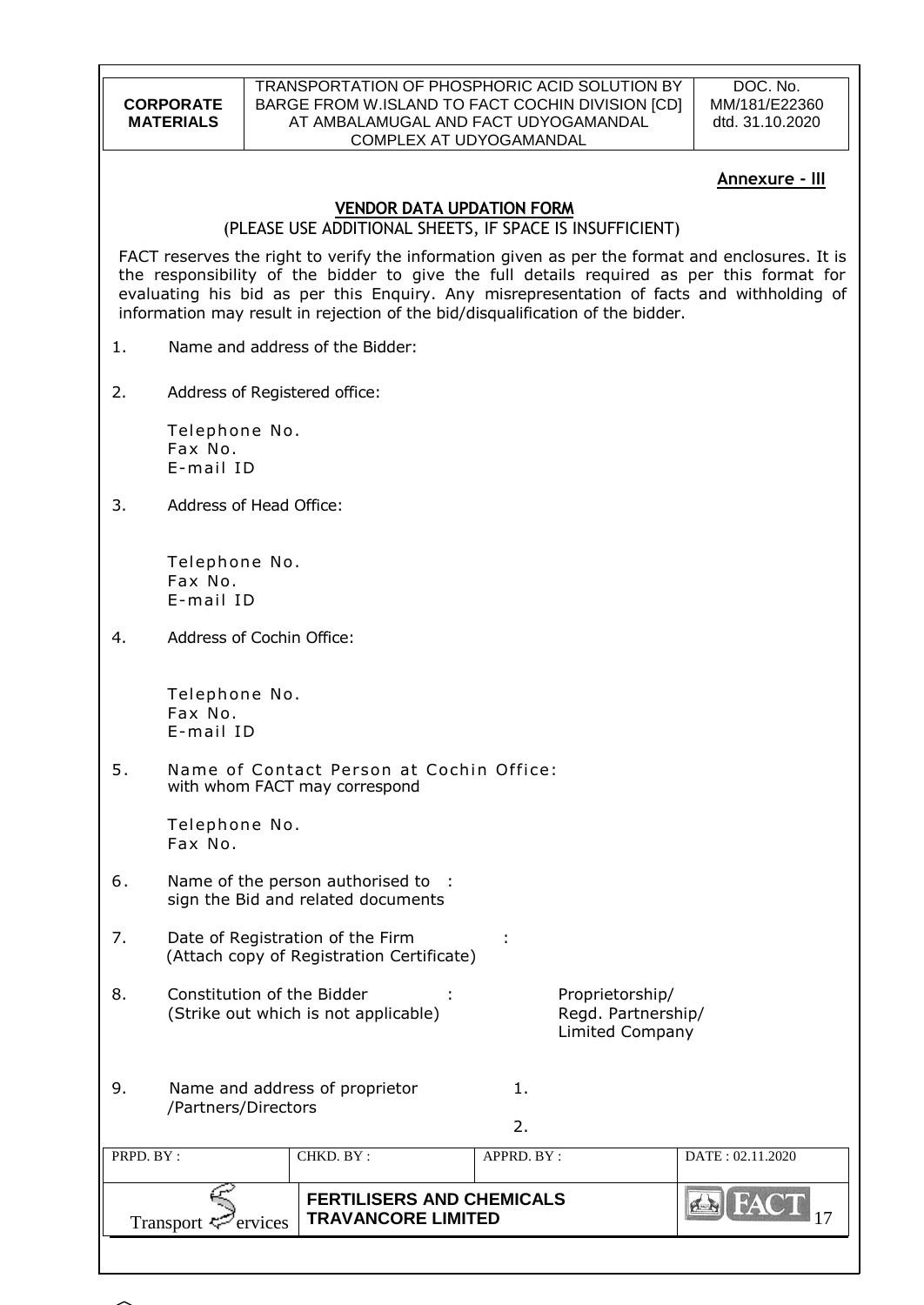| <b>CORPORATE</b><br><b>MATERIALS</b> |                                                                                                                                                                                                                                                                                     |         | TRANSPORTATION OF PHOSPHORIC ACID SOLUTION BY<br>BARGE FROM W.ISLAND TO FACT COCHIN DIVISION [CD]<br>AT AMBALAMUGAL AND FACT UDYOGAMANDAL<br>COMPLEX AT UDYOGAMANDAL |      |             |                                       | DOC. No.<br>MM/181/E22360<br>dtd. 31.10.2020                                                                                                              |
|--------------------------------------|-------------------------------------------------------------------------------------------------------------------------------------------------------------------------------------------------------------------------------------------------------------------------------------|---------|----------------------------------------------------------------------------------------------------------------------------------------------------------------------|------|-------------|---------------------------------------|-----------------------------------------------------------------------------------------------------------------------------------------------------------|
|                                      |                                                                                                                                                                                                                                                                                     |         |                                                                                                                                                                      |      | 3.          |                                       |                                                                                                                                                           |
| 10.                                  | Category:                                                                                                                                                                                                                                                                           |         |                                                                                                                                                                      |      |             |                                       |                                                                                                                                                           |
|                                      |                                                                                                                                                                                                                                                                                     |         | i) Whether the entrepreneur comes under the following status (please tick)                                                                                           |      |             |                                       |                                                                                                                                                           |
|                                      |                                                                                                                                                                                                                                                                                     |         | Micro / Small / medium.                                                                                                                                              |      |             |                                       |                                                                                                                                                           |
|                                      | 2012.)                                                                                                                                                                                                                                                                              |         | register / declare their UAM Number on CPP Portal ; failing which such                                                                                               |      |             |                                       | (In case of Micro/Small pl. enclose UAM certificate. All MSE bidders shall<br>bidders will not be able to enjoy benefits as per PP Policy for MSME order, |
|                                      | SC / ST                                                                                                                                                                                                                                                                             |         |                                                                                                                                                                      |      |             |                                       | ii) In case bidder is an Entrepreneur whether he/she belongs to SC / ST category.                                                                         |
|                                      |                                                                                                                                                                                                                                                                                     |         | iii) Enclose copy of the MSME/NSIC Registration Certificate.                                                                                                         |      |             |                                       |                                                                                                                                                           |
| 11.                                  | Details of EMD:                                                                                                                                                                                                                                                                     |         |                                                                                                                                                                      |      |             |                                       |                                                                                                                                                           |
|                                      | For NEFT / RTGS:                                                                                                                                                                                                                                                                    |         | UTR No.                                                                                                                                                              | Date |             |                                       | Payment Receipt / Challan(in original)                                                                                                                    |
| 12.                                  | bidder has dealings.                                                                                                                                                                                                                                                                |         | Name / address of the Bank with which                                                                                                                                |      |             |                                       |                                                                                                                                                           |
| 13.                                  | <b>Financial Worthiness</b>                                                                                                                                                                                                                                                         |         |                                                                                                                                                                      |      |             |                                       | i) Name Address & Tel. Nos of Bank with which the Bidder has financial dealings                                                                           |
|                                      |                                                                                                                                                                                                                                                                                     |         | ii) Details of credit limits/ facilities enjoyed.<br>(Please submit Certificate from the Bank)                                                                       |      |             |                                       |                                                                                                                                                           |
|                                      | S.No.                                                                                                                                                                                                                                                                               |         | Name of the Bank                                                                                                                                                     |      |             | Type of credit<br>(i.e C/C, O/D etc.) | Credit<br>Amount<br>of<br>Limit Sanctioned Rs.                                                                                                            |
|                                      | $\mathbf{1}$                                                                                                                                                                                                                                                                        |         |                                                                                                                                                                      |      |             |                                       |                                                                                                                                                           |
|                                      | 2                                                                                                                                                                                                                                                                                   |         |                                                                                                                                                                      |      |             |                                       |                                                                                                                                                           |
|                                      |                                                                                                                                                                                                                                                                                     |         | (Certificate from Bank regarding working capital mobilisation to be enclosed.)                                                                                       |      |             |                                       |                                                                                                                                                           |
| 14.                                  | In case the bidder becomes a successful contractor, payment as per terms and<br>conditions of Work Order will be credited to your bank through National Electronic<br>Fund Transfer or RTGS. Please furnish the following details along with your Banker's<br>authorisation letter: |         |                                                                                                                                                                      |      |             |                                       |                                                                                                                                                           |
| Income Tax PAN No.<br>1              |                                                                                                                                                                                                                                                                                     |         |                                                                                                                                                                      |      |             |                                       |                                                                                                                                                           |
|                                      | $\overline{2}$                                                                                                                                                                                                                                                                      |         | GSTIN No. (With copy of<br>Registration Certificate).                                                                                                                |      |             |                                       |                                                                                                                                                           |
| PRPD. BY:                            |                                                                                                                                                                                                                                                                                     |         | CHKD. BY:                                                                                                                                                            |      | APPRD. BY : |                                       | DATE: 02.11.2020                                                                                                                                          |
|                                      |                                                                                                                                                                                                                                                                                     |         | <b>FERTILISERS AND CHEMICALS</b><br><b>TRAVANCORE LIMITED</b>                                                                                                        |      |             |                                       | 18                                                                                                                                                        |
|                                      | Transport ₹                                                                                                                                                                                                                                                                         | ervices |                                                                                                                                                                      |      |             |                                       |                                                                                                                                                           |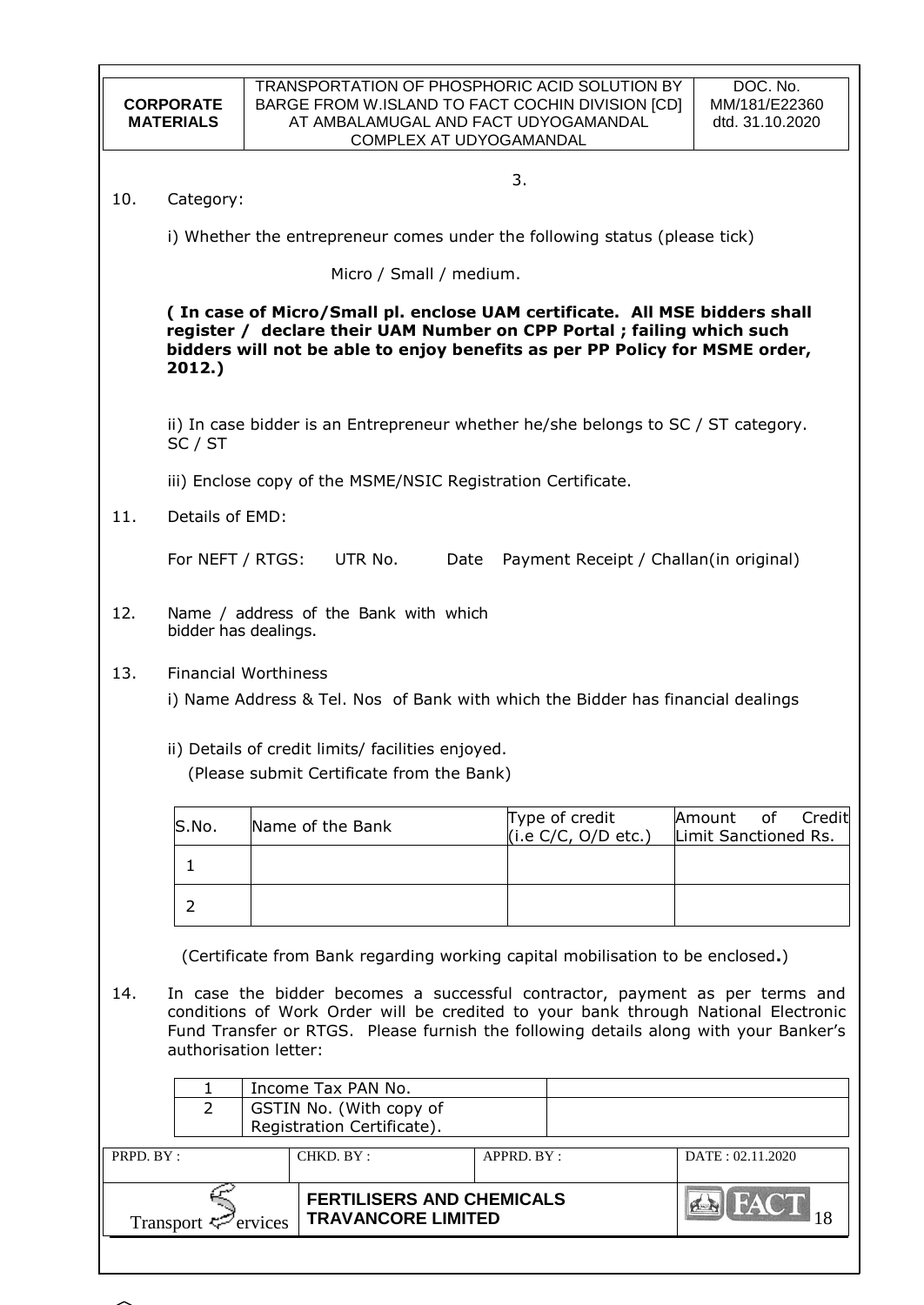#### TRANSPORTATION OF PHOSPHORIC ACID SOLUTION BY BARGE FROM W.ISLAND TO FACT COCHIN DIVISION [CD] AT AMBALAMUGAL AND FACT UDYOGAMANDAL COMPLEX AT UDYOGAMANDAL

| 3  | Name of the Bank with address   |  |
|----|---------------------------------|--|
| 4  | Name of the Branch with address |  |
|    | <b>MICR Code</b>                |  |
| 6  | <b>IFSC Code</b>                |  |
|    | Account Type                    |  |
| 8  | Bank Account No.                |  |
| 9  | Account holder's Name           |  |
| 10 | Vendor email address            |  |

# 15. Details of Profit & Loss Account:

| S.No. | Year    | Total<br>(Rs. | revenue | $\sqrt{\frac{1}{2}}$ receipts Profit / Loss(Rs.) |
|-------|---------|---------------|---------|--------------------------------------------------|
|       | 2016-17 |               |         |                                                  |
|       | 2017-18 |               |         |                                                  |
|       | 2018-19 |               |         |                                                  |

(Copies of audited Profit & Loss Account for the above periods to be enclosed)

16. Details of Balance Sheet of the firm for preceding three years:

| S.No. | Year        | Total<br>employed $(Rs.)$ $(Rs.)$ | CapitalReserves & SurplusFixed AssetsCurrent | (Rs. | Assetsl<br>(Rs. |
|-------|-------------|-----------------------------------|----------------------------------------------|------|-----------------|
|       | $2016 - 17$ |                                   |                                              |      |                 |
|       | 2017-18     |                                   |                                              |      |                 |
|       | 2018-19     |                                   |                                              |      |                 |

(Copies of audited Balance Sheets for the above periods to be enclosed).

# 17. **FACILITIES**

| 17.1      | Details of Barge with<br>specification,                                                                    |                                                                  |            |                  |  |
|-----------|------------------------------------------------------------------------------------------------------------|------------------------------------------------------------------|------------|------------------|--|
|           |                                                                                                            | (Proforma, Annexure-IV is given below)                           |            |                  |  |
| 17.2      |                                                                                                            | Own facilities available for repair of barges                    |            |                  |  |
| 17.3      | No. of Office staff                                                                                        |                                                                  |            |                  |  |
| 17.4      | No. of skilled workers                                                                                     |                                                                  |            |                  |  |
| 17.5      | No. of unskilled workers                                                                                   |                                                                  |            |                  |  |
| 18.       |                                                                                                            | Time required for mobilisation/<br>commencement of work from LOI |            | Days             |  |
| 19.       | Have you ever been blacklisted by Government<br>Department, Public Sector, Quasi Government<br>Undertaking |                                                                  |            |                  |  |
| PRPD. BY: |                                                                                                            | CHKD. BY:                                                        | APPRD. BY: | DATE: 02.11.2020 |  |
|           | <b>Transport</b><br>ervices                                                                                | <b>FERTILISERS AND CHEMICALS</b><br><b>TRAVANCORE LIMITED</b>    |            |                  |  |

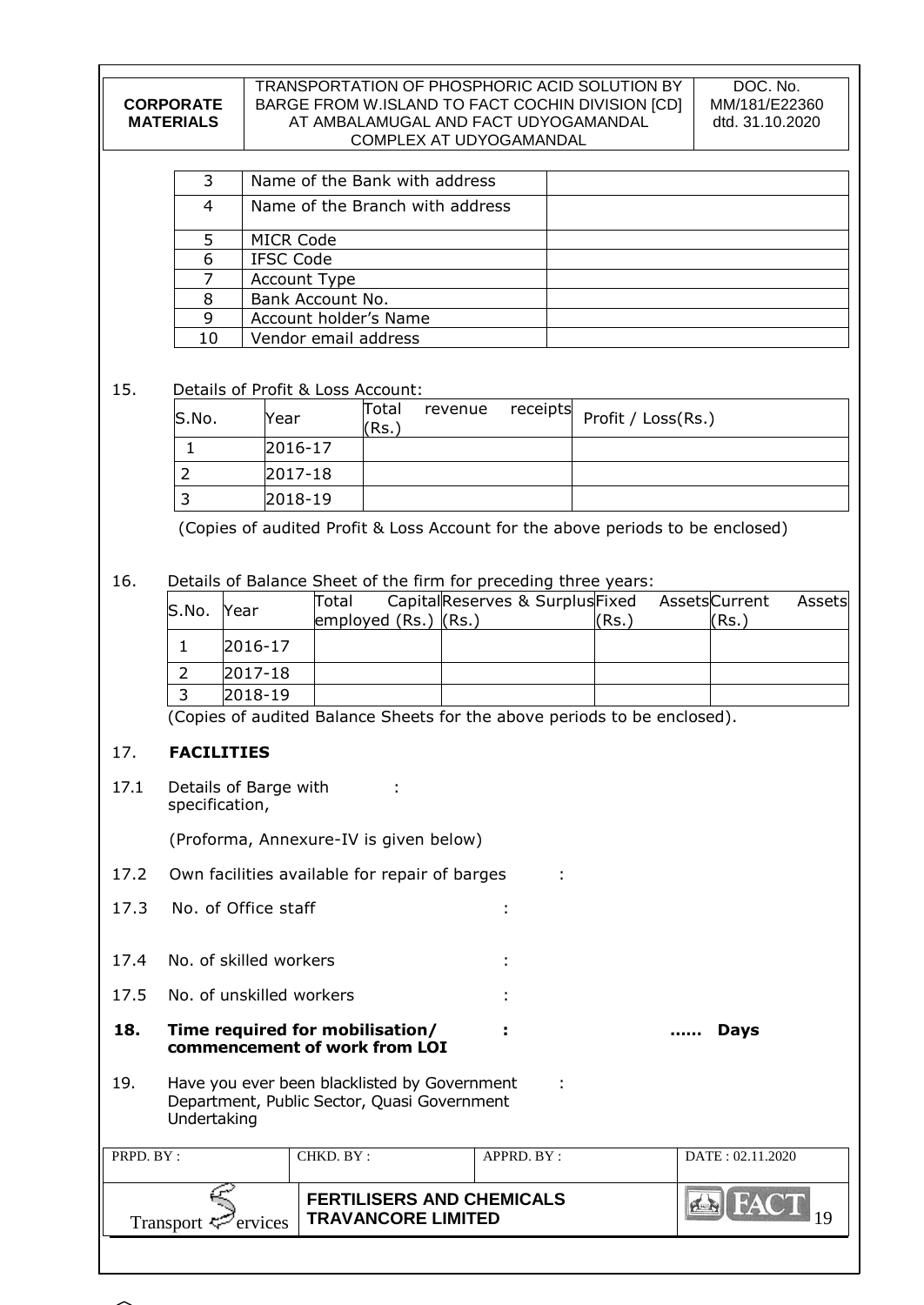| 20.<br>Following documents to be enclosed with Part-A Bid:<br>Copies of the R.C.Book, Licence, Insurance Certificate, permit,<br>1)<br>fitness<br>certificate, Calibration Certificate of the barges (owned/under control).<br>Lease Agreement in original in Rs.500/- Stamp paper, from the owner's of the<br>2)<br>barges to utilise their barges for FACT's work as per the enquiry, in case the<br>barge(s) are not owned by the bidder.<br>Solvency Certificate as per Clause 3.0 of Pre-Qualification criteria(PQ) (Annex. II)<br>3)<br>Copy of licence from Cochin Port Trust and any other agency concerned<br>4)<br>to operate the barges for the work.<br>Note: As per CoPT's circular No. S/Addl./Misc/2004/T dated 22.7.2004, to<br>comply with ISPS code regulation,<br>permission of Cochin Port is required for<br>berthing of barges and entry of crew.<br>Copies of Audited Profit and Loss Accounts and Balance sheets for the last three<br>5)<br>financial years.<br>Copy of "Permanent Account Number" (PAN) Card, if any.<br>6)<br>Certificate from the Bank on credit limits / facilities / working capital mobilization.<br>7)<br>Copy of GST Registration Certificate.<br>8)<br>Copies of Work order supported by corresponding Experience Certificate and<br>9)<br>Performance certificate relevant to that particular Work Order from the clients<br>as per clause 1.0 of PQ.<br><b>DECLARATION</b><br>I/We hereby declare that the particulars furnished above are true to the best of my/our<br>knowledge and belief. I/we hereby agree that FACT shall have the right to visit my/our<br>office/works to satisfy themselves that the particulars furnished above are correct and I/we<br>shall furnish any additional information/documents that may be required by FACT. I/we<br>understand that suppression of any facts/furnishing false information shall render us liable<br>for disqualification.<br>I/We also undertake to carry out the work as per the terms and conditions stipulated in the<br>work order if issued to me/us.<br>Authorised signatory:<br>Name:<br>Date:<br>Place:<br>Designation:<br>(Seal)<br>Signature: | <b>CORPORATE</b><br><b>MATERIALS</b> | TRANSPORTATION OF PHOSPHORIC ACID SOLUTION BY<br>DOC. No.<br>BARGE FROM W.ISLAND TO FACT COCHIN DIVISION [CD]<br>MM/181/E22360<br>AT AMBALAMUGAL AND FACT UDYOGAMANDAL<br>dtd. 31.10.2020<br>COMPLEX AT UDYOGAMANDAL |  |  |
|---------------------------------------------------------------------------------------------------------------------------------------------------------------------------------------------------------------------------------------------------------------------------------------------------------------------------------------------------------------------------------------------------------------------------------------------------------------------------------------------------------------------------------------------------------------------------------------------------------------------------------------------------------------------------------------------------------------------------------------------------------------------------------------------------------------------------------------------------------------------------------------------------------------------------------------------------------------------------------------------------------------------------------------------------------------------------------------------------------------------------------------------------------------------------------------------------------------------------------------------------------------------------------------------------------------------------------------------------------------------------------------------------------------------------------------------------------------------------------------------------------------------------------------------------------------------------------------------------------------------------------------------------------------------------------------------------------------------------------------------------------------------------------------------------------------------------------------------------------------------------------------------------------------------------------------------------------------------------------------------------------------------------------------------------------------------------------------------------------------------------------------------------------------------|--------------------------------------|----------------------------------------------------------------------------------------------------------------------------------------------------------------------------------------------------------------------|--|--|
|                                                                                                                                                                                                                                                                                                                                                                                                                                                                                                                                                                                                                                                                                                                                                                                                                                                                                                                                                                                                                                                                                                                                                                                                                                                                                                                                                                                                                                                                                                                                                                                                                                                                                                                                                                                                                                                                                                                                                                                                                                                                                                                                                                     |                                      |                                                                                                                                                                                                                      |  |  |
|                                                                                                                                                                                                                                                                                                                                                                                                                                                                                                                                                                                                                                                                                                                                                                                                                                                                                                                                                                                                                                                                                                                                                                                                                                                                                                                                                                                                                                                                                                                                                                                                                                                                                                                                                                                                                                                                                                                                                                                                                                                                                                                                                                     |                                      |                                                                                                                                                                                                                      |  |  |
|                                                                                                                                                                                                                                                                                                                                                                                                                                                                                                                                                                                                                                                                                                                                                                                                                                                                                                                                                                                                                                                                                                                                                                                                                                                                                                                                                                                                                                                                                                                                                                                                                                                                                                                                                                                                                                                                                                                                                                                                                                                                                                                                                                     |                                      |                                                                                                                                                                                                                      |  |  |
|                                                                                                                                                                                                                                                                                                                                                                                                                                                                                                                                                                                                                                                                                                                                                                                                                                                                                                                                                                                                                                                                                                                                                                                                                                                                                                                                                                                                                                                                                                                                                                                                                                                                                                                                                                                                                                                                                                                                                                                                                                                                                                                                                                     |                                      |                                                                                                                                                                                                                      |  |  |
|                                                                                                                                                                                                                                                                                                                                                                                                                                                                                                                                                                                                                                                                                                                                                                                                                                                                                                                                                                                                                                                                                                                                                                                                                                                                                                                                                                                                                                                                                                                                                                                                                                                                                                                                                                                                                                                                                                                                                                                                                                                                                                                                                                     |                                      |                                                                                                                                                                                                                      |  |  |
|                                                                                                                                                                                                                                                                                                                                                                                                                                                                                                                                                                                                                                                                                                                                                                                                                                                                                                                                                                                                                                                                                                                                                                                                                                                                                                                                                                                                                                                                                                                                                                                                                                                                                                                                                                                                                                                                                                                                                                                                                                                                                                                                                                     |                                      |                                                                                                                                                                                                                      |  |  |
|                                                                                                                                                                                                                                                                                                                                                                                                                                                                                                                                                                                                                                                                                                                                                                                                                                                                                                                                                                                                                                                                                                                                                                                                                                                                                                                                                                                                                                                                                                                                                                                                                                                                                                                                                                                                                                                                                                                                                                                                                                                                                                                                                                     |                                      |                                                                                                                                                                                                                      |  |  |
|                                                                                                                                                                                                                                                                                                                                                                                                                                                                                                                                                                                                                                                                                                                                                                                                                                                                                                                                                                                                                                                                                                                                                                                                                                                                                                                                                                                                                                                                                                                                                                                                                                                                                                                                                                                                                                                                                                                                                                                                                                                                                                                                                                     |                                      |                                                                                                                                                                                                                      |  |  |
|                                                                                                                                                                                                                                                                                                                                                                                                                                                                                                                                                                                                                                                                                                                                                                                                                                                                                                                                                                                                                                                                                                                                                                                                                                                                                                                                                                                                                                                                                                                                                                                                                                                                                                                                                                                                                                                                                                                                                                                                                                                                                                                                                                     |                                      |                                                                                                                                                                                                                      |  |  |
|                                                                                                                                                                                                                                                                                                                                                                                                                                                                                                                                                                                                                                                                                                                                                                                                                                                                                                                                                                                                                                                                                                                                                                                                                                                                                                                                                                                                                                                                                                                                                                                                                                                                                                                                                                                                                                                                                                                                                                                                                                                                                                                                                                     |                                      |                                                                                                                                                                                                                      |  |  |
|                                                                                                                                                                                                                                                                                                                                                                                                                                                                                                                                                                                                                                                                                                                                                                                                                                                                                                                                                                                                                                                                                                                                                                                                                                                                                                                                                                                                                                                                                                                                                                                                                                                                                                                                                                                                                                                                                                                                                                                                                                                                                                                                                                     |                                      |                                                                                                                                                                                                                      |  |  |
|                                                                                                                                                                                                                                                                                                                                                                                                                                                                                                                                                                                                                                                                                                                                                                                                                                                                                                                                                                                                                                                                                                                                                                                                                                                                                                                                                                                                                                                                                                                                                                                                                                                                                                                                                                                                                                                                                                                                                                                                                                                                                                                                                                     |                                      |                                                                                                                                                                                                                      |  |  |
|                                                                                                                                                                                                                                                                                                                                                                                                                                                                                                                                                                                                                                                                                                                                                                                                                                                                                                                                                                                                                                                                                                                                                                                                                                                                                                                                                                                                                                                                                                                                                                                                                                                                                                                                                                                                                                                                                                                                                                                                                                                                                                                                                                     |                                      |                                                                                                                                                                                                                      |  |  |
|                                                                                                                                                                                                                                                                                                                                                                                                                                                                                                                                                                                                                                                                                                                                                                                                                                                                                                                                                                                                                                                                                                                                                                                                                                                                                                                                                                                                                                                                                                                                                                                                                                                                                                                                                                                                                                                                                                                                                                                                                                                                                                                                                                     |                                      |                                                                                                                                                                                                                      |  |  |
|                                                                                                                                                                                                                                                                                                                                                                                                                                                                                                                                                                                                                                                                                                                                                                                                                                                                                                                                                                                                                                                                                                                                                                                                                                                                                                                                                                                                                                                                                                                                                                                                                                                                                                                                                                                                                                                                                                                                                                                                                                                                                                                                                                     |                                      |                                                                                                                                                                                                                      |  |  |
|                                                                                                                                                                                                                                                                                                                                                                                                                                                                                                                                                                                                                                                                                                                                                                                                                                                                                                                                                                                                                                                                                                                                                                                                                                                                                                                                                                                                                                                                                                                                                                                                                                                                                                                                                                                                                                                                                                                                                                                                                                                                                                                                                                     |                                      |                                                                                                                                                                                                                      |  |  |

| PRPD. BY:                       | CHKD. BY:                                                     | APPRD. BY: | DATE: 02.11.2020 |
|---------------------------------|---------------------------------------------------------------|------------|------------------|
| Transport $\mathcal{F}$ ervices | <b>FERTILISERS AND CHEMICALS</b><br><b>TRAVANCORE LIMITED</b> |            |                  |

 $\mathsf{l}$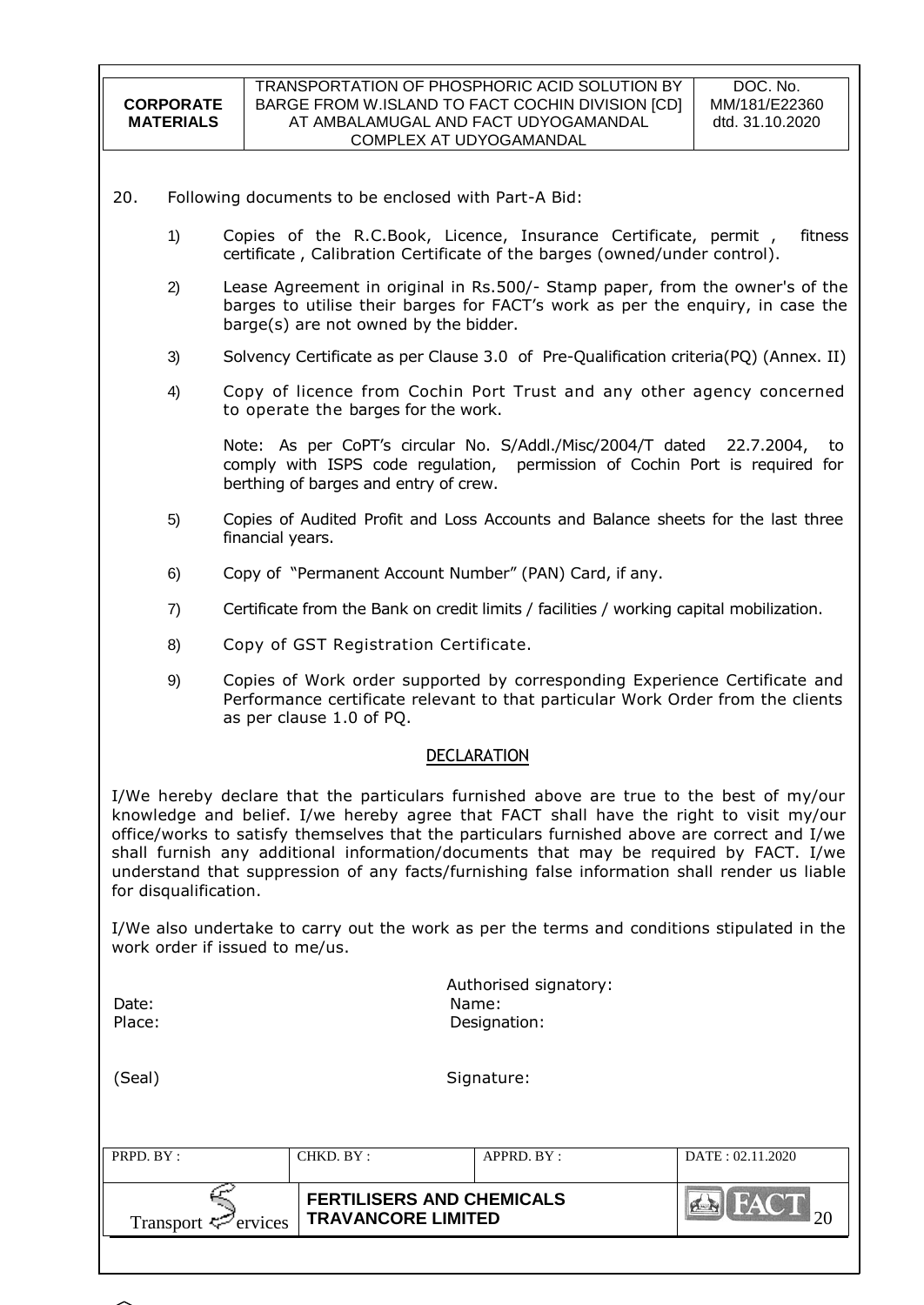#### TRANSPORTATION OF PHOSPHORIC ACID SOLUTION BY BARGE FROM W.ISLAND TO FACT COCHIN DIVISION [CD] AT AMBALAMUGAL AND FACT UDYOGAMANDAL COMPLEX AT UDYOGAMANDAL

DOC. No. MM/181/E22360 dtd. 31.10.2020

#### **Annexure-IV**

# **Enquiry No. MM/181/E22360 dtd. 31.10.2020**

**Specifications/ Details of Each Barge offered by the Bidder: (For each Barge, Bidder may use separate sheets)**

|           | Transport $\overline{\mathbf{z}}$<br>ervices | <b>FERTILISERS AND CHEMICALS</b><br><b>TRAVANCORE LIMITED</b>                                                                                                                 |            |                     | FAC              |
|-----------|----------------------------------------------|-------------------------------------------------------------------------------------------------------------------------------------------------------------------------------|------------|---------------------|------------------|
| PRPD. BY: |                                              | CHKD. BY:                                                                                                                                                                     | APPRD. BY: |                     | DATE: 02.11.2020 |
|           | Date:<br>Seal                                |                                                                                                                                                                               | Signature: | Name of the Bidder: |                  |
| 12.       | for the Barge offered:                       | Peak Quantity of Phos. Acid solution (with 54% P205<br>Concentration) that can be transported from WI to UD:<br>& CD (in MT) per day (Assuming 1 trip to CD and 1 trip to UD) |            |                     | <b>MT</b>        |
|           | Normal Period<br>Monsoon Period              | WI-CDWI-UC<br>WI-CDWI-UC                                                                                                                                                      |            |                     |                  |
| 11.       | Voyage time                                  |                                                                                                                                                                               |            |                     |                  |
|           |                                              | Dimension of flange (hose connecting purpose)                                                                                                                                 |            |                     |                  |
|           | <b>Motor Rating</b>                          |                                                                                                                                                                               |            |                     |                  |
|           |                                              | Material of Construction of Pump                                                                                                                                              |            |                     |                  |
|           |                                              | Discharge rate & time required for discharge                                                                                                                                  |            |                     |                  |
|           | Pumping capacity                             |                                                                                                                                                                               |            |                     |                  |
| 10.       |                                              | Details of Pump fitted in the Barge                                                                                                                                           |            |                     |                  |
| 9.        | <b>Overall dimensions</b>                    |                                                                                                                                                                               |            |                     |                  |
| 8.        |                                              | Calibration Certificate for the barge & tank                                                                                                                                  |            |                     |                  |
| 7.        | Draft required (in metres)                   |                                                                                                                                                                               |            |                     |                  |
| 6.        |                                              | Engine Capacity & Speed of Barge                                                                                                                                              |            |                     |                  |
| 5.        | Make, Registration No. & Date                |                                                                                                                                                                               |            |                     |                  |
| 4.        |                                              | Whether fitted with MS rubber lined or SS Tanks :                                                                                                                             |            |                     |                  |
| 3.        |                                              | Capacity of tank approved by MMD (in MT)                                                                                                                                      |            |                     |                  |
| 2.        | Capacity of the barge (MT)                   |                                                                                                                                                                               |            |                     |                  |
| 1.        | Name of the Barge                            |                                                                                                                                                                               |            |                     |                  |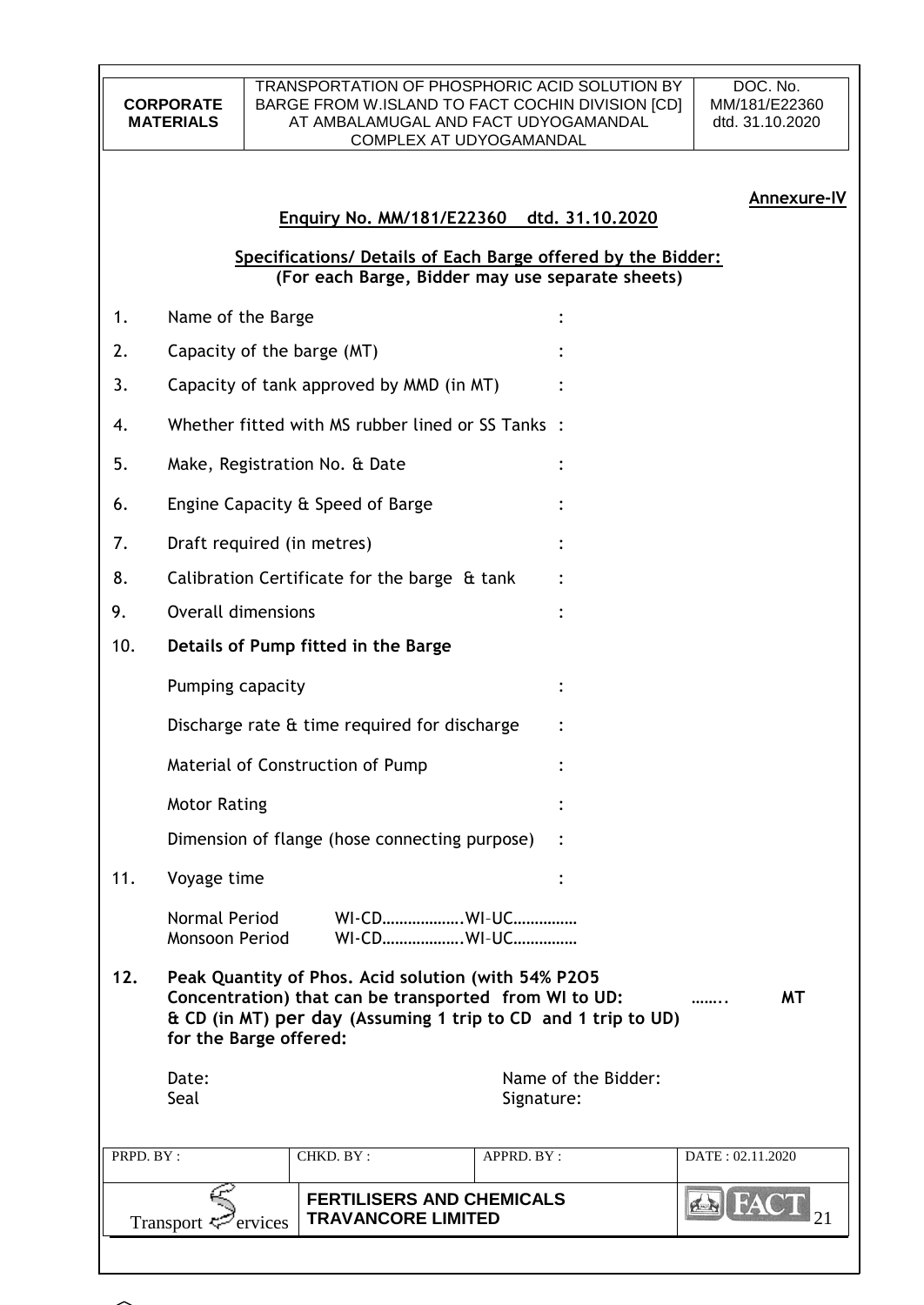TRANSPORTATION OF PHOSPHORIC ACID SOLUTION BY BARGE FROM W.ISLAND TO FACT COCHIN DIVISION [CD] AT AMBALAMUGAL AND FACT UDYOGAMANDAL COMPLEX AT UDYOGAMANDAL

DOC. No. MM/181/E22360 dtd. 31.10.2020

### **ANNEXURE – V**

# **SPECIAL TERMS AND CONDITIONS OF CONTRACT**

#### 1.0 **Background:**

For the manufacture of Fertilizers, FACT uses Phosphoric acid sourced from captive production and also acid procured from external sources, both indigenous as well as imports depending upon the requirements from time to time. The Phosphoric acid, which is received at FACT"s storage tanks at Willington Island (Cochin Port), is either imported or received from indigenous sources transported in ships. The Phosphoric acid in the storage tank as above is transported to the manufacturing units, FACT Cochin Division (CD) at Ambalamedu and FACT Udyogamandal Complex (UC) at Udyogamandal. Bulk of the acid quantity is moved to CD by barges. Acid is transported to UD by Barge/ Road. Barge transport is also required for the evacuation of the storage tank at a faster rate so that the tank is ready to accommodate subsequent shipments promptly.

#### 2.0 **Scope of Work:**

Transportation of Phosphoric Acid solution (having concentration ranging from 40% to 56% P2O5 approx.) from FACT"s Phosphoric Acid Terminal at W/Island (WI), Cochin Port, to FACT-Cochin Division (CD) at Ambalamedu through Champakara Canal in the National Waterways - 3, and FACT-Udyogamandal Complex (UC) at Udyogamandal, Eloor through Udyogamandal Canal in the National Waterways, in suitable self propelled barges fitted with MS Rubber lined or SS tanks and with suitable pumping facility, for a period of two years (extendable by one more year at FACT"s option) from the date of LOI/Work order, whichever is earlier:

Loading Point: FACT"s Phosphoric Acid Terminal at Cochin Port (WI). Unloading Point: FACT"s boat basin at Ambalamedu and /or Phosphate Jetty at FACT Udyogamandal.

2.1 At loading point, facilities are available for loading of Phosphoric Acid into the barges. The barge shall have suitable pump as per details furnished in Para 2.2 below and all accessories including motor, connecting hoses etc for unloading the material using the above pump at the unloading point at CD & UC. The connecting hoses shall be suitable for connecting the pump and the flanges connected to the pipelines, leading to the storage tank at the unloading point. Necessary power facilities will be provided by FACT at the unloading point free of cost for the unloading activities using the pump installed on the barge. Connecting and disconnecting of hoses for loading / discharging the Phosphoric Acid solution shall be done by the Contractor. The contractor is liable to check suitability of facilities at loading/unloading points before commencing transportation.

#### 2.2 **Details of Pumping facility to be provided by the bidder in the Barge:**

1. Pumping rate required : 45 Cubic M/Hour, minimum. 2. Liquid handled : Phosphoric acid with a concentration ranging from 40% to 56% (approx). 3. Density of liquid handled : 1.48 to 1.68 gm/cc(approx.) 4. Pump discharge head requirement: 30 MLC

| PRPD. BY:                       | CHKD. BY :                                                    | APPRD. BY: | DATA: 02.11.2020 |
|---------------------------------|---------------------------------------------------------------|------------|------------------|
| Transport $\mathcal{F}$ ervices | <b>FERTILISERS AND CHEMICALS</b><br><b>TRAVANCORE LIMITED</b> |            | HAY T            |

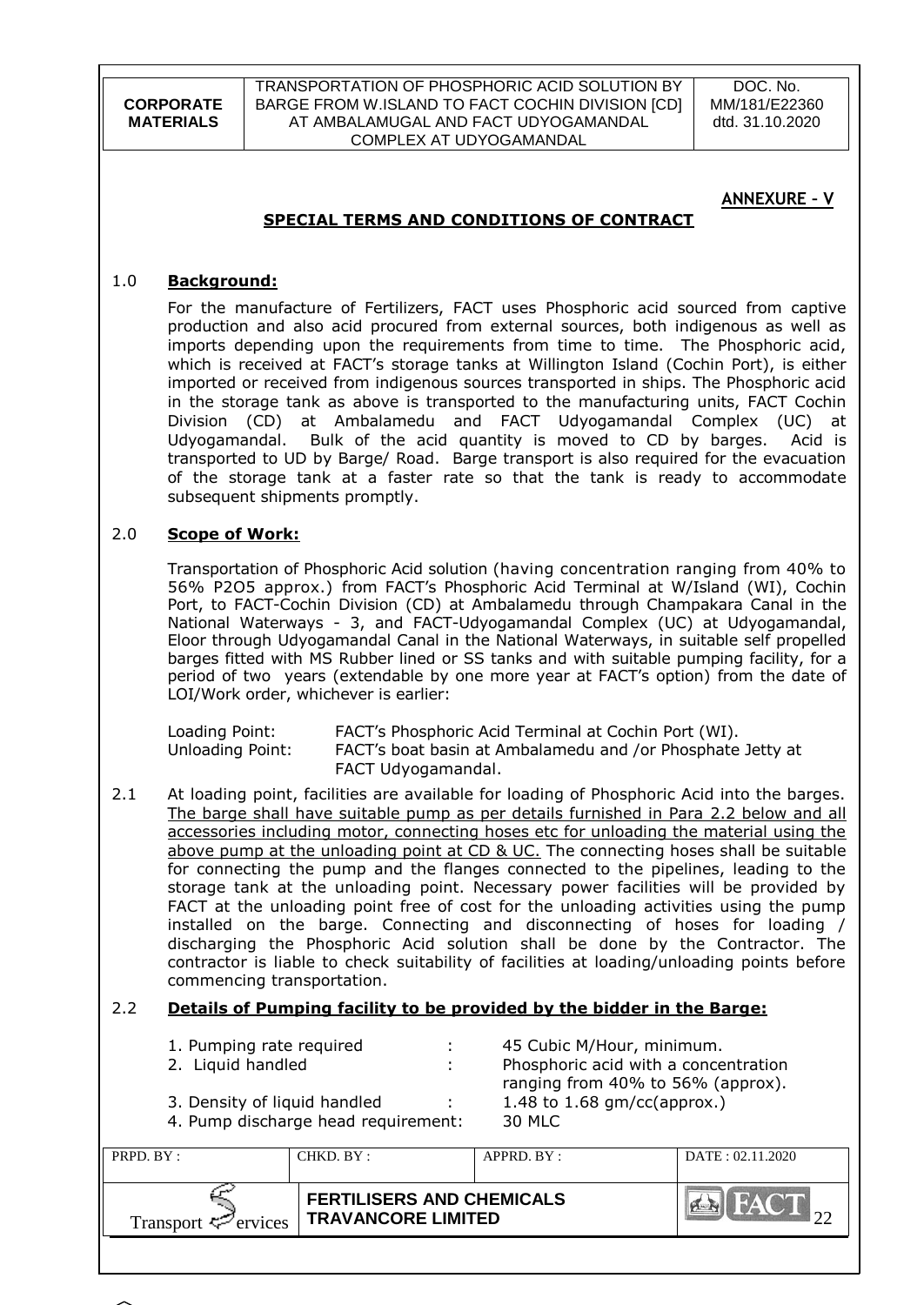|                                                                             | TRANSPORTATION OF PHOSPHORIC ACID SOLUTION BY    |                                                                | DOC. No.        |
|-----------------------------------------------------------------------------|--------------------------------------------------|----------------------------------------------------------------|-----------------|
| <b>CORPORATE</b>                                                            | BARGE FROM W.ISLAND TO FACT COCHIN DIVISION [CD] |                                                                | MM/181/E22360   |
| <b>MATERIALS</b>                                                            | AT AMBALAMUGAL AND FACT UDYOGAMANDAL             |                                                                | dtd. 31.10.2020 |
|                                                                             | COMPLEX AT UDYOGAMANDAL                          |                                                                |                 |
|                                                                             |                                                  |                                                                |                 |
|                                                                             | 5. Details of the flange connection:             | 100 NB, Class 150, MOC: SS<br>available at the unloading point |                 |
| Alloy 20 / Polypropylene/ any other<br>6. Material of construction of Pump: |                                                  |                                                                |                 |
| Material suitable for Phosphoric acid                                       |                                                  |                                                                |                 |
|                                                                             |                                                  | Service.                                                       |                 |
| 7. Electrical power connection available at site: Flameproof Socket,        |                                                  |                                                                |                 |
|                                                                             |                                                  | 3 phase, 440 V, 30 Amps.                                       |                 |
|                                                                             |                                                  |                                                                |                 |

2.3 The transportation of Phosphoric Acid solution includes provision of suitable self propelled barges, piloting, escorting and making arrangements at contractor's cost for overcoming infringements, if any, to create a passage for movement in the canal.

# 3.0 **Quantity:**

- 3.1 The estimated quantity of Phosphoric acid solution to be transported by barges is 1,01,333 MT approx. per annum to CD and 30,000 MT approx. per annum to UC. The maximum quantity to be moved per day will be up to 700 MT to CD and 300 MT to UD (assuming acid solution of 54% P2O5 concentration), when there is movement requirement. The estimated quantity of phosphoric acid solution of 1,01,333 MT approx. per annum to CD and 30,000 MT approx. per annum to UC as above is only an approximate indication and the annual quantity is liable to vary either way depending on the availability of phosphoric acid, arrival of shipments, storage capacity available at the loading /unloading points, plant requirements, performance of the loading/unloading equipments at W/lsland and at CD & UC etc.
- 3.2 FACT reserves the right to reduce or increase the estimated total quantity as in Para 3.1 above at any time without assigning any reason whatsoever and does not give any guarantee regarding the quantity to be transported. FACT cannot guarantee to the Contractor, either continuity of work or any definite or minimum quantity for transportation at any time. The Contractor shall have no right to claim damages including idle time or loss of profit on account of reduction in revenue arising out of variation in quantity made available for transport.
- 3.3 In case the work is split among two or more contractors, in case a contractor does not place adequate Barges to meet his allotted quantity, FACT reserves the right to allot the shortfall thus made to the other contractor(s) and the contractor, who does not place adequate Barges as above, will have no claim for moving the shortfall quantity made by him on a subsequent day. FACT"s decision in this regard shall be final and binding on the contractors.
- 3.4 FACT reserves the right to simultaneously transport a part quantity of phosphoric acid solution from Cochin Port to Ambalamedu or Udyogamandal or from Ambalamedu to Udyogamandal or vice versa by road also, if the barge alone cannot meet the production requirement at the plant.

# **4.0 Period of Contract:**

 The transportation contract shall be for a period of two years (extendable by one more year at FACT"s option, on the same rates, terms and conditions) from the date of issue of our Letter of Intent / Work order, whichever is earlier.

| PRPD. BY:                       | CHKD. BY :                                                    | APPRD. BY: | DATA: 02.11.2020 |
|---------------------------------|---------------------------------------------------------------|------------|------------------|
| Transport $\mathcal{F}$ ervices | <b>FERTILISERS AND CHEMICALS</b><br><b>TRAVANCORE LIMITED</b> |            | <b>AV</b>        |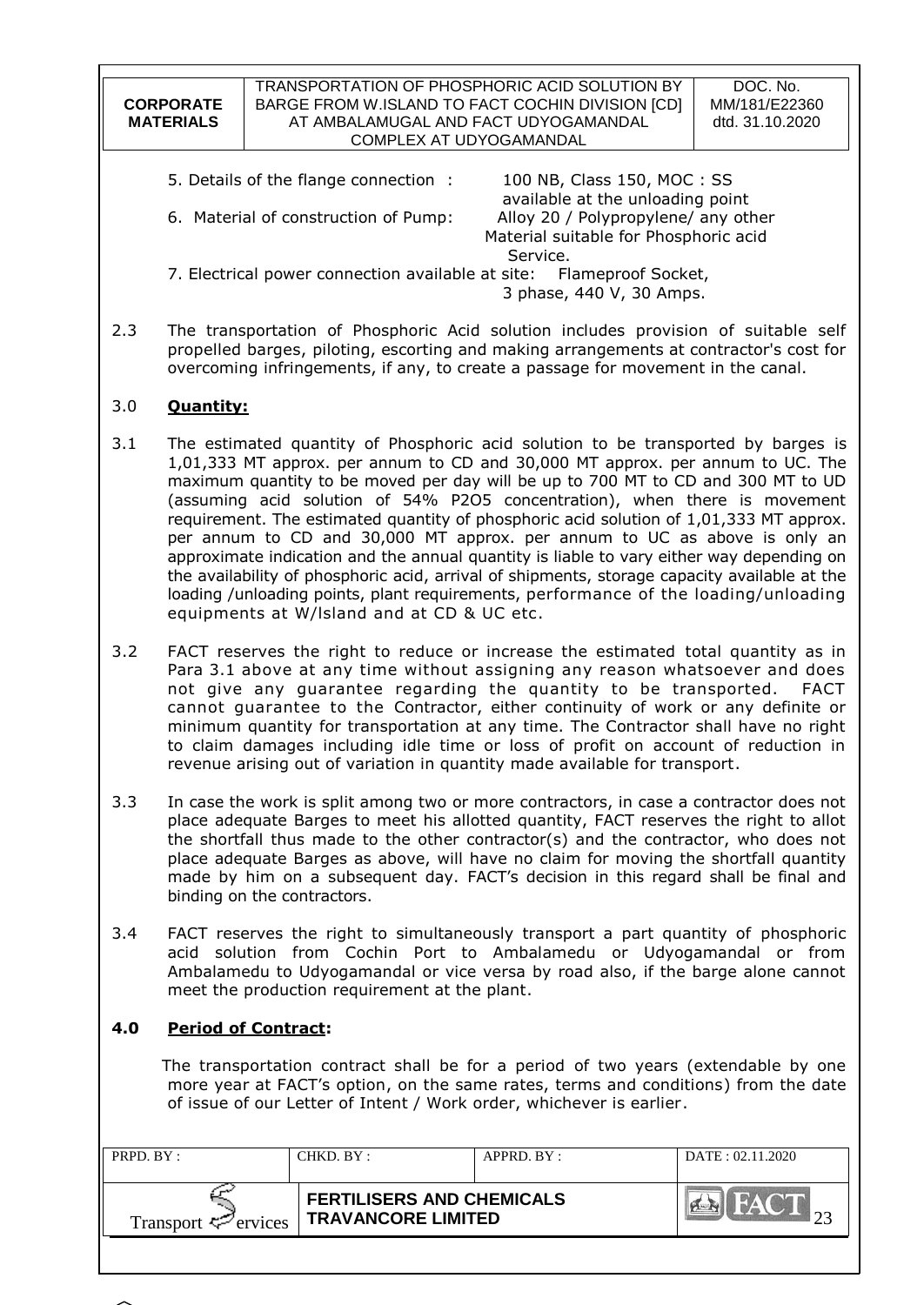|                  | TRANSPORTATION OF PHOSPHORIC ACID SOLUTION BY    | DOC. No.        |
|------------------|--------------------------------------------------|-----------------|
| <b>CORPORATE</b> | BARGE FROM W.ISLAND TO FACT COCHIN DIVISION [CD] | MM/181/E22360   |
| <b>MATERIALS</b> | AT AMBALAMUGAL AND FACT UDYOGAMANDAL             | dtd. 31.10.2020 |
|                  | COMPLEX AT UDYOGAMANDAL                          |                 |

### 5.0 **Capacity of Contractor:**

- 5.1 Contractor shall own/control or arrange adequate number of suitable barges and other resources to discharge their transport obligations to FACT as detailed in Para 7.1 to 7.16 below.
- 5.2 During the pendency of the contract, if the Contractor deploys barges not owned/leased by the contractor, consent letter, proof of ownership and other documents from the owner agreeing to the Contractor using the barge for the contract period, and permitting the Contractor to do required modifications/repairs shall be furnished by the Contractor, without any liability to FACT for any damage, loss that may be incurred by the owner/contractor during operations connected with the order. Statutory obligations regarding these barges, personnel working in it etc shall be complied with by the contractor as if the barges were owned by him.

### **6.0 Rates:**

- 6.1 The rate is per MT of Phosphoric acid solution transported from FACT"s storage Tanks at Willington Island (WI), to CD or to UD. This is inclusive of all incidental and other charges, which may have to be incurred by the Contractor at Cochin Port or at any other places, charges for insurance cover for Barges and crew deployed by him etc. GST shall be extra, if applicable as per statutory notification.
- 6.2 The rates quoted shall be firm without any change on any account during the contract period, except for variations in the price of Diesel Oil at Cochin.
- 6.3 In the event of any increase/decrease in the price of Diesel oil from the price of Diesel oil prevailing at Cochin on the due date for submission of bids, FACT shall increase/decrease the transport rates. The revision formula applicable shall be at the rate of **one Rupee per MT for one Rupee per litre increase or decrease in price of Diesel Oil.** The revision in the contract rate shall be calculated in this proportion, (i.e. if the increase or decrease is only 50 Paise per litre, the rate shall be increased/decreased by 50 Paise per MT). Diesel price variation shall be averaged(simple) for the completed billing period and revised rates shall be applicable for that completed billing cycle.

# 7.0 **Liability to move the Phosphoric acid Solution:**

- 7.1 The Contractor or his authorised representative shall call on the Dy. General Manager (WI)/ DGM(Prod)-CD/ Sr. Manager (Raw Materials)-CD / AGM(Pro)Fert-UC/ AGM (P) to receive instructions regarding the transport of Phosphoric acid solution to be undertaken by him to the respective divisions and arrange to work accordingly. Dy. General Manager [WI] shall administer and execute this contract and shall be responsible for all activities related to this work. DGM [WI] will have overall authority for these activities.
- 7.2 The Contractor shall make available the barges on receipt of oral/written instructions from DGM (WI) or any officer authorised by him and transport the quantity on a daily basis as per the requirement indicated by the above officer. In case the Contractor fails to transport the quantity as above, liquidated damages (LD) at Rs.30.00 per MT for the shortfall in quantity subject to the maximum quantity offered to be transported per day

| PRPD. BY:                       | CHKD. BY:                                                     | $APPRD$ $BY:$ | DATA: 02.11.2020 |
|---------------------------------|---------------------------------------------------------------|---------------|------------------|
| Transport $\mathcal{F}$ ervices | <b>FERTILISERS AND CHEMICALS</b><br><b>TRAVANCORE LIMITED</b> |               | <b>AV</b>        |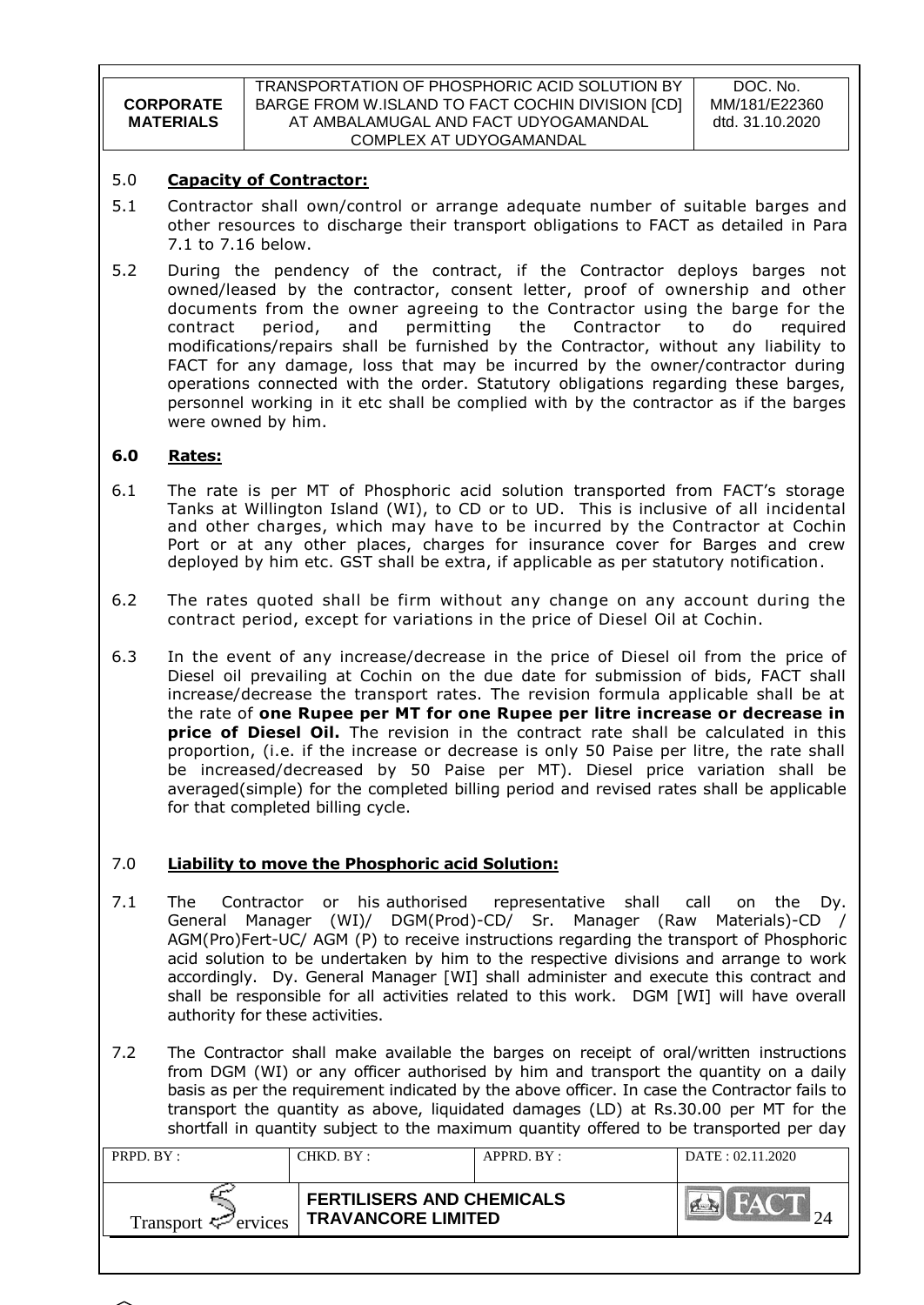by the Contractor (i.e., the quantity requirements indicated by FACT to the Contractor minus the actual quantity transported subject to the maximum quantity offered by the Contractor) shall be recovered from the bills of the Contractor or from any amounts due to the contractor subject to Clause 11 of Standard Terms and Conditions. Penalty would be levied for the shortfall in quantity for each day and would be limited to the maximum number of days required for transporting the entire quantity had the Contractor moved acid as per FACT"s requirement.

- 7.2.1 In case of transport of Phos acid solution with P2O5 concentration other than 54% (which is equivalent to a specific gravity of 1.64), the maximum quantity to be transported by the contractor per day for the purpose of computing liquidated damages as detailed in Para 7.2 above, will be determined proportionately based on specific gravity of the acid transported. For example, if the peak daily movement quantity as per work order issued is 600 MT with 54% P2O5, and if the concentration of P2O5 in the solution transported by the Contractor is 43% (which is equivalent to a specific gravity of 1.49%), the maximum quantity required to be transported per day by the Contractor will be reckoned as 545 MT (i.e.,  $[(600/1.64) \times 1.49]$ .
- 7.3 When barges have to be taken out of service for statutory inspection or dry dock repairs Contractor shall obtain prior permission of FACT and shall make alternative arrangements to transport Phosphoric acid solution without additional cost to FACT, failing which FACT shall have the right to make alternative arrangements to transport Phosphoric acid solution at the risk and cost of the Contractor and realise from the Contractor any loss sustained by FACT on account of such arrangements.
- 7.4 The Contractor or his duly authorised representative shall take delivery of material for onward movement and the Contractor shall always be responsible for safety and preservation of Phosphoric acid solution till it is duly delivered at the destination points.
- 7.5 The signing of FACT's transit documents by the Contractor's representative shall be deemed to be acknowledgement of receipt of goods on behalf of the Contractor.
- 7.6 The Contractor shall check each consignment received from FACT"s Phosphoric acid Terminal at Q-10, Cochin Port and notify promptly shortage, damage etc. if any, to Dy. General Manager [WI]. The Contractor shall be responsible for all shortages, loss or damage from the time the consignments are received to the time they are delivered at the stipulated destination. If any shortage/loss/damage etc. occurs after the Phosphoric acid solution is handed over to the Contractor, he shall compensate such shortage, loss, damage etc. including non-delivery of material at rates decided by FACT. FACT reserves the right to realise such compensation by appropriating from the Contractor's bills/Security Deposit.
- 7.7 The contract shall not mean continuous work for the Contractor. The Contractor is expected to take up the work as and when required by FACT whether or not there is full day's work for his men/barge.
- 7.8 FACT shall have the right to object to any unsafe practice used or resorted to by the Contractor and to direct the Contractor to carry out the job in a manner considered safe by FACT. Notwithstanding any instruction given by FACT in this respect or in any other respect, the responsibility for the safe and prompt delivery of the materials

| PRPD. BY:                       | CHKD. BY:                                                     | $APPRD$ $BY$ | DATA: 02.11.2020 |
|---------------------------------|---------------------------------------------------------------|--------------|------------------|
| Transport $\mathcal{P}$ ervices | <b>FERTILISERS AND CHEMICALS</b><br><b>TRAVANCORE LIMITED</b> |              | <b>NAV</b>       |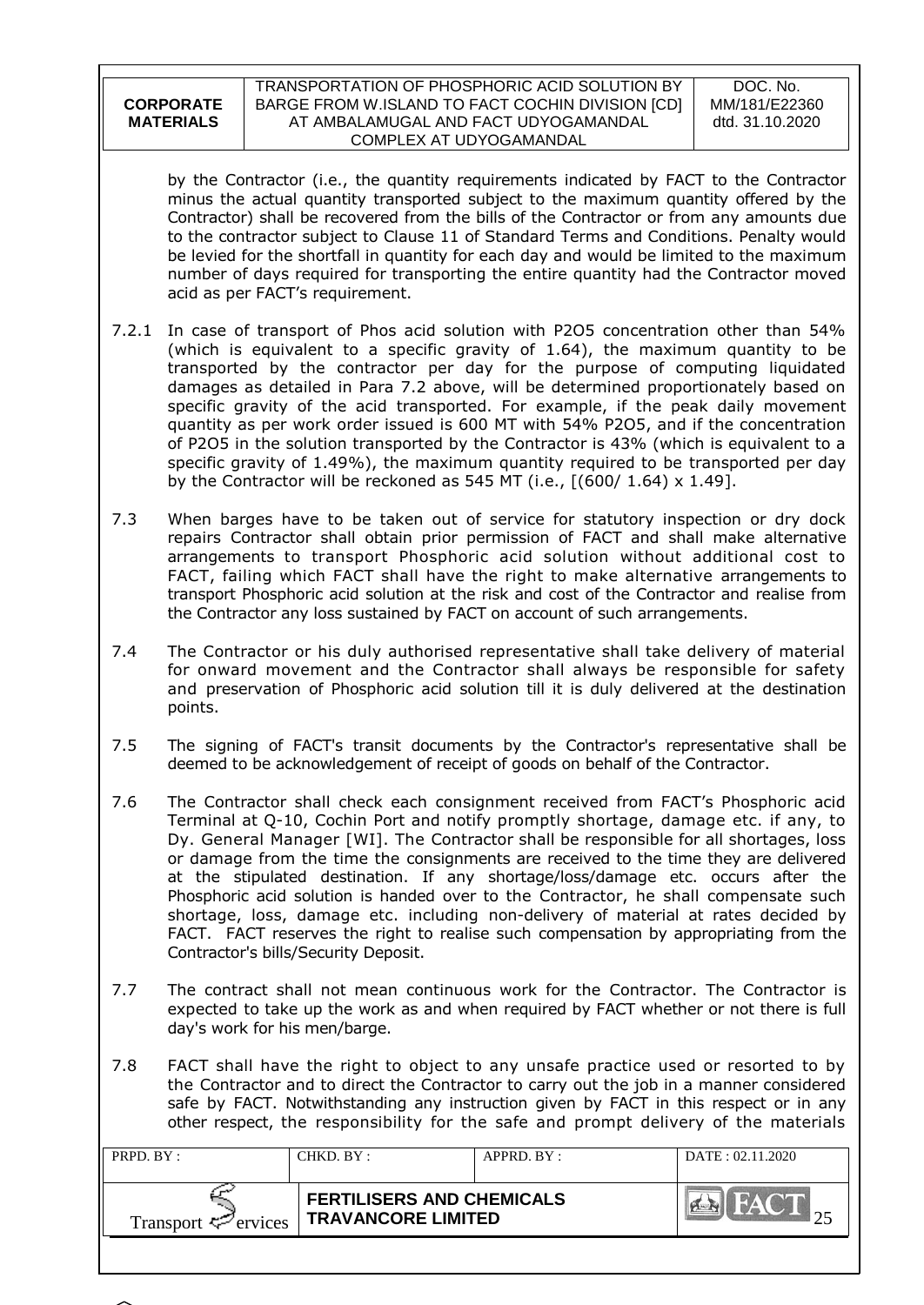| <b>CORPORATE</b> |  |
|------------------|--|
| <b>MATERIALS</b> |  |
|                  |  |

shall be that of the Contractor.

- 7.9 The security and safety of the Contractor's belongings shall be arranged by him at his own responsibility and cost.
- 7.10 The Contractor shall make necessary Security arrangements during transit of materials and he shall be responsible for any shortage/pilferage/contamination. After loading the materials the barges shall not stop anywhere en-route.
- 7.11 In case the goods are held up en-route due to any break-down or accident or force majeure condition the matter shall be intimated to DGM(Pro)-CD, Sr. Manager (Raw Materials)-CD or AGM(Pro)/Fert-UC, AGM(P) as the case may be and Dy. General Manager [WI] over telephone or in person immediately and confirmed in writing thereafter. Barges shall not stop anywhere en-route other than for reasons mentioned above.
- 7.12 The Contractor shall be fully responsible for all damages to the Barges/other equipments/personnel deployed by him for the work, and also for liabilities on account of third party claims, if any, arising on account of accidents or any other calamities during the pendency of the contract.
- 7.13 The workers deployed by the Contractor for the work shall be covered under the PF & ESI Acts. The Contractor shall ensure full compliance to the above Acts. The Contractor shall be responsible for making all payments to his workmen, including ESI and Provident Fund benefits etc., as applicable. Deductions towards PF & ESI contributions on behalf of the workers will be made from the Contractor"s bills, if applicable, and remitted to the concerned Departments by FACT based on wage roll cum attendance roll to be furnished by the Contractor. If the workers are not presently registered with PF & ESI, necessary applications signed by the workers shall be submitted by the Contractor for enabling their registration. It is also made clear that FACT shall not make any payments to the Contractor other than the rates agreed for the work. All extra payments, if any, to be made to the Contractor's workmen during the course of contract period shall be borne entirely by the Contractor. In case the Contractor fails to discharge his statutory obligations leading to a situation wherein FACT is to incur any expenditure/loss in their capacity as the Principal Employer, such expenditure/loss shall be realized from the Contractor.
- 7.14 Connecting and disconnecting of hoses for the purpose of loading of Phosphoric acid solution both at the loading and unloading points shall be the responsibility of the Contractor and no separate payment shall be made for this.
- 7.15 After loading the barge tank with Phosphoric acid solution, the outlet and inlet pipes shall be sealed at the loading point. The seals shall be removed in the presence of the representatives of FACT Cochin Division or Udyogamandal Complex as the case may be, just prior to unloading the materials. In case the seals are tampered en-route and/or if there is a shortage in the quantity transported, the cost of the short delivered material will be recovered from the Contractor. The contractor at his own cost shall procure the sealing materials and he shall do the sealing in the presence of the representative of FACT.

7.16 The maintenance of draft in Champakara Canal and Udyogamandal canal will not be the

| PRPD. BY:                       | CHKD. BY :                                                    | $APPRD$ $BY$ | DATA: 02.11.2020 |
|---------------------------------|---------------------------------------------------------------|--------------|------------------|
| Transport $\mathcal{P}$ ervices | <b>FERTILISERS AND CHEMICALS</b><br><b>TRAVANCORE LIMITED</b> |              | <b>AV</b>        |

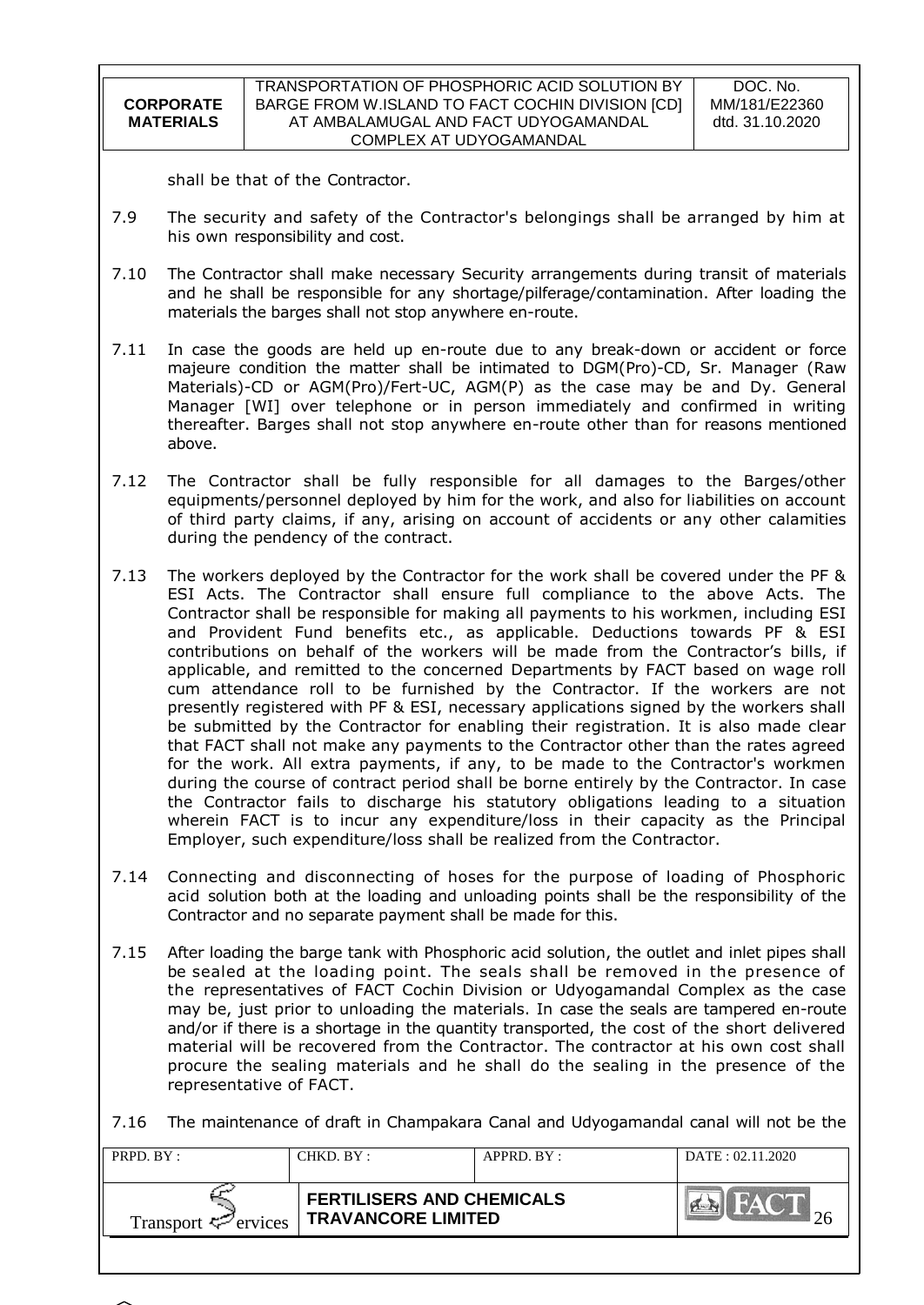responsibility of FACT.

#### 8.0 **Quantity Loaded / Unloaded:**

- 8.1 Before commencement of transportation, the contractor shall furnish calibration chart certified by a licensed marine surveyor for both dip measurements as well as draft measurements to CD and UC.
- 8.2 The quantity loaded, transported and unloaded will be determined by means of dip measurements/ flow meter readings. However, the draft readings of the barge shall be taken before and after loading at W/Island and before and after unloading at Ambalamedu or Udyogamandal as the case may be, to incorporate correction factor if any, due to imbalance of the barge. Representatives of contractor and FACT shall note the readings together.

### 9.0 **Settlement of Bills:**

- 9.1 Monthly payments shall be made on the bills duly certified by AGM (NP) for CD or AGM(P) for UC or their authorised representatives or any other Officers nominated by FACT for that purpose.
- 9.2 The Contractor shall not be eligible for any other charges on any account other than that specifically mentioned in the Work Order.
- 9.3 Payment against bills, with supporting documents that are complete in all respects shall normally be made within a period of 30 days.
- 9.4 Payment will be credited to Contractor"s bank through National Electronic Fund Transfer or RTGS. Contractors are required to furnish the following details along with their Banker"s authorisation letter:

a) Bank Name, b) Branch Name, c) MICR Code, d) IFSC Code, e) Account type (f) Account No

9.5 The lab analysis results of the specific gravity of the phosphoric acid, from FACT-CD/FACT-UC, as applicable, shall be used for calculating the weight transported. If the lab analysis is not available, the analysis as per the shipment shall be used. How ever if, the CD/UC Lab Analysis indicates a lower specific gravity, the corresponding weight will be reduced from the billing quantity. If, the CD/UD Lab Analysis indicates a higher specific gravity, the corresponding weight will be added to the billing quantity.

# 10.0 **Insurance:**

10.1 FACT shall arrange insurance coverage for the product transported from WI till the product is unloaded into the storage tanks at the unloading points. However, it is made clear that the Contractor has to compensate FACT for any loss sustained by FACT towards damages, shortages, losses, contamination, non-delivery of products etc., for reasons that are attributable to the Contractor. FACT"s decision on the above shall be final and binding on the Contractor. FACT reserves the right to realize such compensation at rates decided by FACT by appropriating from the Contractor's bills/ security deposits without prejudice to FACT"s rights to claim balance amount, if any,

| PRPD. $BY:$                     | CHKD. BY :                                                    | APPRD. BY: | DATA: 02.11.2020                       |
|---------------------------------|---------------------------------------------------------------|------------|----------------------------------------|
| Transport $\mathcal{F}$ ervices | <b>FERTILISERS AND CHEMICALS</b><br><b>TRAVANCORE LIMITED</b> |            | $\mathbb{Z}$ $\mathbb{Z}$ $\mathbb{Y}$ |

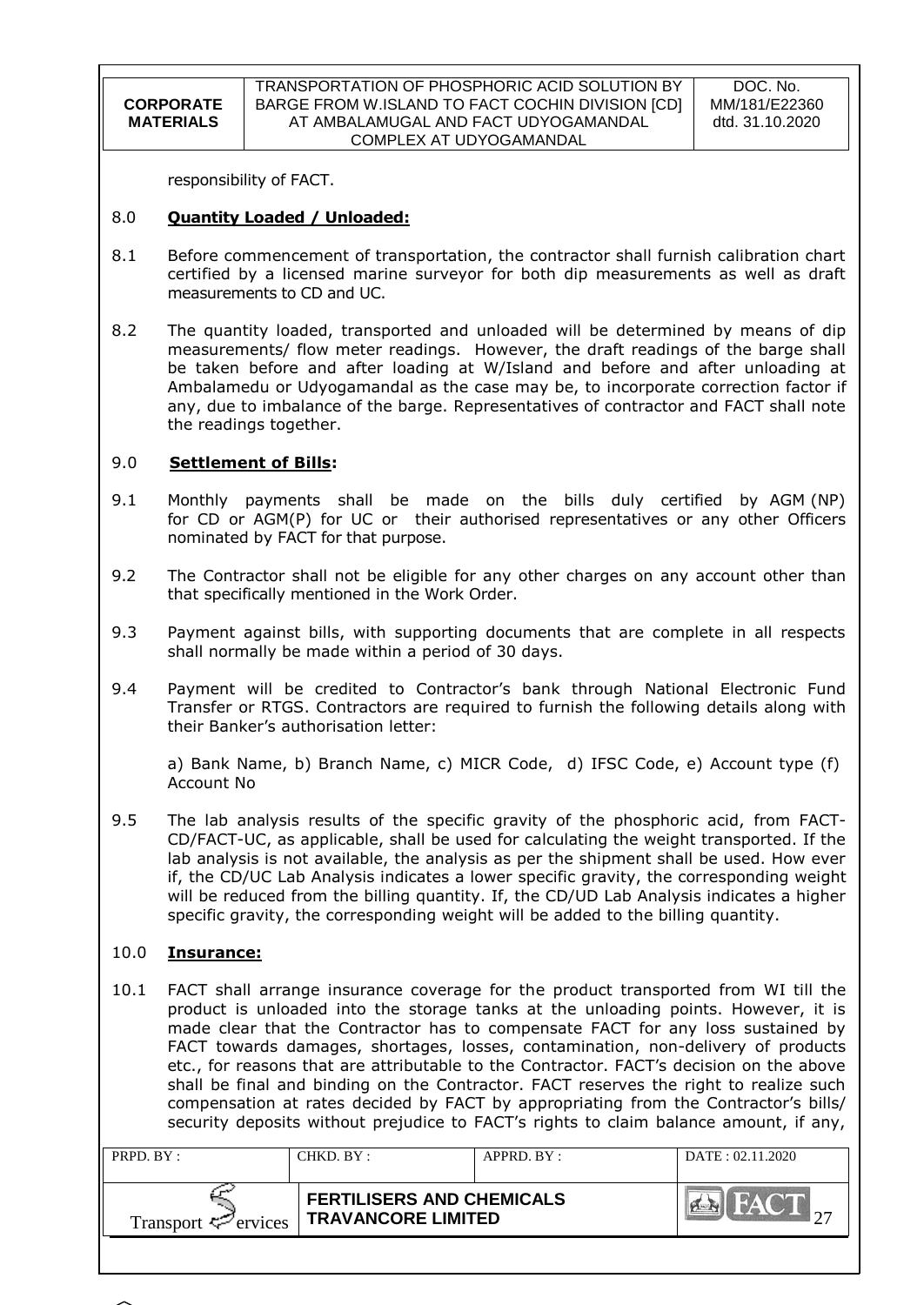| <b>CORPORATE</b> |
|------------------|
|                  |
| <b>MATERIALS</b> |
|                  |

from the Contractor. FACT shall have recourse to the Contractor for any costs, claims, demands, proceedings, damages and expenses whatsoever arising out of or in connection with any failure of the Contractor to perform any of the obligations under the terms of the contract.

- 10.2 Insurance coverage for the Contractor"s Barge(s), all equipments, crew and all belongings engaged for the work shall be arranged by him at his own responsibility and cost. The Contractor shall be fully responsible for all damages to the Barge/tanks, personnel deployed by him, and also for liabilities on account of third party claims, if any, arising on account of accidents or any other calamities during the pendency of the contract.
- 11.0 It will be the responsibility of the Contractor to obtain at his cost all clearances/sanctions from concerned authorities and local bodies such as Port Trust, Inland waterways, Public Works Department, Post & Telegraph Department, Railways, Corporations, Municipalities, Panchayats, Police, Electricity Board, etc. The Contractor is expected and bound to anticipate and arrange for all such clearances and sanctions well in advance. Any damage, demurrage or any other losses arising direct or consequential on account of any lapses in this regard shall be to the Contractor's account
- 12.0 The Contractor shall maintain his authorized representatives at Cochin Port and Cochin Division (Ambalamedu) & Udyogamandal Complex (Eloor) to receive and acknowledge instructions and documents. Orders given to the Contractor's representative shall be considered to have the same effect as if they have been given to the Contractor himself. The appointment of the authorized representative shall be notified by the Contractor and got approved by Dy. General Manager [WI] / Sr. Manager (Raw Materials)-CD and in UC by AGM(P).

# 13.0 **Working Hours:**

The Contractor shall have to undertake transporting 24 hours a day on all days including Sundays and Holidays.

# 14.0 **Passes:**

The Contractor shall obtain photo badges/passes issued by CISF, for himself, his workers and representatives for entry inside the premises of FACT and where loading points are located. Passes are not transferable and shall be renewed on expiry. Passes must be surrendered to our Security Department, when workers/representatives are changed or when the contract is completed/terminated, failing which amount as fixed by the Company shall be payable for every pass thus not surrendered.

15.0 During execution of the work, the quantity allocation for movement by each contractor on a periodic/daily basis will be made in the ratio of the work order quantity on each contractor to the total estimated quantity for movement for two years (extendable by one more year at FACT"s option). Allocation of the barge(s) of the contractor (s) to UC or CD or to both UC and CD will be decided by FACT based on the requirement of raw materials by plants at UC/CD, requirement of unloading from ships without FACT incurring demurrage, storage space limitations at UC/CD, performance of the equipments at loading/unloading points etc. Decision of FACT in this regard will be final and binding on all the contractors.

| PRPD. BY:                       | CHKD. BY :-                                                   | $APPRD$ $BY:$ | DATA: 02.11.2020                       |
|---------------------------------|---------------------------------------------------------------|---------------|----------------------------------------|
| Transport $\mathcal{P}$ ervices | <b>FERTILISERS AND CHEMICALS</b><br><b>TRAVANCORE LIMITED</b> |               | $\mathbb{Z}$ $\mathbb{Z}$ $\mathbb{Y}$ |

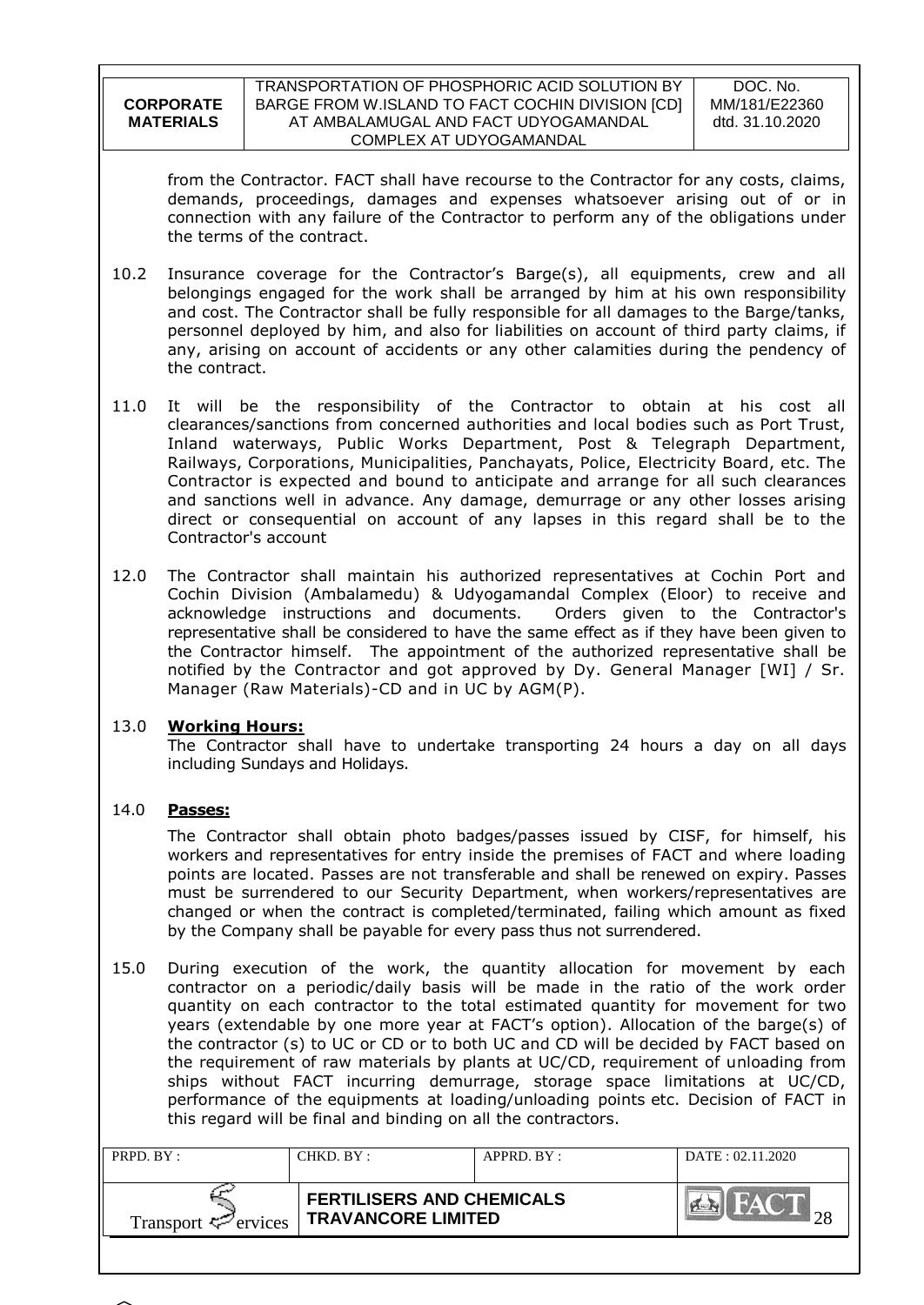#### TRANSPORTATION OF PHOSPHORIC ACID SOLUTION BY BARGE FROM W.ISLAND TO FACT COCHIN DIVISION [CD] AT AMBALAMUGAL AND FACT UDYOGAMANDAL COMPLEX AT UDYOGAMANDAL

DOC. No. MM/181/E22360 dtd. 31.10.2020

In case a contractor does not place adequate Barges to meet his allotted quantity as above, FACT reserves the right to allot the shortfall quantity of such defaulting contractor to other contractor(s). In such cases, the defaulting contractor will have no claim for moving the shortfall quantity on a subsequent date. However, on a periodic basis, FACT shall review the total quantity actually transported by a contractor till that period, vis-a vis the quantity which should have been moved by him till that period based on the allocation. Based on the periodic review, if the actual quantity transported by the contractor is found to be lower than the quantity allotted to him and if the shortfall has occurred due to reasons not attributable to the contractor, FACT will consider allotting the shortfall quantity in part or full to the same contractor subsequently, if he places adequate barges for the movement. FACT"s decision in this regard shall be final and binding on all the contractors.

- 16.0 FACT shall not in any way be responsible to the Contractor for payment of compensation for hold up of work, if any, due to any situation beyond the control of FACT.
- 17.0 The contract once awarded will not imply that the Contractor will have exclusive right for the particular job. The contract is not a guarantee to the Contractor either for continuity of work on all days or any definite volume of work at any time.
- 18.0 The Contractor shall have required facility in the barge to communicate with other barges plying in the canal, with their office and with FACT to ensure proper coordination of movement.

# 19.0 **Security Deposit:-**

The Contractor shall remit 5% of the total contract value for the period of contract as per the work order as interest free Security Deposit (SD) or furnish a Bank Guarantee from a Nationalised/ Scheduled Bank in the format prescribed by FACT, for equivalent amount within 15 days of award of Letter Of Intent or contract, whichever is earlier. The Bank Guarantee shall be valid till the expiry of the contract with a claim period of six months thereafter.

The EMD remitted by the Contractor can be adjusted towards SD, if so desired by him. EMD shall be returned only on remittance of requisite SD.

The SD shall not be released until the work as per the Contract is satisfactorily completed and accepted and final bills paid. Any amount due from the Contractor to FACT shall be deducted from the SD without prejudice to FACT's right to claim balance amount, if any, from the Contractor.

The violation of any of the terms and conditions of Contract by the Contractor shall be liable to forfeiture of the Security Deposit and disqualification from further work with FACT without prejudice to FACT's right to avail other remedies.

In case the Contractor fails to submit Security Deposit and execute the required Agreement or fail to commence the execution of the work on the stipulated date, the EMD furnished shall be liable to be forfeited without prejudice to FACT"s right to claim damages.

20.0 **GST(Goods & Service Tax)**: The rate quoted by the Bidder for all the works as per this tender shall be exclusive of GST. GST, if applicable for the work as per any statutory notification, shall be extra. If the GST is to be paid by the Contractor as per the relevant

| PRPD. BY:                       | CHKD. BY :                                                    | APPRD. BY: | DATA: 02.11.2020                       |
|---------------------------------|---------------------------------------------------------------|------------|----------------------------------------|
| Transport $\mathcal{F}$ ervices | <b>FERTILISERS AND CHEMICALS</b><br><b>TRAVANCORE LIMITED</b> |            | $\mathbb{Z}$ $\mathbb{Z}$ $\mathbb{Y}$ |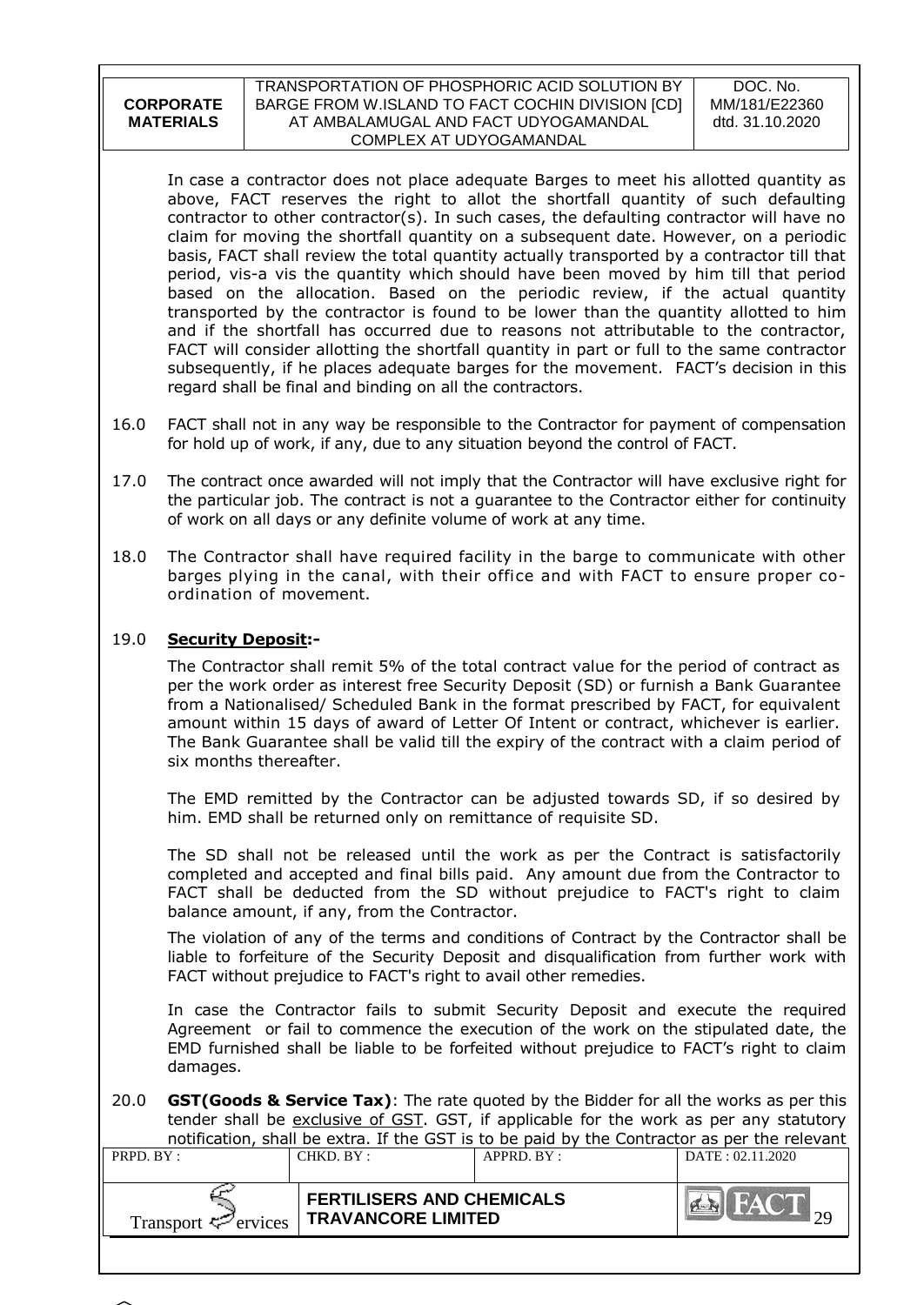|                  | TRANSPORTATION OF PHOSPHORIC ACID SOLUTION BY    | D0     |
|------------------|--------------------------------------------------|--------|
| <b>CORPORATE</b> | BARGE FROM W.ISLAND TO FACT COCHIN DIVISION [CD] | MM/1   |
| <b>MATERIALS</b> | AT AMBALAMUGAL AND FACT UDYOGAMANDAL             | dtd. 3 |
|                  | COMPLEX AT UDYOGAMANDAL                          |        |

DOC. No. 81/E22360 81.10.2020

notification, he shall arrange to remit the same to the concerned authority and FACT shall reimburse the same to the Contractor based on documentary evidence. If the same is to be paid by FACT, the above shall be done by FACT directly.

# 21.0 **Termination:**

FACT reserves the right to terminate the contract in part or full in the event of failure or delay on the part of the Contractor to fulfil his obligations in the execution of work as per terms of the Work Order. Evaluation of the Contractor's performance by FACT and decisions taken thereon shall be final and binding on the Contractor.

- 22.0 FACT shall have the option of terminating the contract at any time during the pendency of the contract by giving three month's notice.
- 23.0 The contract shall be administered and executed by the Dy. General Manager (WI) of FACT or his authorised representative.

OTHER TERMS AND CONDITIONS: All other terms and conditions shall be as per our Standard Terms and Conditions of Contract - Annexure -VI. In case of any contradiction between Special Terms and Conditions of Contract – Annexure –V and Standard Terms and Conditions of Contract – Annexure – VI, Annexure – V will prevail.

| PRPD. BY:                       | CHKD. BY: | $APPRD$ . $BY$ :                                              | DATE: 02.11.2020 |
|---------------------------------|-----------|---------------------------------------------------------------|------------------|
| Transport $\mathcal{F}$ ervices |           | <b>FERTILISERS AND CHEMICALS</b><br><b>TRAVANCORE LIMITED</b> |                  |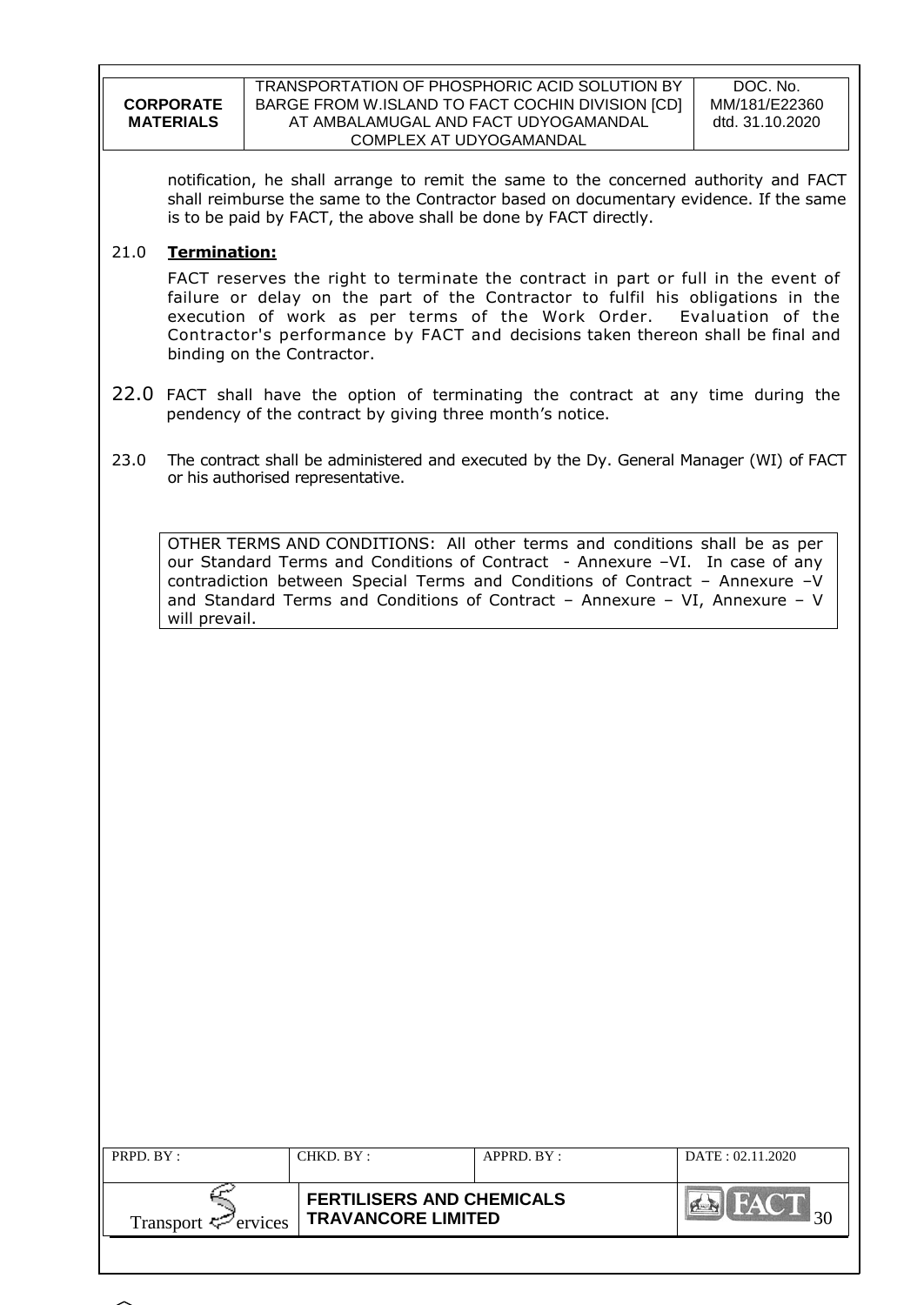#### TRANSPORTATION OF PHOSPHORIC ACID SOLUTION BY BARGE FROM W.ISLAND TO FACT COCHIN DIVISION [CD] AT AMBALAMUGAL AND FACT UDYOGAMANDAL COMPLEX AT UDYOGAMANDAL

DOC. No. MM/181/E22360 dtd. 31.10.2020

# **Annexure-VI**

# **STANDARD TERMS AND CONDITIONS OF CONTRACT**

# **00. CONTENTS :**

- 01. GENERAL:
- 02. SECURITY DEPOSIT:
- 03. RATES:
- 04. PAYMENT:
- 05. OUANTITY:
- 06. CONTINUITY OF WORK:
- 07. RESPONSIBILITY FOR MATERIAL:
- 08. SECURITY & SAFETY REGULATIONS:
- 09. STATUTORY OBLIGATIONS:
- 10. CONTRACTOR's WORKMEN:
- 11. DEFAULT:
- 12. TERMINATION:
- 13. FORCE MAJEURE:
- 14. ASSIGNMENT:
- 15. APPLICABLE LAW & SETTLEMENT OF BILLS:
- 16. ENVIRONMENT MANAGEMENT SYSTEM:
- 17. FRAUD PREVENTION POLICY OF FACT:
- 18. ENTIRETY OF CONTRACT:

# *01. GENERAL:*

**"FACT"** shall mean the Fertilisers and Chemicals Travancore Limited, with registered office at Udyogamandal and its operating Divisions at Udyogamandal and Ambalamedu.

**"Contractor"** shall mean the firm/company/individual, who has been awarded the work order (Contract) against their bid in response to the enquiry issued by FACT.

The Contractor shall return to FACT the duplicate copy of the work order with terms and conditions duly acknowledged and signed in confirmation of having accepted the order as per terms and conditions mentioned.

The Contractor shall execute within 15days from the date of receipt of FACT's Letter of Intent, an agreement in stamp paper in the form prescribed by FACT and shall bear all expenses incidental thereto.

The contract once awarded will not imply that the Contractor has exclusive right for the particular job.

The Contractor is deemed to have carefully examined and satisfied himself on the nature and extent of work to be executed and no claims for any extra payment shall be admissible under any circumstances.

FACT shall not in any way be responsible to the Contractor for payment of compensation for hold up of work, if any, due to any situation beyond the control of FACT.

# *02. SECURITY DEPOSIT :*

The contractor) shall remit interest free Security Deposit (SD) equivalent to **five percent (5%) of the total contract value** by DD/NEFT/RTGS or by Bank Guarantee issued by a Nationalised / Scheduled Bank as per the Proforma prescribed within 15 days of issue of award of Letter Of Intent or contract, whichever is earlier. The Bank Guarantee shall be valid till the expiry of the contract with a claim period of six months thereafter.

| PRPD. BY:                       | CHKD. BY :                                                    | $APPRD$ $BY$ : | DATE: 02.11.2020 |
|---------------------------------|---------------------------------------------------------------|----------------|------------------|
| Transport $\mathcal{F}$ ervices | <b>FERTILISERS AND CHEMICALS</b><br><b>TRAVANCORE LIMITED</b> |                | HACT             |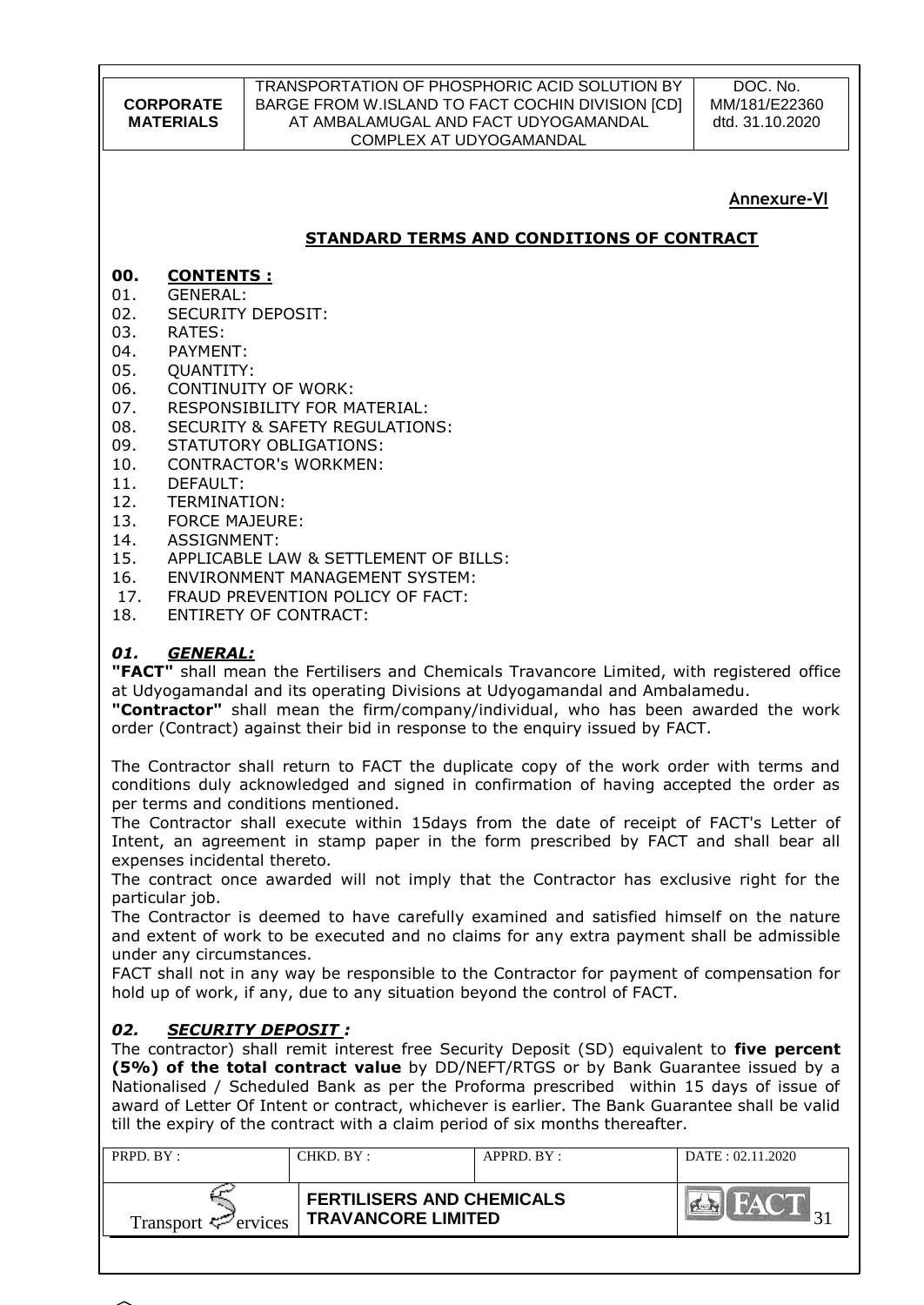The EMD remitted by the Contractor can be adjusted towards security deposit, if so desired by him. EMD shall be returned only on remittance of requisite Security Deposit.

The Security Deposit shall not be released until the work as per the Contract is satisfactorily completed and accepted and final bills paid. Any amount due from the Contractor to FACT shall be deducted from the Security Deposit without prejudice to FACT's right to claim balance amount, if any, from the Contractor.

The violation of any of the terms and conditions of Contract by the Contractor shall be liable to forfeiture of the Security Deposit and disqualification from further work with FACT without prejudice to FACT's right to avail other remedies.

# *03. RATES:*

The rates shall be inclusive of all incidental and other charges excluding GST which may have to be incurred by the Contractor in execution of the work as per this contract. The rates shall be firm for the period of contract.

In case rate revision on account of changes in the price of High Speed Diesel (HSD) oil is applicable as per Special Terms and conditions, the revision shall be effective as applicable.

# *04***.** *PAYMENT* **:**

Payment shall be effected, on presentation of the bills to the Chief Manager(Fin)-Bills duly certified by the authorised person specified in the special conditions attached. Final settlement of contractors bill shall be made after deduction of (1) amounts due from them to FACT on account of shortage / damages / loss to the goods entrusted to them, (2) statutory levies such as PF liability, Income Tax etc. if any and (3) any other amount due from the contractor for any other reason. If the amount due from the contractor is more than the amount due to the contractor, the contractor shall arrange to pay FACT the difference without delay.

# *05 QUANTITY :*

Quantity given in the contract is only an approximate indication and FACT does not guarantee the total quantity to be transported. FACT reserves the right to reduce or increase the quantity at any time without assigning any reason whatsoever and does not give any guarantee regarding the quantity. The Contractor has no right to claim loss / loss of profit on account of reduction in revenue arising out of variation in quantity made available for transport.

# *06. CONTINUITY OF WORK :*

The contract shall not mean continuity of work for the Contractor. The Contractor shall contact the authorised representatives of FACT for obtaining instructions. The instructions given over telephone have also to be complied with.

# *07. RESPONSIBILITY FOR MATERIAL:*

The Contractor shall be responsible for the material entrusted to him and shall compensate FACT for any shortage or damage while the goods are in his custody.

# *08. SECURITY & SAFETY REGULATIONS :*

The Contractor shall strictly observe the Security and Safety Regulations of FACT. Any loss or damage incurred by FACT, on account of the neglect or failure of the Contractor or the Contractor's employees, representatives including the crew of the vehicles/tankers to observe the security and safety regulations shall be to the Contractor's account. Smoking and carrying smoking material (including matches) inside FACT premises is

| $PRPD$ $RY:$                    | CHKD. BY:                                                     | $APPRD$ $BY$ : | DATA: 02.11.2020 |
|---------------------------------|---------------------------------------------------------------|----------------|------------------|
| Transport $\mathcal{P}$ ervices | <b>FERTILISERS AND CHEMICALS</b><br><b>TRAVANCORE LIMITED</b> |                | <b>EAT</b>       |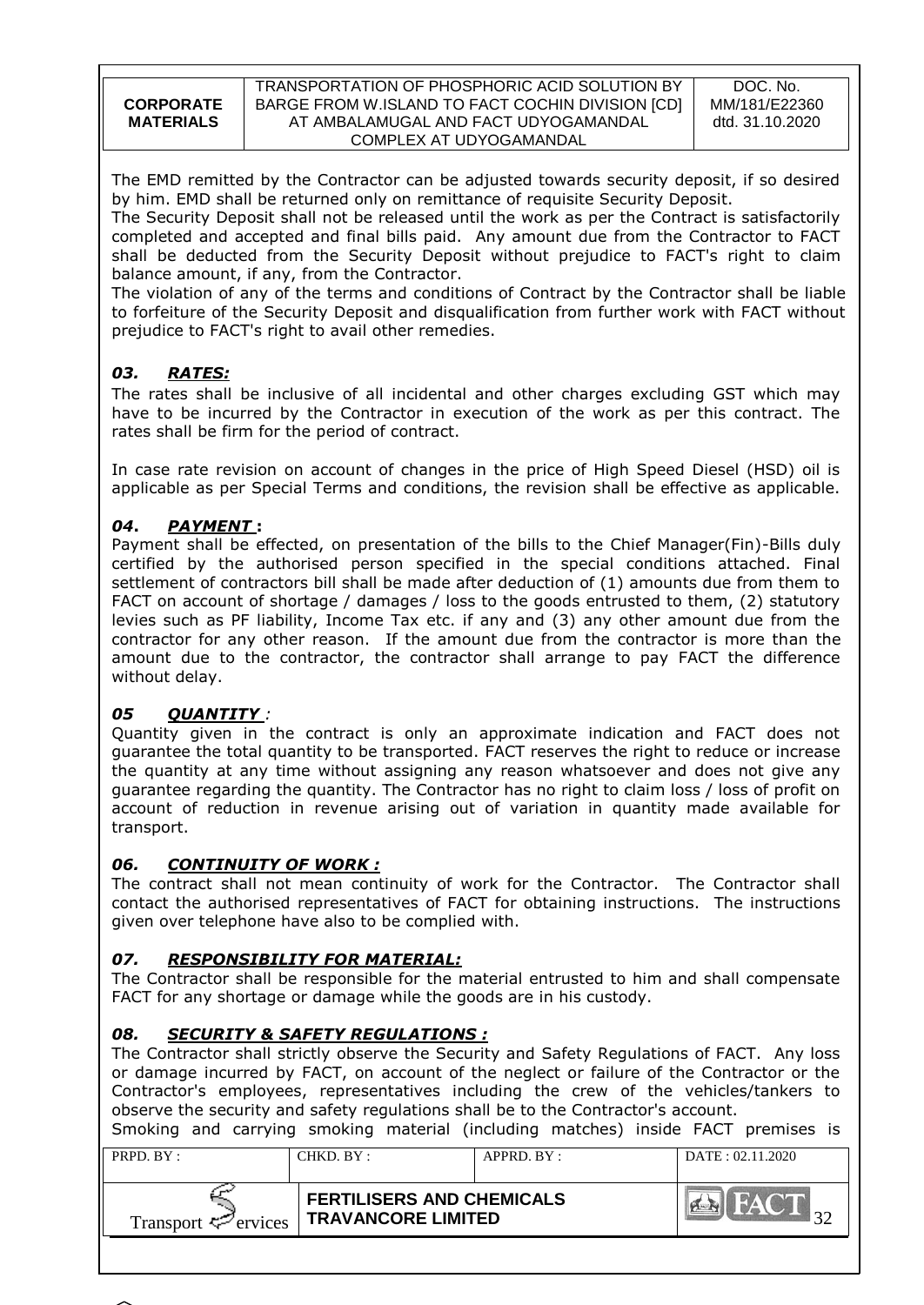| <b>CORPORATE</b> |
|------------------|
|                  |
| <b>MATERIALS</b> |

prohibited due to safety reasons and the Contractor shall ensure that his employees, representatives and crew comply with this.

Any damage caused to any of FACT's buildings, equipment, vehicles, crafts etc. and that of any other contractor/s due to the negligence of the Contractor, his employees, his representatives and crew shall be to the account of the Contractor and FACT shall be indemnified and compensated in all such respects by the Contractor.

All precautions in transporting and handling whether stipulated or not shall be adhered to by the Contractor. The Contractor shall exercise care, diligence and promptness in the work and adhere to transport Rules and regulations, statutory obligations and all other Rules and Laws that have a bearing on the work. Any damages/shortages/penalties or any action legal or otherwise arising out of the Contractor's delay or failure or negligence or breach of statutory obligations shall be to the Contractor's account. If any loss/expenditure arising from the breach thereof is not met satisfactorily by the Contractor, FACT reserves the right to withhold payment of bills/Security Deposit and discharge the obligations of the Contractor without prejudice to FACT claiming from the Contractor full value of damages/compensation. The account rendered by FACT in this connection shall be treated as final.

The vehicles/tankers, if any, employed during the course of the execution of the Contract, shall have valid permits for carrying out the intended task.

Due safety requirements in handling and transporting hazardous chemicals like liquid Sulphuric Acid, Sulphuric Acid etc. filled in tankers, as provided vide Motor Vehicles Act 1988 and the Central Motor Vehicle Rules 1989 and regulations formulated from time to time by the proper authority, shall be adhered to by the Contractor at his own expense. The vehicles shall be legibly and conspicuously marked with an emergency information panel, as applicable, in each of the three places as per Rule 134 of the Central Motor Vehicle Rules 1989. Further any person driving the vehicle employed in the work as per the Contract shall have the ability to read and write at least one Indian language as per rule 9 of the Central Motor Vehicle Rules 1989 and Rules 4 of the Central Motor Vehicles (amended) Rules 1993. The vehicles shall be equipped with all the necessary safety appliances/equipment for emergency and rescue purpose as stipulated in Motor Vehicles Act 1988 and rules thereto.

# *09. STATUTORY OBLIGATIONS*

The Contractor shall comply with the requirements of all Local, State and Central Govt. Acts, Rules Regulations, By-Laws, Orders etc, in force from time to time and in particular Indian Factories Act, Workmen's Compensations Act, Contract Labour (regulations and abolition) Act 1970, Minimum Wages Act 1936, The Mines Act 1952, The Explosives Act 1884 and all other relevant Acts and Laws as amended from time to time in so far as they are or may be applicable to the execution of works as per this contract.

The Contractor shall obtain at his cost all permits, license and other authorisation, as required for his work, from Govt. authorities. The Contractor shall maintain proper records & registers as required by the concerned statutes and submit them to FACT as and when required.

Proper records of payment of wages to workers/labourers/crew etc. engaged in the work shall be maintained by the Contractor and produced for inspection when required by FACT. The Contractor shall be responsible for all payments to his workmen including Employees State Insurance and Provident Fund benefits etc., if any, i.e. FACT shall not make any

| PRPD. BY:                       | CHKD. BY :                                                    | $APPRD$ . $BY$ : | DATE: 02.11.2020 |
|---------------------------------|---------------------------------------------------------------|------------------|------------------|
| Transport $\mathcal{P}$ ervices | <b>FERTILISERS AND CHEMICALS</b><br><b>TRAVANCORE LIMITED</b> |                  | <b>EAV</b>       |

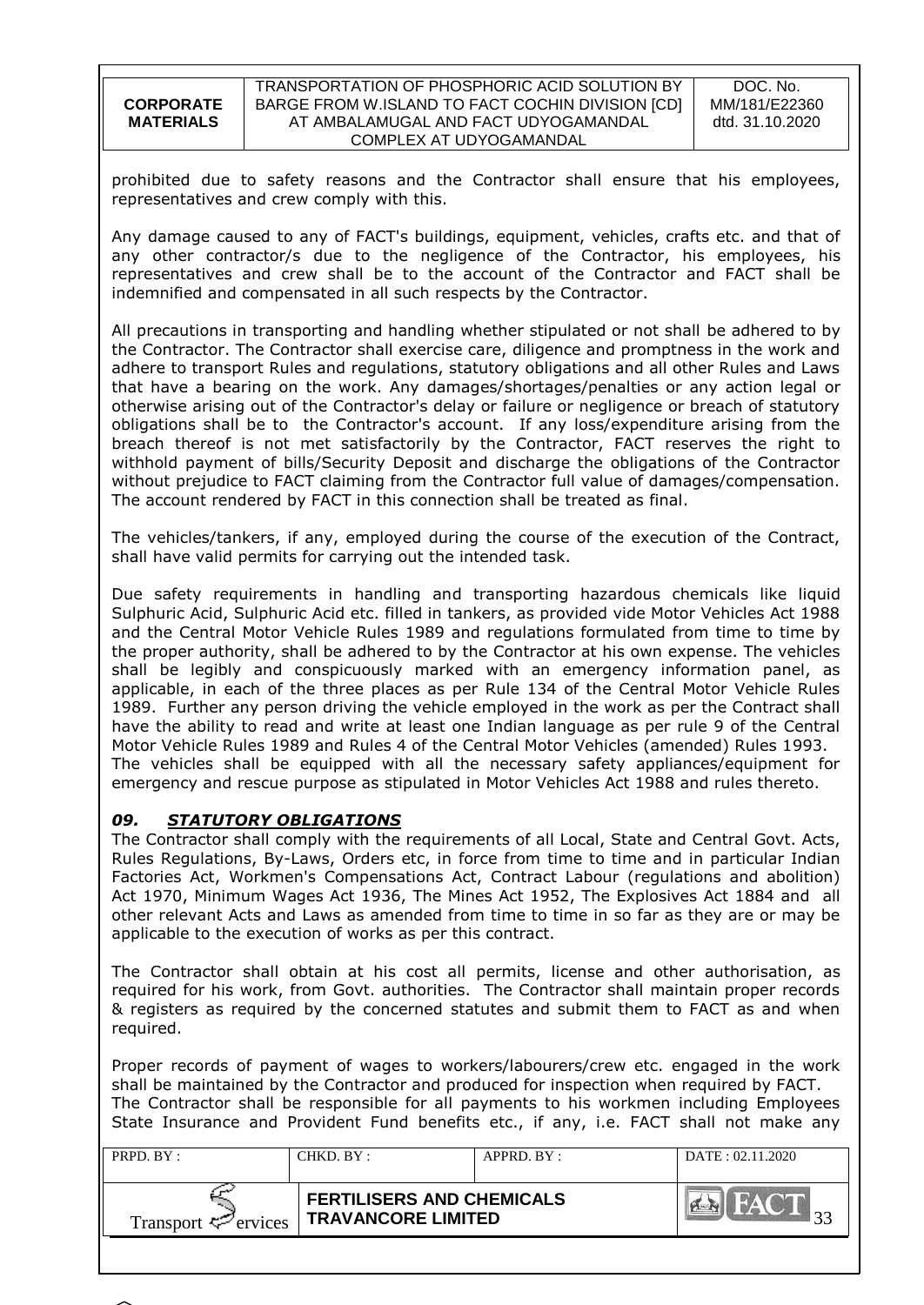payments to the Contractor other than the rates agreed for the work. All extra payments, if any, to be made to the Contractor's workmen during the course of contract period shall be borne entirely by the Contractor.

In case the Contractor fails to discharge his statutory obligations leading to a situation wherein FACT is to incur any expenditure/loss in their capacity as the Principal Employer such expenditure/loss shall be realised from the Contractor.

# *10. CONTRACTOR's WORKMEN*

FACT shall have no dealing with the Contractor's workmen or their Union. FACT reserves the right to debar any of the contractor's employees/workmen/crew from entering FACT premises for whatever reason FACT deems fit.

# *11. DEFAULT:*

In the event of failure on the part of the Contractor to execute the Contract to FACT's satisfaction, FACT may, at their option, either recover from the Contractor liquidated damages as prescribed in the "Special Conditions", if any, or at the risk and cost of the Contractor and without prejudice to FACT's other rights as per the Contract, terminate the Contract wholly or partially and carry out the work through other contractors or by themselves.

# *12. TERMINATION :*

If any work entrusted with other contractors by FACT is obstructed by, interfered with or caused to be interfered with by the Contractor, his employees, his representatives or crew, the contract shall be terminated without notice and the remaining work for the unexpired portion of the contract arranged by FACT through others at the Contractor's risk and cost.

# *13. FORCE MAJEURE:*

Neither the Contractor nor FACT shall be considered in default in the performance of their obligations under the Work Order so long as the performance is prevented or delayed because of Force Majeure conditions like war or hostilities, riots or civil commotion, earth quake, flood or tempest, drought, accident, fire or explosion, labour strike or lock-out or Act-of-God or because of any law and order proclamation, regulation or ordinance of Government or subdivision there of and situation arising out of our plant break downs. Notice of a Force Majeure situation shall be given by the affected party to the other party with in one week of its occurrence. Should such a delay be for more than three months, FACT shall have the right to cancel the Work Order at no charge to FACT and FACT shall be entitled to reimbursement of any amount due from the Contractor.

# *14. ASSIGNMENT :*

The Contractor shall not assign, transfer or sub-let this work order without the prior written approval of FACT.

# *15. APPLICABLE LAW & SETTLEMENT OF DISPUTES:*

This contract shall be subject to and shall in all respects be governed by Indian law.

If any dispute arises out of or relating to or in connection with this contract, between the contractor and the owner/FACT, the same shall be amicably settled through mutual discussions, failing which, the unresolved dispute (s) shall be referred to arbitration in accordance with the provisions of the Arbitration and Conciliation Act, 1996, as amended from time to time and number of Arbitrator shall be one. The Venue of the Arbitration shall be at Ernakulam and the proceeding shall be in English.

| PRPD. BY:                       | CHKD. BY:                                                     | $APPRD$ $BY:$ | DATA: 02.11.2020 |
|---------------------------------|---------------------------------------------------------------|---------------|------------------|
| Transport $\mathcal{F}$ ervices | <b>FERTILISERS AND CHEMICALS</b><br><b>TRAVANCORE LIMITED</b> |               | <b>ELAN</b>      |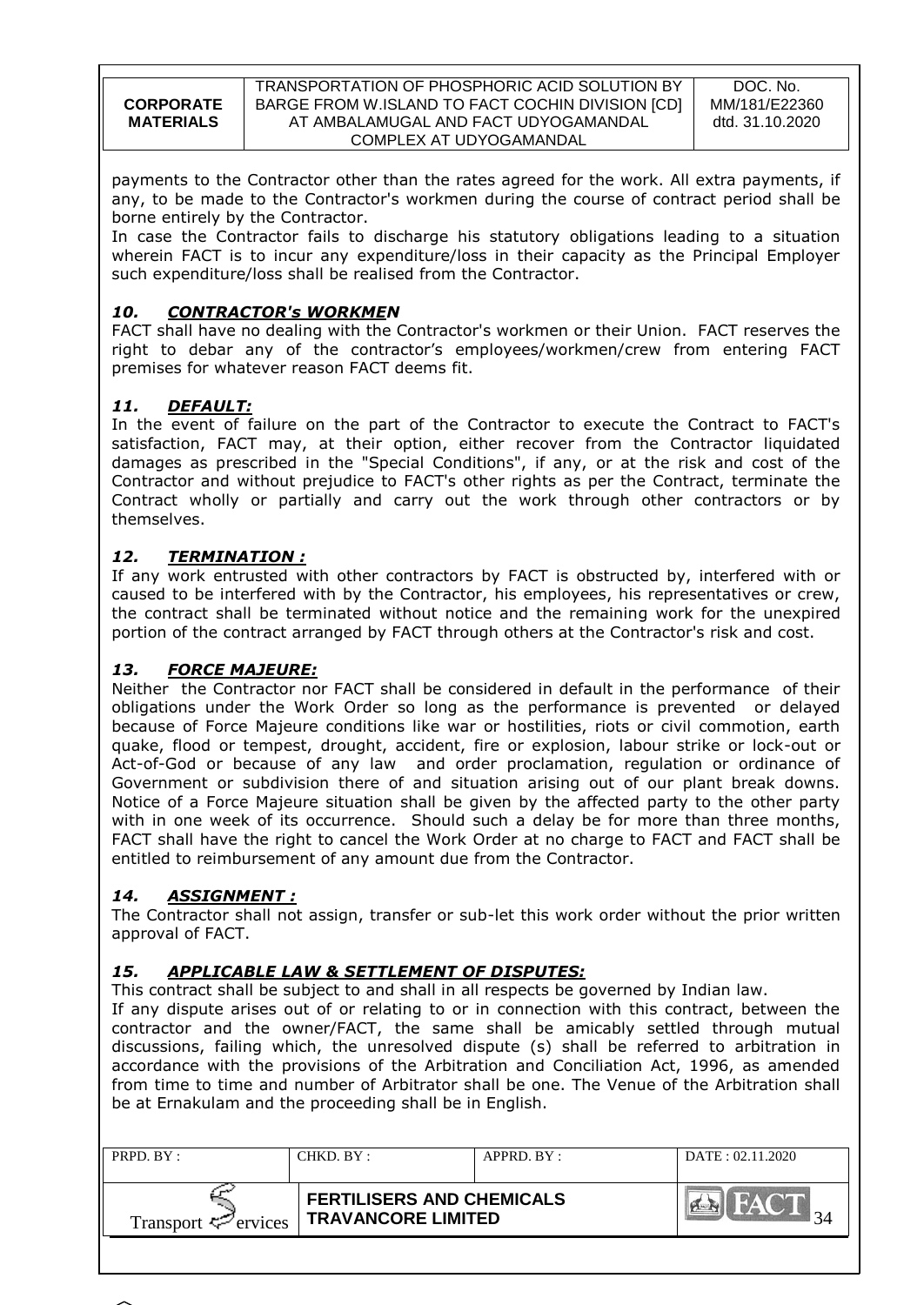| <b>CORPORATE</b> |
|------------------|
| <b>MATERIALS</b> |
|                  |

Any legal proceedings relating to or in connection with this contract shall be limited to the exclusive jurisdiction of the High Court of Kerala.

# *16. ENVIRONMENT MANAGEMENT SYSTEM :*

FACT is a company having Environmental Management System according to ISO 14001 standard. The Contractor shall ensure that none of their activities cause damage to the environment.

# *17. FRAUD PREVENTION POLICY OF FACT:*

FACT a Central Public Sector Undertaking (PSU) follows Corporate Governance principles proactively and has formulated a Fraud Prevention Policy. Details of Fraud Prevention Policy of FACT-2012 can be viewed in FACT"s Website *[www.fact.co.in](http://www.fact.co.in/)*. Contractors shall make themselves aware and also ensure compliance of the same.

# *18. ENTIRETY OF CONTRACT :*

All of the terms agreed to between the Contractor and FACT are included in the Work Order and no other communication, written, oral, or implied shall be considered to be included in the Work Order or form part of the Work Order, unless specifically agreed to in writing by FACT.

\*\*\*\*\*\*\*\*\*\*\*\*\*

| PRPD. BY:                       | CHKD. BY:                                                     | APPRD. BY: | DATA: 02.11.2020 |
|---------------------------------|---------------------------------------------------------------|------------|------------------|
| Transport $\mathcal{F}$ ervices | <b>FERTILISERS AND CHEMICALS</b><br><b>TRAVANCORE LIMITED</b> |            |                  |

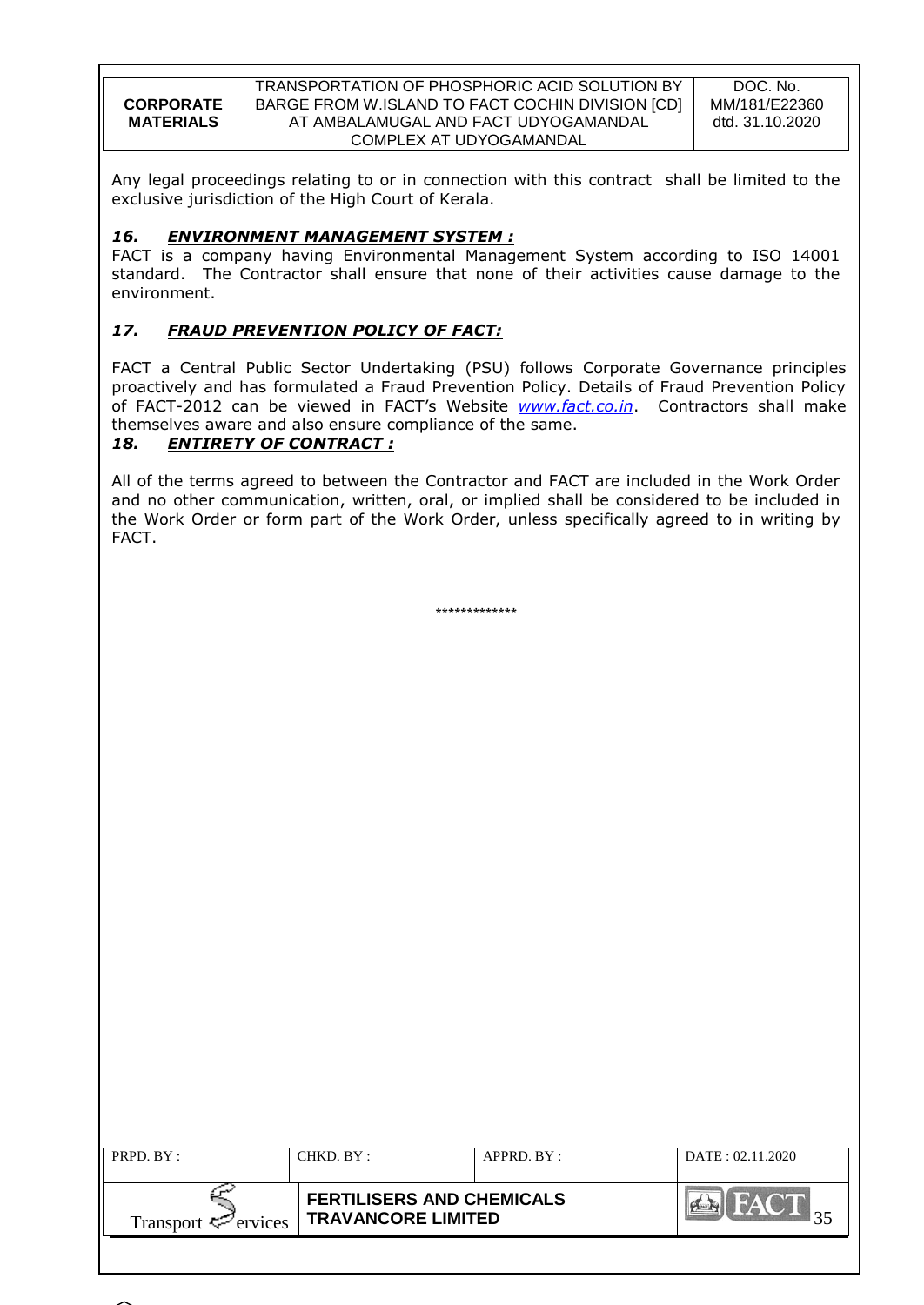# **Annexure VII**

# **COMPLIANCE STATEMENT**

We state that our bid is in full compliance with the documents issued against the Enquiry No: MM/181/E22360 DTD.31.10.2020 and we have read and understood the Notice Inviting Tender, Scope of Work, Instructions to Bidders and Special Terms and Conditions and Standard terms and conditions of Contract attached with this enquiry referred above and hereby confirm our acceptance to the same.

Name of bidder: Signature of the Bidder:

Place: Date: (Seal)

| PRPD. BY:                       | CHKD. BY:                                                     | APPRD. BY : | DATE: 02.11.2020 |
|---------------------------------|---------------------------------------------------------------|-------------|------------------|
| Transport $\mathcal{F}$ ervices | <b>FERTILISERS AND CHEMICALS</b><br><b>TRAVANCORE LIMITED</b> |             | <b>FAY</b>       |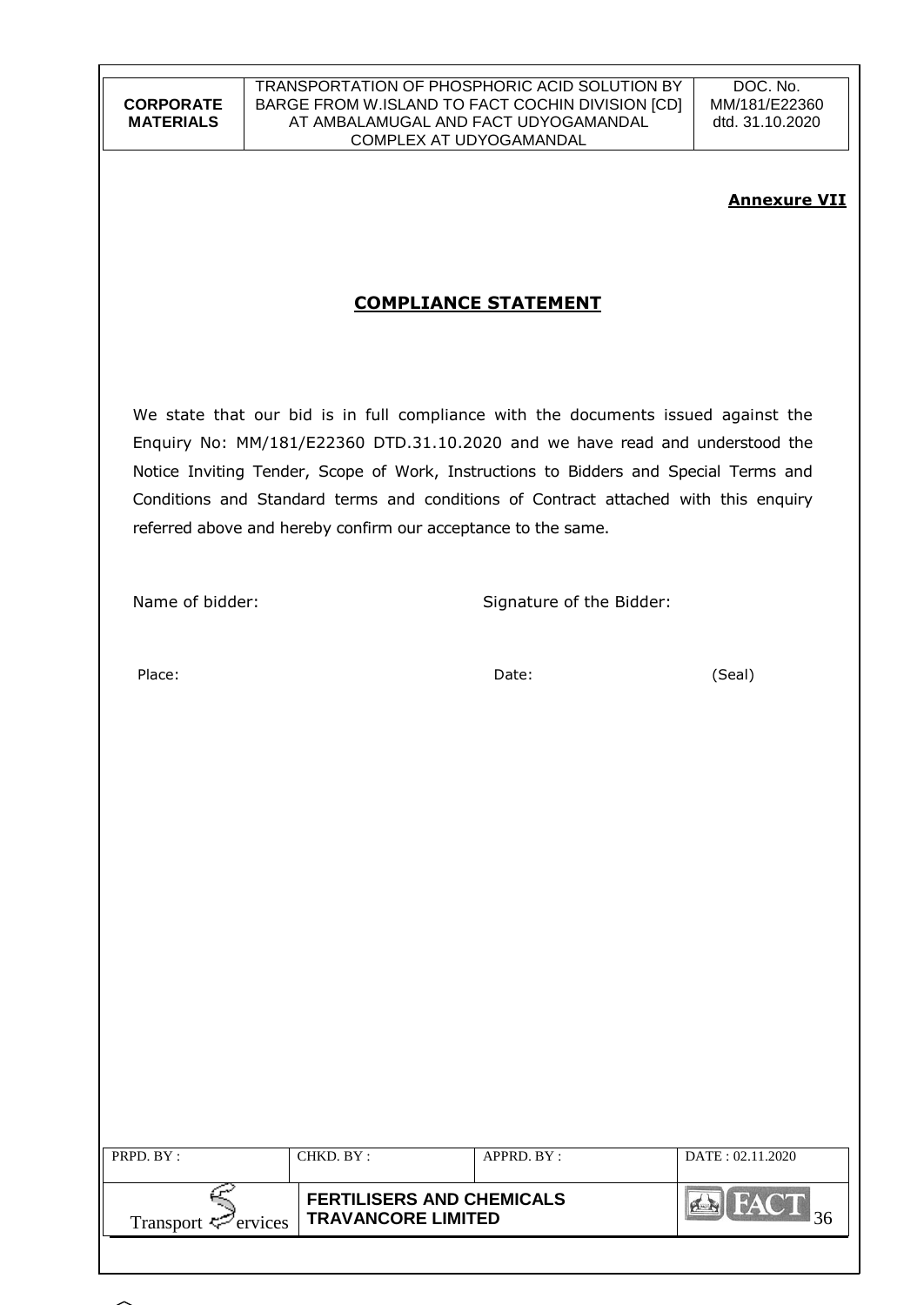|                                                                                                                                                                    | TRANSPORTATION OF PHOSPHORIC ACID SOLUTION BY<br>BARGE FROM W.ISLAND TO FACT COCHIN DIVISION [CD]<br><b>CORPORATE</b><br><b>MATERIALS</b><br>AT AMBALAMUGAL AND FACT UDYOGAMANDAL<br>COMPLEX AT UDYOGAMANDAL                                                                                                                            |             |                                                                                                     |             |                                                                                                                |               | DOC. No.<br>MM/181/E22360<br>dtd. 31.10.2020 |  |
|--------------------------------------------------------------------------------------------------------------------------------------------------------------------|-----------------------------------------------------------------------------------------------------------------------------------------------------------------------------------------------------------------------------------------------------------------------------------------------------------------------------------------|-------------|-----------------------------------------------------------------------------------------------------|-------------|----------------------------------------------------------------------------------------------------------------|---------------|----------------------------------------------|--|
|                                                                                                                                                                    |                                                                                                                                                                                                                                                                                                                                         |             |                                                                                                     |             |                                                                                                                |               | <b>ANNEXURE - VIII</b>                       |  |
|                                                                                                                                                                    |                                                                                                                                                                                                                                                                                                                                         |             | UN-PRICED COPY OF PRICE BID                                                                         |             |                                                                                                                |               |                                              |  |
|                                                                                                                                                                    | each blank column)                                                                                                                                                                                                                                                                                                                      |             | (Important: Please do not indicate any rates in this format. Only indicate "Quoted" under           |             |                                                                                                                |               |                                              |  |
| From                                                                                                                                                               |                                                                                                                                                                                                                                                                                                                                         |             | To                                                                                                  |             |                                                                                                                |               |                                              |  |
|                                                                                                                                                                    |                                                                                                                                                                                                                                                                                                                                         |             |                                                                                                     |             | AGM [MATERIALS]-T&S,<br>MATERIALS DEPT, FACT LTD.,<br>FACT PD ADMINISTRATIVE BUILDING,<br>UDYOGAMANDAL 683 501 |               |                                              |  |
| Dear Sirs,                                                                                                                                                         |                                                                                                                                                                                                                                                                                                                                         |             |                                                                                                     |             |                                                                                                                |               |                                              |  |
| Sub:                                                                                                                                                               | barges.                                                                                                                                                                                                                                                                                                                                 |             | For Transportation of Phosphoric acid solution from WI to FACT-CD & UC by Self propelled            |             |                                                                                                                |               |                                              |  |
| Ref:                                                                                                                                                               |                                                                                                                                                                                                                                                                                                                                         |             | Enquiry No. MM/181/E22360 dtd. 31.10.2020.                                                          |             |                                                                                                                |               |                                              |  |
|                                                                                                                                                                    | by Barge as follows:                                                                                                                                                                                                                                                                                                                    |             | With reference to the above enquiry, we quote our lowest rate for transportation of Phosphoric Acid |             |                                                                                                                |               |                                              |  |
| S.<br>No                                                                                                                                                           |                                                                                                                                                                                                                                                                                                                                         | Description |                                                                                                     |             | Estimated<br>Quantity for<br>*3 years in                                                                       | All<br>Rs./MT | Rate<br>inclusive<br>(excluding GST)         |  |
|                                                                                                                                                                    |                                                                                                                                                                                                                                                                                                                                         |             |                                                                                                     |             | МT                                                                                                             |               | Indicate "Quoted"                            |  |
| 1.                                                                                                                                                                 | Transportation of Phosphoric acid solution<br>(40% to 56% P2O5 Concentration approx.) in<br>3,04,000<br>self propelled barges fitted with MS Rubber<br>lined/SS tanks and with suitable pumping<br>facility, from FACT's Phosphoric Acid Terminal<br>at Cochin Port (Willington Island) to FACT<br>Cochin Division, Ambalamedu          |             |                                                                                                     |             |                                                                                                                |               |                                              |  |
| 2.                                                                                                                                                                 | 90,000<br>Transportation of Phosphoric acid<br>solution<br>(40% to 56% P2O5 Concentration approx.) in<br>self propelled barges fitted with MS Rubber<br>lined/SS tanks and with suitable pumping<br>facility, from FACT's Phosphoric Acid Terminal<br>at Cochin Port (Willington Island) to FACT<br>Udyogamandal Complex, Udyogamandal. |             |                                                                                                     |             |                                                                                                                |               |                                              |  |
|                                                                                                                                                                    |                                                                                                                                                                                                                                                                                                                                         |             | *Two years (extendable by one more year at FACT's option)                                           |             |                                                                                                                |               |                                              |  |
|                                                                                                                                                                    |                                                                                                                                                                                                                                                                                                                                         |             | GST shall be extra as applicable based on statutory notifications.                                  |             |                                                                                                                |               |                                              |  |
| We have read and understood the Enquiry Notice, Instructions to Bidders and Terms and Conditions of<br>this Enquiry and hereby confirm our acceptance to the same. |                                                                                                                                                                                                                                                                                                                                         |             |                                                                                                     |             |                                                                                                                |               |                                              |  |
|                                                                                                                                                                    | Signature of the Bidder<br>Name of the Bidder                                                                                                                                                                                                                                                                                           |             |                                                                                                     |             |                                                                                                                |               |                                              |  |
| Date:<br>Place:<br>(Seal)                                                                                                                                          |                                                                                                                                                                                                                                                                                                                                         |             |                                                                                                     |             |                                                                                                                |               |                                              |  |
| PRPD. BY:                                                                                                                                                          |                                                                                                                                                                                                                                                                                                                                         |             | CHKD. BY:                                                                                           | APPRD. BY : |                                                                                                                |               | DATE: 02.11.2020                             |  |
| <b>FERTILISERS AND CHEMICALS</b><br><b>TRAVANCORE LIMITED</b><br>Transport $\overline{y}$<br>ervices                                                               |                                                                                                                                                                                                                                                                                                                                         |             |                                                                                                     |             |                                                                                                                |               |                                              |  |
|                                                                                                                                                                    |                                                                                                                                                                                                                                                                                                                                         |             |                                                                                                     |             |                                                                                                                |               |                                              |  |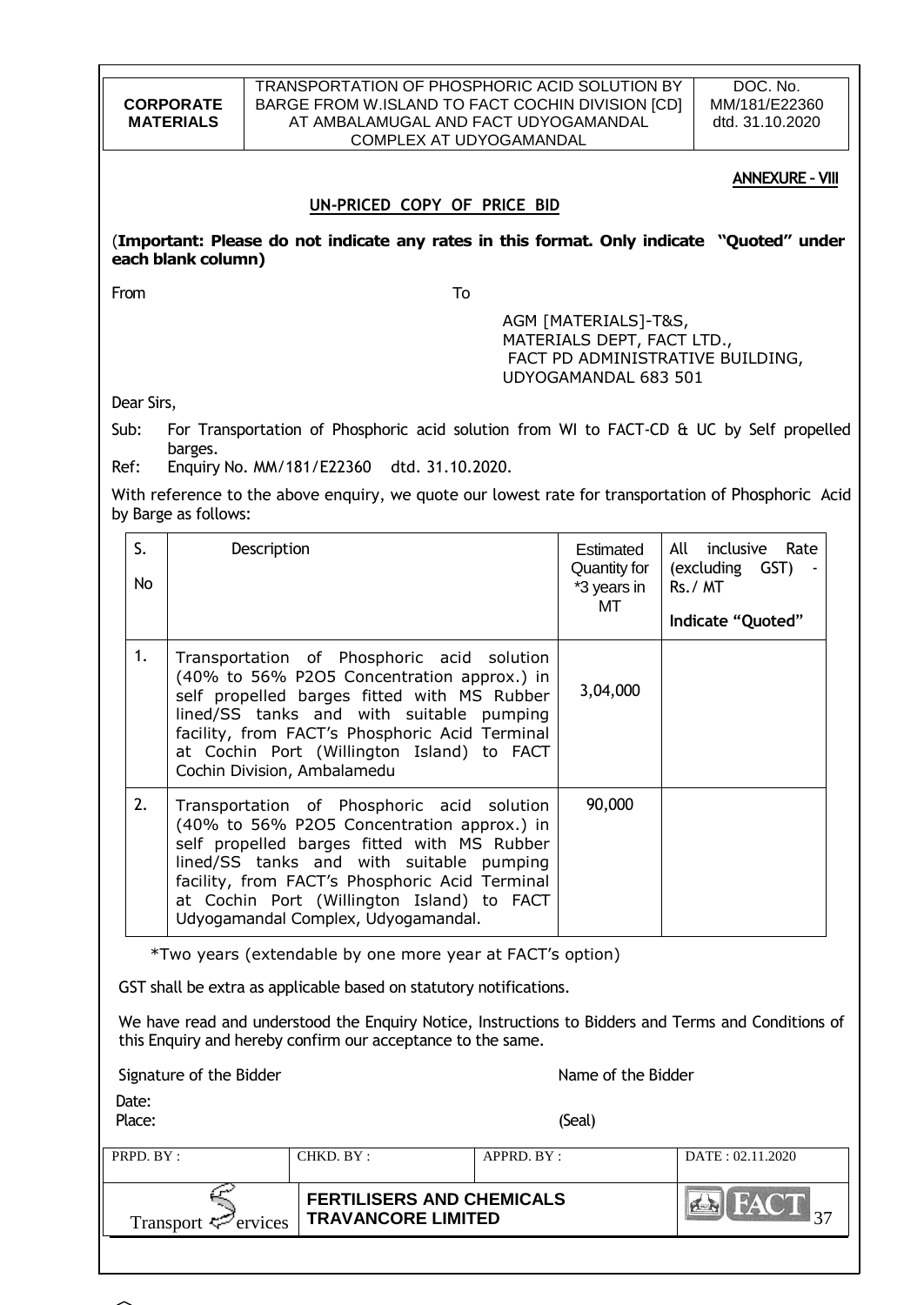| <b>CORPORATE</b><br><b>MATERIALS</b> |                           | TRANSPORTATION OF PHOSPHORIC ACID SOLUTION BY<br>BARGE FROM W.ISLAND TO FACT COCHIN DIVISION [CD]<br>AT AMBALAMUGAL AND FACT UDYOGAMANDAL<br>COMPLEX AT UDYOGAMANDAL | DOC. No.<br>MM/181/E22360<br>dtd. 31.10.2020                                                  |
|--------------------------------------|---------------------------|----------------------------------------------------------------------------------------------------------------------------------------------------------------------|-----------------------------------------------------------------------------------------------|
|                                      |                           | <b>PROFORMA OF PRICE BID</b>                                                                                                                                         | <b>ANNEXURE - IX</b>                                                                          |
|                                      |                           |                                                                                                                                                                      |                                                                                               |
|                                      |                           |                                                                                                                                                                      |                                                                                               |
|                                      |                           |                                                                                                                                                                      |                                                                                               |
|                                      |                           | to see the price Bid (BOQ-EXCEL SHEET)                                                                                                                               | Please visit <b>https://eprocure.gov.in</b> and search using the tender ID under FACT Tenders |
|                                      |                           |                                                                                                                                                                      |                                                                                               |
|                                      |                           |                                                                                                                                                                      |                                                                                               |
|                                      |                           |                                                                                                                                                                      |                                                                                               |
|                                      |                           |                                                                                                                                                                      |                                                                                               |
|                                      |                           |                                                                                                                                                                      |                                                                                               |
|                                      |                           |                                                                                                                                                                      |                                                                                               |
| PRPD. BY:                            | CHKD. BY:                 | APPRD. BY:                                                                                                                                                           | DATE: 02.11.2020                                                                              |
| Transport $\leq$ ervices             | <b>TRAVANCORE LIMITED</b> | <b>FERTILISERS AND CHEMICALS</b>                                                                                                                                     | <b>FACT</b><br>38                                                                             |
|                                      |                           |                                                                                                                                                                      |                                                                                               |

 $\mathbf{I}$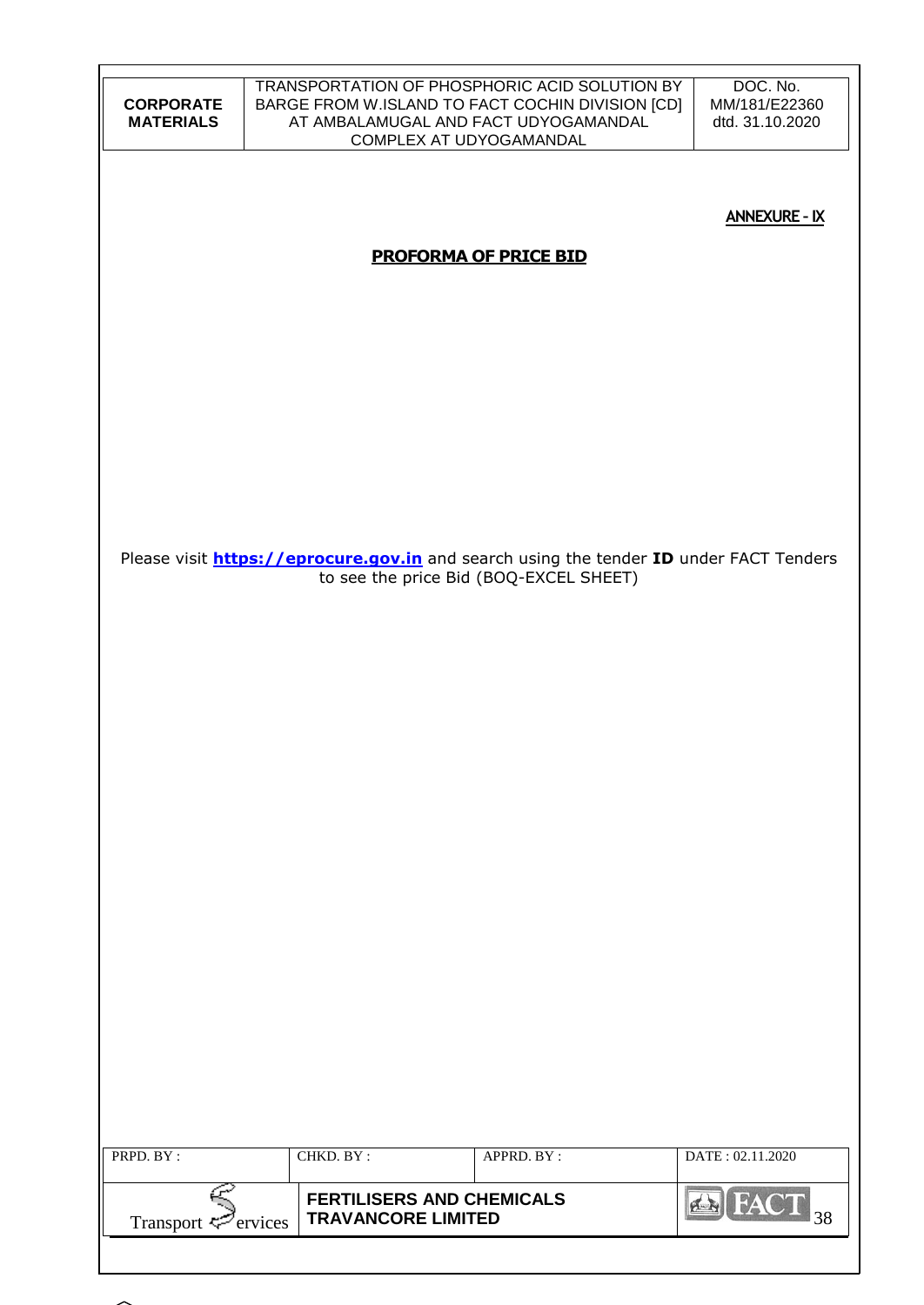DOC. No. MM/181/E22360 dtd. 31.10.2020

#### **Annexure - X**

# **PROFORMA OF BANK GUARANTEE FOR FURNISHING SECURITY DEPOSIT**

 (TO BE OBTAINED FROM A INDIAN NATIONALISED/SCHEDULED BANK ON STAMP PAPER WORTH Rs.500/-)

The Fertilisers and Chemicals Travancore Ltd., Udyogamandal, Cochin-683 501.

Whereas FACT , Udyogamandal P.O., Kerala (hereinafter called referred to as the Company) has placed a work order no. ............... dated ............ with M/S.........................(hereinafter called the Contractor) for the work of .......................and whereas it is one of the conditions of the said work order that the Contractor shall either remit a sum of Rs............... (Rupees...............................only) or furnish a Bank Guarantee for Rs............ (Rupees...........................only) as security deposit for the due fulfilment of the said work order by the said Contractor.

In consideration of the Company having agreed to accept a Bank Guarantee from us towards such security deposit in lieu of the cash deposit in accordance with the terms and conditions of the above work order, we................... the Bank (hereinafter referred to as the Bank) do hereby undertake to pay the Company merely on demand any sum or sums from time to time demanded by the Company up to a maximum of Rs................. (Rupees.......................only) being the amount of the security deposit against any loss or damage caused to or suffered by or would be caused to or suffered by the Company by reason of any breach by the said Contractor of any of the terms and conditions contained in the said work order.

We, the said Bank, do hereby undertake to pay the amount so demanded by the Company without any demur merely on a demand from the Company stating that the amount claimed is due by way of loss or damage caused to or suffered or would be caused to or suffered by the Company by reason of breach by the said Contractor of any of the terms and conditions contained in the said contract. Any such demand made on the Bank shall be conclusive as regards the amount due and payable by the Bank under this guarantee.

We undertake to pay to the Company any money so demanded notwithstanding any dispute or disputes raised by the said Contractor in any suit or proceeding pending before any court or Tribunal relating thereto our liability under this present being absolute and unequivocal.

The payment so made by us under this Guarantee shall be a valid discharge of our liability for payment thereunder and the said Contractor shall have no claim against us for making such payment.

We........................… further agree that the guarantee herein contained shall remain in full force and effect during the period that would be take for the performance of the said contract and that it shall continue to be enforceable till all the dues of the Company under or by virtue of the said contract have been fully paid and its claim satisfied or discharged or till the Company certifies that the terms and conditions of the said contract have been fully and properly carried out by the said contractor and accordingly discharges this guarantee.

We........further agree with the said company that they shall have the fullest liberty without our consent and without affecting in any manner our obligations hereunder to vary any of the terms and conditions of the said contract or to extend time of performance by the said

| PRPD. BY:                       | CHKD. BY:                                                     | APPRD. BY: | DATA: 02.11.2020 |
|---------------------------------|---------------------------------------------------------------|------------|------------------|
| Transport $\mathcal{F}$ ervices | <b>FERTILISERS AND CHEMICALS</b><br><b>TRAVANCORE LIMITED</b> |            | FACT             |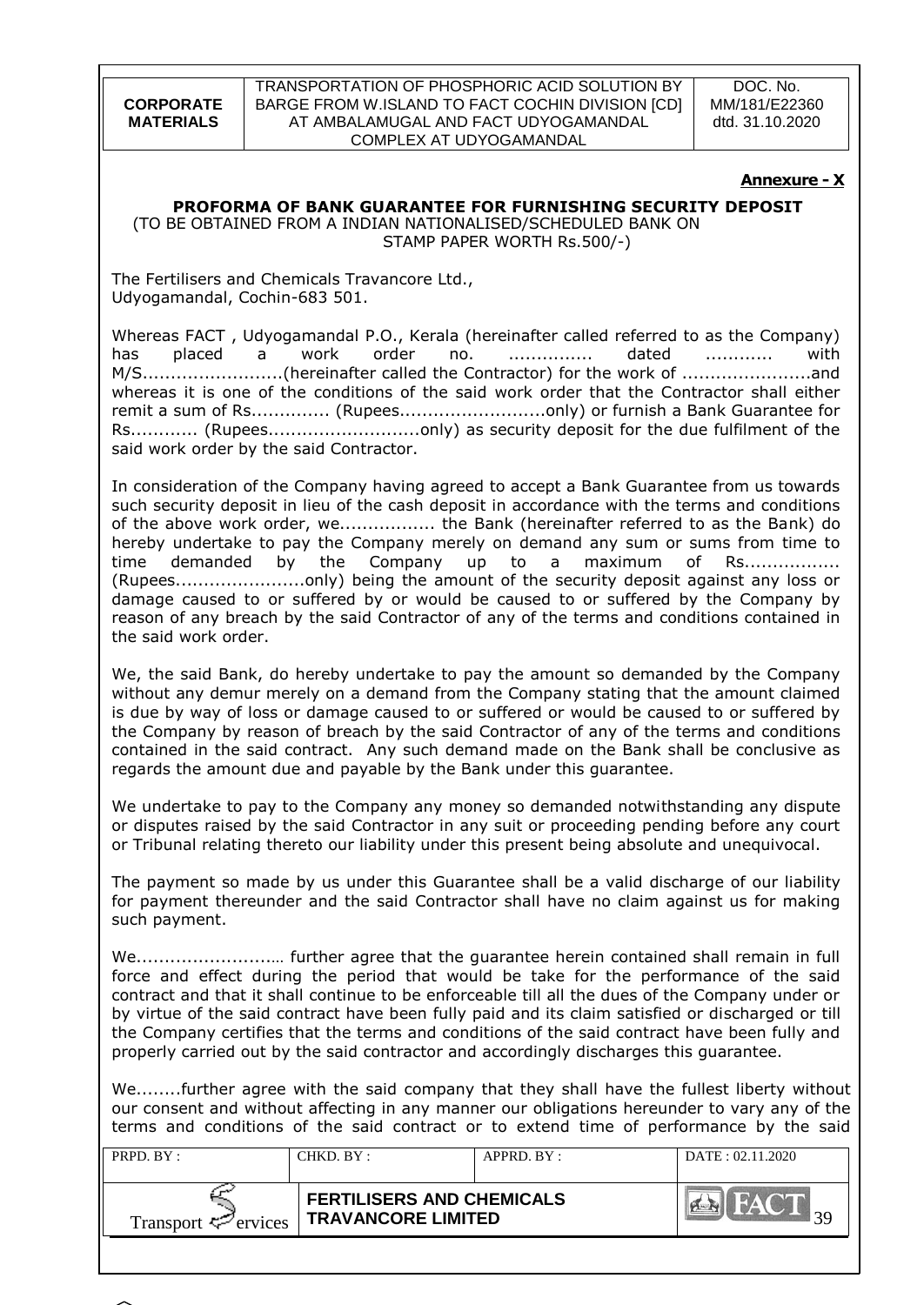| <b>CORPORATE</b><br><b>MATERIALS</b>                                                                                                                                                                                                                                                                                                                                                                                                                                                                                                                                                                                                                                                                                                                                                                                                                                                                                                                                                                                                                                                                                                                                                                         |                                                                    | TRANSPORTATION OF PHOSPHORIC ACID SOLUTION BY<br>BARGE FROM W.ISLAND TO FACT COCHIN DIVISION [CD]<br>AT AMBALAMUGAL AND FACT UDYOGAMANDAL<br>COMPLEX AT UDYOGAMANDAL                                                                                                                                                                                                                                                                       | DOC. No.<br>MM/181/E22360<br>dtd. 31.10.2020 |  |
|--------------------------------------------------------------------------------------------------------------------------------------------------------------------------------------------------------------------------------------------------------------------------------------------------------------------------------------------------------------------------------------------------------------------------------------------------------------------------------------------------------------------------------------------------------------------------------------------------------------------------------------------------------------------------------------------------------------------------------------------------------------------------------------------------------------------------------------------------------------------------------------------------------------------------------------------------------------------------------------------------------------------------------------------------------------------------------------------------------------------------------------------------------------------------------------------------------------|--------------------------------------------------------------------|--------------------------------------------------------------------------------------------------------------------------------------------------------------------------------------------------------------------------------------------------------------------------------------------------------------------------------------------------------------------------------------------------------------------------------------------|----------------------------------------------|--|
| Contractor or to postpone for any time and from time to time any of the powers exercisable<br>by it against the said Contractor and either to enforce or forebear from enforcing any of the<br>terms and conditions governing the said contract or securities available to the Company and<br>the said Bank shall not be released from its liability under these presents by any exercise by<br>the Company of the liberty with reference to the matters aforesaid or by reason of time being<br>given to the said Contractor or any other forbearance, act or omission on the part of the<br>Company or any indulgence by the Company to the said Contractor or any other matter of<br>thing whatsoever which under the law relating to sureties, but for this provision, have the<br>effect of so relieving us.<br>This guarantee shall not be affected by any change in the constitution of the Bank or the<br>Company or the said Contractor nor shall this guarantee be affected by any change in the<br>constitution of the Company or the said Contractor by absorption with any other body or<br>corporation and this guarantee shall be available to or enforceable by such body or<br>corporation. |                                                                    |                                                                                                                                                                                                                                                                                                                                                                                                                                            |                                              |  |
|                                                                                                                                                                                                                                                                                                                                                                                                                                                                                                                                                                                                                                                                                                                                                                                                                                                                                                                                                                                                                                                                                                                                                                                                              |                                                                    | Our guarantee shall remain in force until Unless a claim or demand is made<br>within six months after the expiry of the above date, all the Company's rights under the<br>guarantee shall be deemed as waived/forfeited and we shall be relieved and discharged from<br>all liabilities there under. Notwithstanding anything contained hereinbefore, our liability under<br>this guarantee shall be limited to an amount not exceeding Rs |                                              |  |
| Any notice by way of request, demand or otherwise hereunder may be sent by post to the<br>Bank addressed as aforesaid and if sent by post, it shall be deemed to have been given at the<br>time when it would be delivered in due course of post and in proving such notice when given<br>by post, it shall be sufficient to prove that the envelope containing the notice was posted and<br>certificate signed by an officer of the Company that the envelope was so posted shall be<br>conclusive.                                                                                                                                                                                                                                                                                                                                                                                                                                                                                                                                                                                                                                                                                                         |                                                                    |                                                                                                                                                                                                                                                                                                                                                                                                                                            |                                              |  |
| Disputes/differences, if any, relating to or arising out of this Bank Guarantee, shall be settled<br>by courts having jurisdiction over Udyogamandal, in Kerala State, where the registered office<br>of the company is situated and no other court shall have jurisdiction in the matter.                                                                                                                                                                                                                                                                                                                                                                                                                                                                                                                                                                                                                                                                                                                                                                                                                                                                                                                   |                                                                    |                                                                                                                                                                                                                                                                                                                                                                                                                                            |                                              |  |
| its currency except with the previous consent of the Company in writing.                                                                                                                                                                                                                                                                                                                                                                                                                                                                                                                                                                                                                                                                                                                                                                                                                                                                                                                                                                                                                                                                                                                                     |                                                                    |                                                                                                                                                                                                                                                                                                                                                                                                                                            |                                              |  |
|                                                                                                                                                                                                                                                                                                                                                                                                                                                                                                                                                                                                                                                                                                                                                                                                                                                                                                                                                                                                                                                                                                                                                                                                              |                                                                    |                                                                                                                                                                                                                                                                                                                                                                                                                                            |                                              |  |
|                                                                                                                                                                                                                                                                                                                                                                                                                                                                                                                                                                                                                                                                                                                                                                                                                                                                                                                                                                                                                                                                                                                                                                                                              | For (Name of Bank) :<br>Authorised Official<br>Name<br>Designation |                                                                                                                                                                                                                                                                                                                                                                                                                                            |                                              |  |
| Place:                                                                                                                                                                                                                                                                                                                                                                                                                                                                                                                                                                                                                                                                                                                                                                                                                                                                                                                                                                                                                                                                                                                                                                                                       |                                                                    |                                                                                                                                                                                                                                                                                                                                                                                                                                            |                                              |  |
| Full address of the Branch issuing this guarantee:                                                                                                                                                                                                                                                                                                                                                                                                                                                                                                                                                                                                                                                                                                                                                                                                                                                                                                                                                                                                                                                                                                                                                           |                                                                    |                                                                                                                                                                                                                                                                                                                                                                                                                                            |                                              |  |
|                                                                                                                                                                                                                                                                                                                                                                                                                                                                                                                                                                                                                                                                                                                                                                                                                                                                                                                                                                                                                                                                                                                                                                                                              |                                                                    |                                                                                                                                                                                                                                                                                                                                                                                                                                            |                                              |  |
| PRPD. BY:                                                                                                                                                                                                                                                                                                                                                                                                                                                                                                                                                                                                                                                                                                                                                                                                                                                                                                                                                                                                                                                                                                                                                                                                    | CHKD. BY:                                                          | APPRD. BY:                                                                                                                                                                                                                                                                                                                                                                                                                                 | DATE: 02.11.2020                             |  |
| Transport $\leq$ ervices                                                                                                                                                                                                                                                                                                                                                                                                                                                                                                                                                                                                                                                                                                                                                                                                                                                                                                                                                                                                                                                                                                                                                                                     | <b>FERTILISERS AND CHEMICALS</b><br><b>TRAVANCORE LIMITED</b>      |                                                                                                                                                                                                                                                                                                                                                                                                                                            |                                              |  |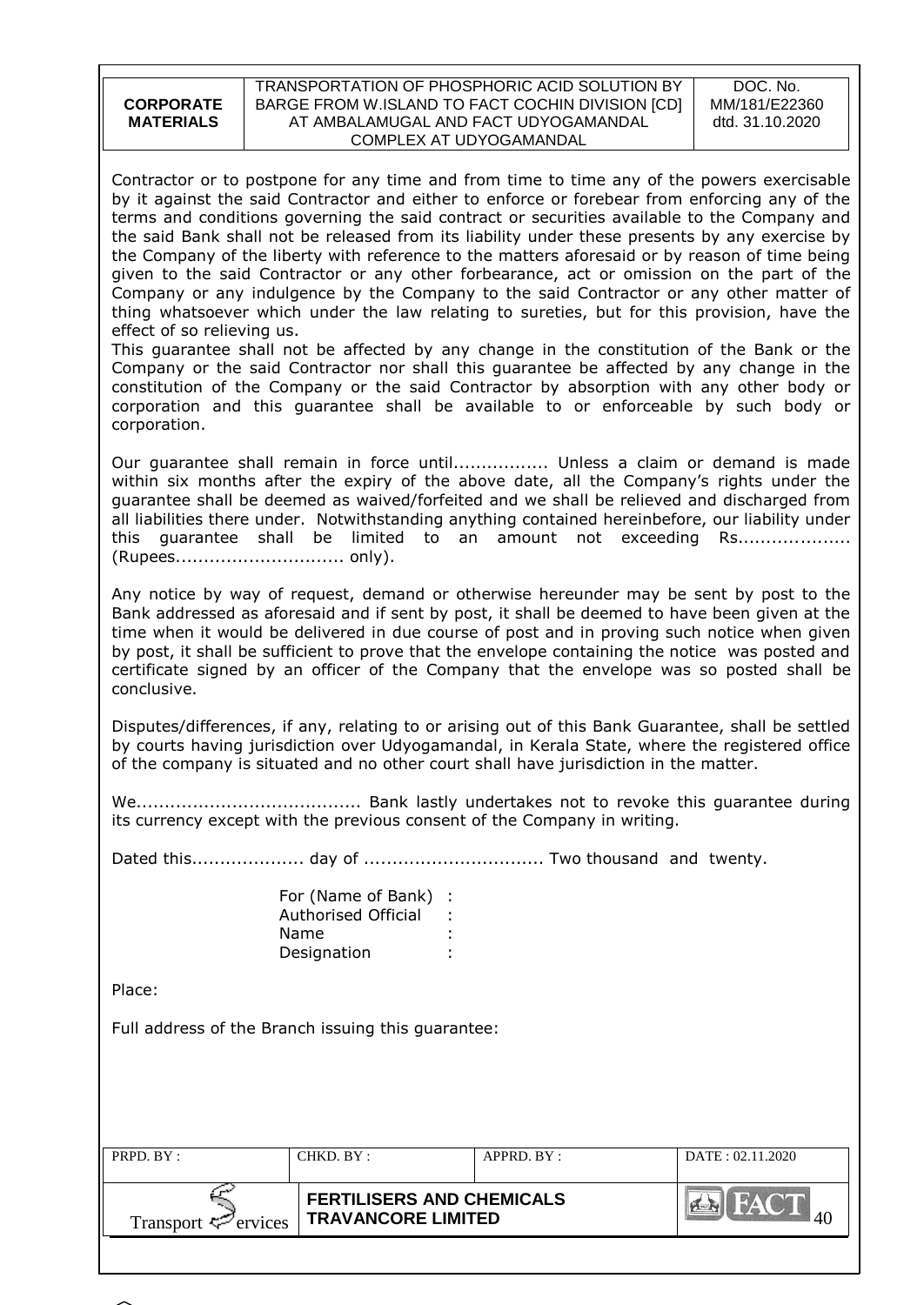TRANSPORTATION OF PHOSPHORIC ACID SOLUTION BY BARGE FROM W.ISLAND TO FACT COCHIN DIVISION [CD] AT AMBALAMUGAL AND FACT UDYOGAMANDAL COMPLEX AT UDYOGAMANDAL

DOC. No. MM/181/E22360 dtd. 31.10.2020

### **ANNEXURE-XI**

#### **AGREEMENT**

Proforma of Agreement to be executed in Rs 500/- Non Judicial stamp paper

ARTICLES OF AGREEMENT made this day the …. Between THE FERTILISERS AND CHEMICALS TRAVANCORE LIMITED, a Company registered under the Travancore Companies ACT IV of 1114(Malayalam Era) and having its registered office at Eloor, Udyogamandal P O Ernakulam District, Kerala State(hereinafter called the FACT) on the one part and M/s…. (hereinafter called the Contractor) which expression shall where the context so admits or applies be deemed to include their heirs, executors, administrators, successors interest and legal representatives as well) on the other part.

WHEREAS the Contractor has agreed with M/s FACT for the due performance of work as set forth in the Work Order No. dt… and accompaniments upon the terms and conditions therein mentioned as accepted vide their endorsements in the aforesaid work order.

NOW THESE PRESENT WITNESS THAT in consideration of the payments to be made by M/s FACT mentioned in the aforesaid Work Order no….. dt……. and accompaniments thereunto the Contractor shall duly perform the said works, fulfill and keep all conditions in the work order which will be deemed and taken to be part of this contracts as if the same had been fully set-out herein and FACT hereby agree that if the Contractor shall duly perform the said works in the manner aforesaid and observe and keep the said terms and conditions, FACT will pay to the Contractor at the time and in the manner set forth in the aforesaid work order and in the Annexure thereunto as accepted by Contractor vide his endorsement in the aforesaid work order, the amount or amounts calculated at the rate mentioned and as per terms stipulated therein as payment for the work. This agreement shall be in force up to ………

THE SAID CONDITIONS shall be read and construed as forming part of this Agreement and the parties thereto will respectively abide by and submit themselves to the conditions and stipulations and perform the agreement on their parts respectively.

UPON THE TERMS AND CONDITIONS of this Agreements being fulfilled and performed to the satisfaction of Officer of the Company empowered by the Company in this behalf, the Security Deposit remitted by the Contractor or such position thereof as he may be entitled to under the said condition shall be returned to the contractor.

IN WITNESS thereof the Contractor, M/s…. and The Sr. Manager (Materials) T &S of M/s The Fertilisers and Chemicals Travancore Ltd, For and on behalf of the Company have hereunto set their hands this day and year first above written.

| ervices<br>Transport ₹                          | <b>FERTILISERS AND CHEMICALS</b><br><b>TRAVANCORE LIMITED</b> | <b>EN FACT</b>                    |                  |
|-------------------------------------------------|---------------------------------------------------------------|-----------------------------------|------------------|
| PRPD. BY:                                       | CHKD. BY:                                                     | APPRD. BY:                        | DATE: 02.11.2020 |
| 2.<br>In the presence of witnesses:<br>1.<br>2. |                                                               | for and on behalf of the Company. |                  |
| In the presence of witnesses:                   |                                                               |                                   |                  |
|                                                 |                                                               | For                               |                  |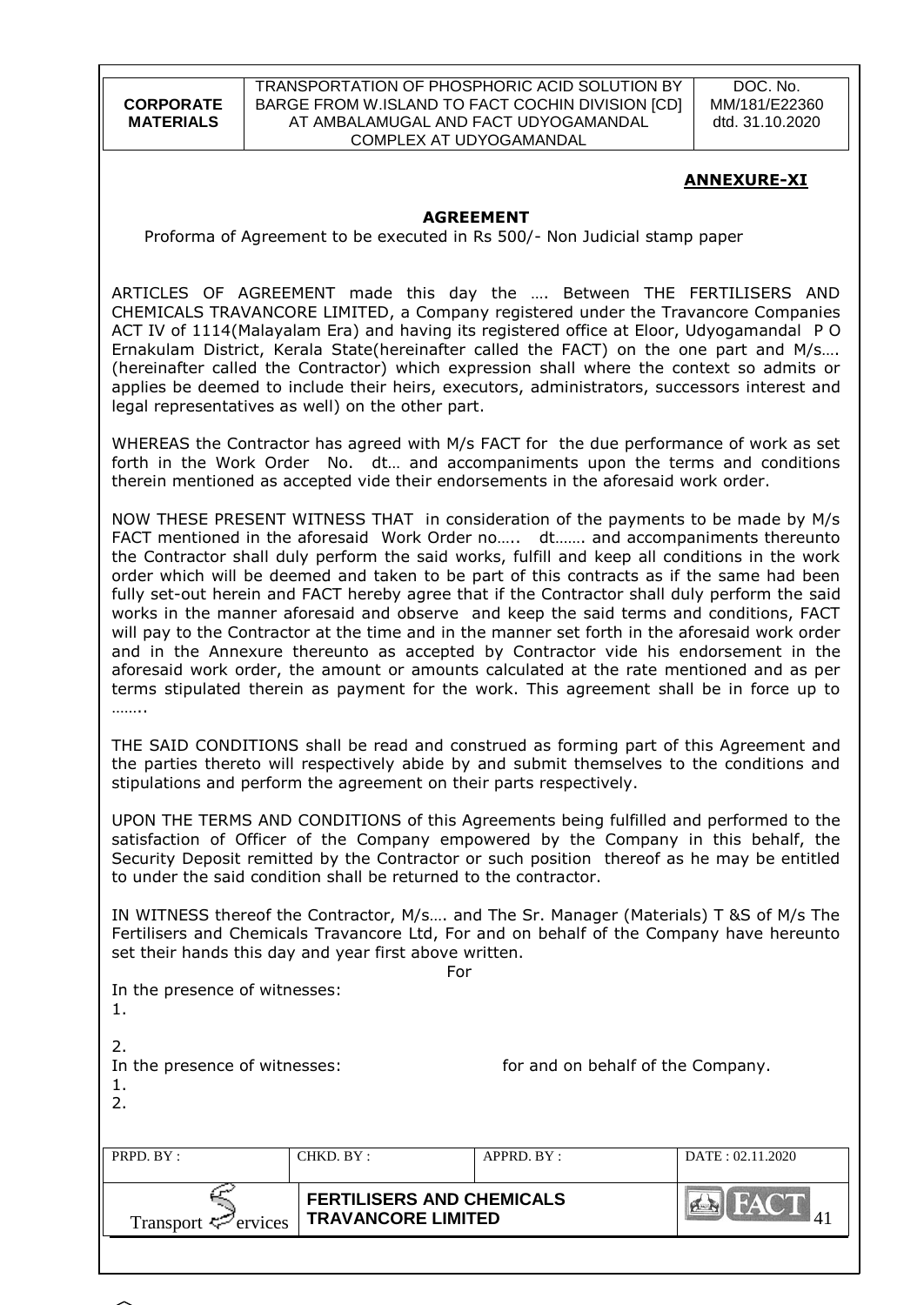TRANSPORTATION OF PHOSPHORIC ACID SOLUTION BY BARGE FROM W.ISLAND TO FACT COCHIN DIVISION [CD] AT AMBALAMUGAL AND FACT UDYOGAMANDAL COMPLEX AT UDYOGAMANDAL

DOC. No. MM/181/E22360 dtd. 31.10.2020

# **ANNEXURE -XII**

# **INTEGRITY PACT**

**(To be executed on Rs.500/- Non-judicial Stamp Paper)**

### **INTEGRITY PACT**

#### **Between**

The Fertilisers and Chemicals Travancore Limited (FACT), a company formed and registered under the Travancore Companies Act IX to 1114 (Companies Act, 2013) and having its registered office at Eloor, Udyogamandal-683501, Kochi, Ernakulam District, Kerala, hereinafter referred to as "The Principal".

*And* 

.................................. hereinafter referredtoas "The Bidder/ Contractor".

### **Preamble**

The Principal intends to award, under laid down organization procedures, contract/s for .......................... The Principal values full compliance with all relevant laws and regulations, and the principles of economic use of resources, and of fairness / transparency in its relations with its Bidder(s) and or/Contractor(s).

In order to achieve these goals, the Principal will appoint an Internal External Monitor (EIM), who will monitor the tender process and execution of the contact for compliance with the principle mentioned above.

# **Section 1 - Commitments of the Principal**

(1) The Principal commits itself to take all measures necessary to prevent corruption and to observe the following principles:

a) No employee of the Principal, personally or through family members, will in connection with the tender, or the execution of the contract, demand, take a promise for or accept, for self or third person, any material or immaterial benefit which the person is not legally entitled to.

b) The Principal will, during the tender process, treat all Bidder(s) with equity and reason. The Principal will in particular, before and during the tender process, provide to all Bidder(s) the same information and will not provide to any Bidder(s) confidential / additional information through which the Bidder(s) could obtain an advantage in relation to the tender process or the contract execution.

c) The Principal will exclude from the process all known prejudiced/interested persons.

(2) If the Principal obtains information on the conduct of any of its employees which is a criminal offence under the India Penal Code / Prevention of Corruption Act, or if there be a substantive suspicion in this regard, the Principal will inform the Vigilance Officer and in

| PRPD. BY:                       | CHKD. BY:                                                     | APPRD. BY: | DATA: 02.11.2020 |
|---------------------------------|---------------------------------------------------------------|------------|------------------|
| Transport $\mathcal{F}$ ervices | <b>FERTILISERS AND CHEMICALS</b><br><b>TRAVANCORE LIMITED</b> |            | <b>AV</b>        |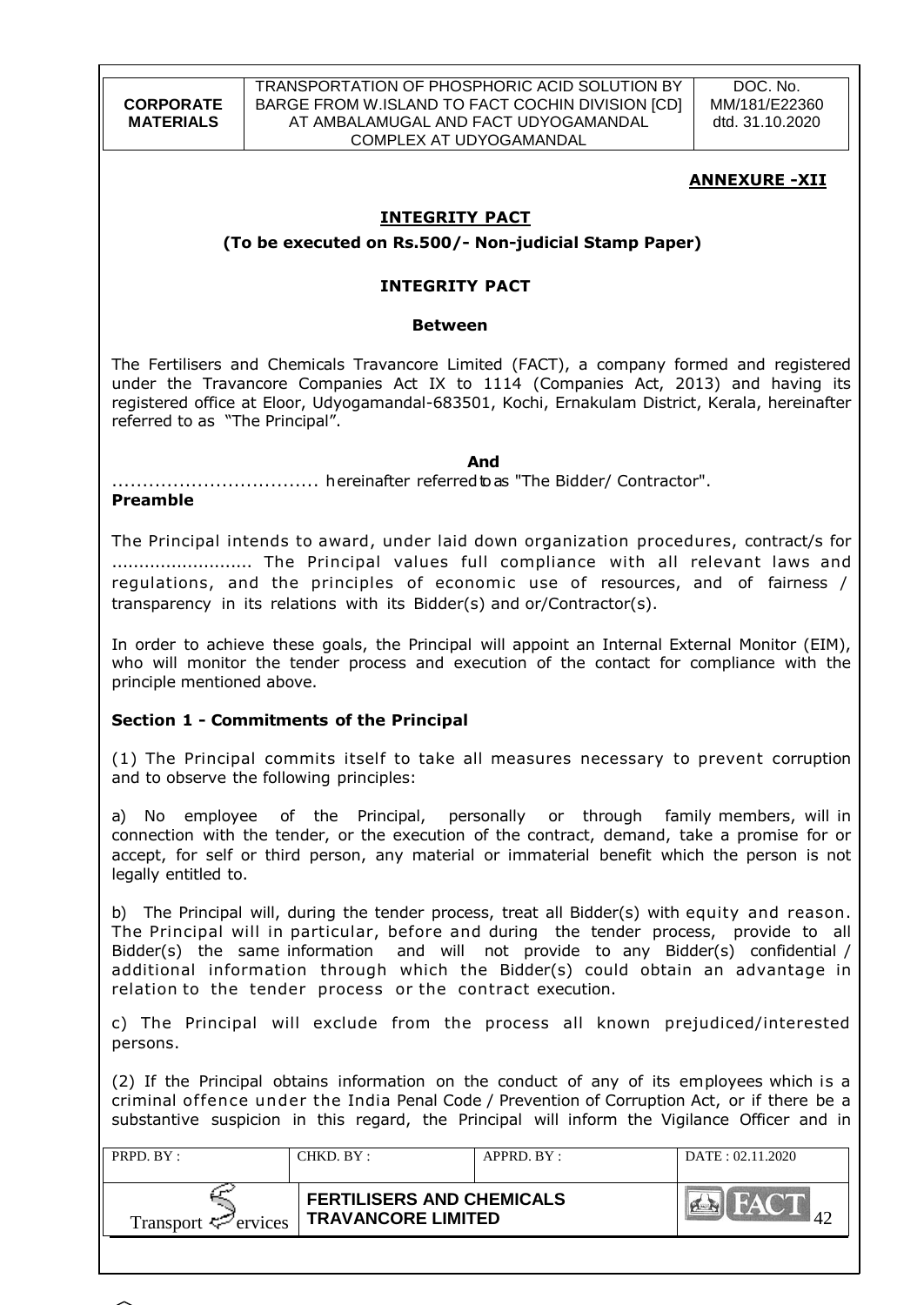addition can initiate disciplinary actions.

# **Section 2 - Commitments of the Bidder(s) / Contractor(s)**

(1)The Bidder(s) / Contractor(s) commits themselves to take all measures necessary to prevent corruption. He commits himself to observe the following principles during his participation in the tender process and during the contract execution.

a) The Bidder(s) / Contractor(s) will not, directly or through any other person or firm, offer, promise or give to any of the Principal's employees involved in the tender process or the execution of the contract or to any third person, any material or immaterial benefit which he/she is not legally entitled to, in order to obtain in exchange, any advantage of any kind whatsoever during the tender process or during the execution of the contract.

b) The Bidder(s) / Contractor(s) will not enter with other Bidders into any undisclosed agreement or understanding, whether formal or informal. This applies in particular to prices, specifications, certifications, subsidiary contracts, submission or non-submission of bids or any other actions to restrict competitiveness or to introduce cartelisation in the bidding process.

c) The Bidder(s) / Contractor(s) will not commit any offence under the relevant IPC/PC Act; further the Bidder(s)/Contractor(s) will not use improperly, for purposes of competition or personal gain, or pass on to others, any information or document provided by the Principal as part of the business relationship, regarding plans, technical proposals and business details, including information contained or transmitted electronically.

d) The Bidder(s) / Contractor(s) of foreign origin shall disclose the name and address of the Agents / Representatives in India, if any. Similarly, The Bidder(s) / Contractor(s) of Indian Nationality shall furnish the name and address of the foreign principals, if any. All the payments made to the India agent/representative have to be in Indian rupees only.

e) The Bidder(s) / Contractor(s) will, when presenting his bid, disclose any and all payments he has made, is committed to, or intends to make to agents, brokers or any other intermediaries in connection with the award of the contract.

(2) The Bidder(s) / Contractor(s) will not instigate third persons to commit offences outlined above or be an accessory to such offences.

# **Section 3 - Disqualification from tender process and exclusion from future contracts**

If the Bidder(s)/Contractor(s), before award or during the execution of has committed a transgression through a violation of Section 2 above or in any other form such as to put his reliability or credibility in question, the Principal is entitled to disqualify the Bidder(s)/ Contractor(s) from the tender process or to terminate the contract, if already signed, for such reason.

#### **Section 4 - Compensation for Damages**

(1) If the Principal has disqualified the Bidder(s) from the tender process prior to the award

| PRPD. BY:                       | CHKD. BY :                                                    | APPRD. BY: | DATA: 02.11.2020 |
|---------------------------------|---------------------------------------------------------------|------------|------------------|
| Transport $\mathcal{L}$ ervices | <b>FERTILISERS AND CHEMICALS</b><br><b>TRAVANCORE LIMITED</b> |            | FACT             |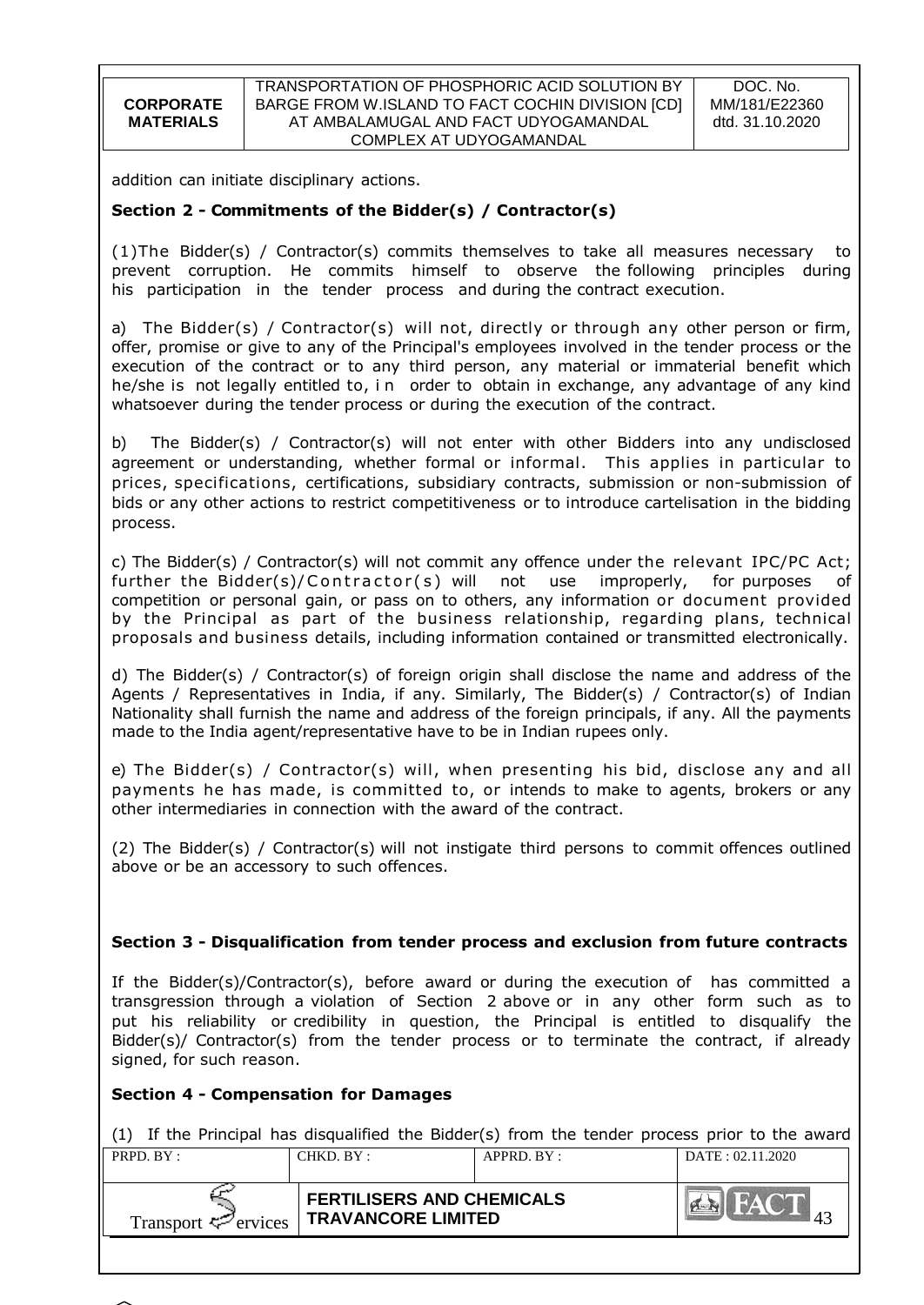| <b>CORPORATE</b> |
|------------------|
|                  |
| <b>MATERIALS</b> |

according to Section 3, the Principal is entitled to demand and recover the damages equivalent to Earnest Money Deposit/Bid Security.

(2) If the Principal has terminated the contract according to Section 3, or if the Principal is entitled to terminate the contract according to Section 3, the Principal shall be entitled to demand and recover from the Contractor l iquidated damages of the contract value or the amount equivalent to Performance Bank Guarantee.

### **Section 5 - Previous Transgression**

(1) The Bidder declares that no previous transgression occurred in the last 3 years with any other Company in India conforming to the anti-corruption approach including Public Sector Enterprise in India that could justify his exclusion from the tender process.

(2) If the Bidder makes incorrect statement on this subject, he can be disqualified from the tender process and appropriate action can be taken including termination of contract, if already awarded, for such reason.

### **Section 6 - Equal treatment of all Bidders / Contractors / Subcontractors**

(1)The Bidder(s)/Contractor(s) undertakes(s) to demand from all subcontractors a commitment in conformity with this Integrity Pact, and to submit it to the Principal before contract signing.

(2) The Principal will enter into agreements with identical conditions as this one with all Bidders, Contractors/Suppliers and Subcontractors.

(3) The Principal will disqualify from the tender process all Bidders who do not sign this Pact or violate its provisions.

### **Section 7 – Criminal charges against violating Bidder(s) / Contractor(s) /Subcontractor(s)**

If the Principal obtains knowledge of conduct of a Bidder, Contractor or Subcontractor, or of an employee or a representative or an associate of a Bidder, Contractor, or Subcontractor which constitutes corruption, or if the Principal has substantive suspicion in this regard, the Principal will inform the same to the Chief Vigilance Officer.

#### **Section 8 - Independent External Monitor/Monitors**

( 1 ) T he Principal appoints competent and credible Independent External Monitor for this Pact. The task of the Monitor is to review independently and objectively, whether and to what extent the parties comply with the obligations under this agreement.

(2) The Monitor is not subject to instructions by the representatives of the parties and performs his functions neutrally and independently. It will be obligatory for him to treat the obligations and document of the Bidder(s)/Contractor(s) as con fid ential. He reports to the Chairperson and managing Director, FACT.

(3) The Bidder(s)/Contractor(s) accepts that the Monitor has the right to access without restriction to all Project documentation of the Principal including that provided by the Contractor. The Contractor will also grant the Monitor, upon his request and demonstration of a valid interest, unrestricted and unconditional access to this project documentation.

| PRPD. BY:                       | CHKD. BY :                                                    | $APPRD$ . $BY$ : | DATA: 02.11.2020 |
|---------------------------------|---------------------------------------------------------------|------------------|------------------|
| Transport $\mathcal{L}$ ervices | <b>FERTILISERS AND CHEMICALS</b><br><b>TRAVANCORE LIMITED</b> |                  | <b>AV</b>        |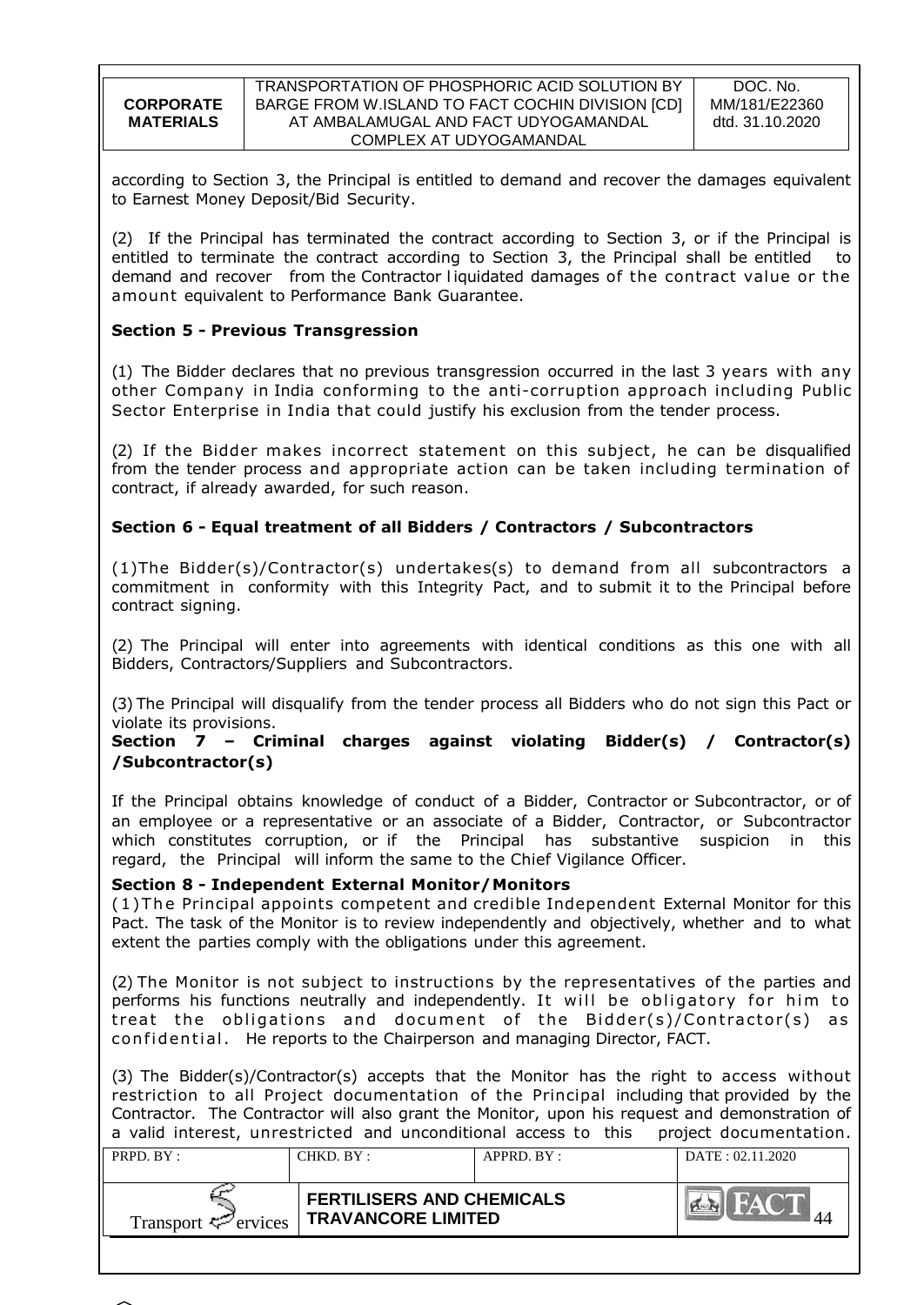The same is applicable to Subcontractors. The Monitor is under contractual obligation to treat the information and documents of the Bidder(s)/Contractor(s)/ Subcontractor(s) with confidentially.

(4) The Principal will provide to the Monitor sufficient information about all meetings among the parties related to the Project provided such meetings could have an impact on the contractual relations between the Principal and the Contractor. The parties offer to the Monitor the option to participate in such meetings.

(5) As soon as the Monitor notices, or believes to notice, a violation of this agreement, he will so inform the Management of the Principal and request the Management to discontinue or to take corrective action, or to take other relevant action. The Monitor can in this regard submit non-binding recommendation. Beyond this, the Monitor has no right to demand from the parties that they act in a specific manner, refrain from action or tolerate action.

(6) The Monitor will submit a written report to the Chairman and Managing Director, FACT within 8 to 10 weeks from the date of reference or intimation to him by the Principal and, should the occasion arise, submit proposals for correcting problematic situations.

(7) Monitor shall be entitled to compensation on the same terms as being extended to / provided to Independent Director on FACT Board.

(8) If the M onit or has reported to the Chairman and Managing Director, FACT, a substantiated suspicion of an offence under relevant IPC/PC Act, and the Chairman and Managing Director, FACT has not, within reasonable time, taken visible action to proceed against such offence or reported it to the Chief Vigilance Officer, the Monitor may also transmit this information directly to the Central Vigilance Commissioner.

(9) The word 'Monitor' would include both singular and plural.

# **Section 9 - Pact Duration**

This Pact begins when both parties have legally signed it. It expires for the Contractor 12 months after the last payment under the contract, and for all other Bidders 6 months after the contract has been awarded.

If any claim is made / lodged during this time, the same shall be binding and continue to be valid despite the lapse of this pact as specified above, unless it is discharged / determined by the Chairman and Managing Director, FACT

#### **Section 10** - **Other provisions**

**(1)**This agreement is subject to Indian Law. Place of performance and jurisdiction is the Registered Office of the Principal, i.e. Udyogamandal, Kerala.

(2)Changes and supplements as well as termination notices need to be made in writing. Side agreements have not been made.

(3) If the Contractor is a partnership or a consortium, this agreement must be signed by all partners or consortium members.

(4) Should one or several provisions of this agreement turn out to be invalid, the remainder of

| PRPD. BY:                       | CHKD. BY:                                                     | APPRD. BY: | DATA: 02.11.2020 |
|---------------------------------|---------------------------------------------------------------|------------|------------------|
| Transport $\mathcal{F}$ ervices | <b>FERTILISERS AND CHEMICALS</b><br><b>TRAVANCORE LIMITED</b> |            | $\sim$ $\Lambda$ |